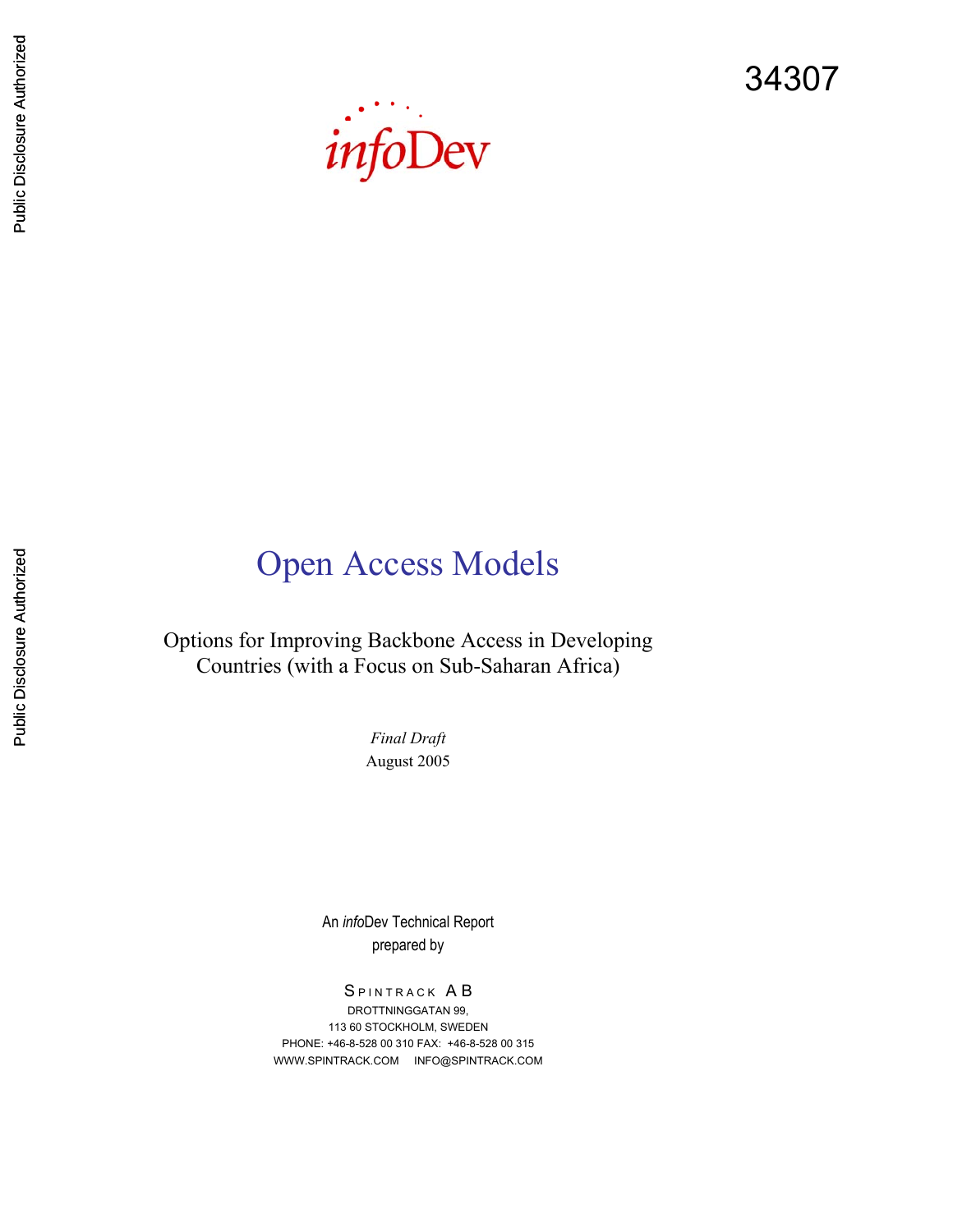### **Contents**

| 1. |      | THE PROBLEM: OVERCOMING CURRENT OBSTACLES11                              |  |
|----|------|--------------------------------------------------------------------------|--|
| 2. |      | THE OPPORTUNITY: WAYS OF UNLOCKING WIDER ACCESS TO ICT .19               |  |
|    | 2.1  | SIGNIFICANT MARKET DEVELOPMENTS - "GOING WITH THE GRAIN" 22              |  |
|    | 2.2  | IP NETWORKS: A PARADIGM SHIFT THAT OPENS UP POTENTIAL 19                 |  |
|    | 2.3  |                                                                          |  |
|    | 2.4  |                                                                          |  |
|    | 2.5  | INFRASTRUCTURE PROVIDERS AND MUNICIPAL NETWORKS: AT THE NATIONAL AND     |  |
|    | 2.6  | KEEPING TRAFFIC LOCAL AND REGIONAL TO SAVE MONEY - NATIONAL AND REGIONAL |  |
|    | 2.7  | BRINGING DOWN THE PRICE OF INTERNATIONAL CONNECTIVITY: AT THE            |  |
|    | 2.8  | THE IMPLICATIONS FOR POLICY-MAKERS AND REGULATORS 38                     |  |
| 3. |      | WAYS OF TAKING ADVANTAGE OF THE OPPORTUNITY 40                           |  |
|    | 3.1  |                                                                          |  |
|    | 3.2  |                                                                          |  |
|    | 3.3  |                                                                          |  |
|    |      |                                                                          |  |
|    |      |                                                                          |  |
|    |      | APPENDIX A2: OPEN ACCESS MODELS FOR INFORMATION AND COMMUNICATION        |  |
|    |      |                                                                          |  |
|    |      |                                                                          |  |
|    |      |                                                                          |  |
|    |      |                                                                          |  |
|    |      | A2.4 Transparency to ensure fair trading within and between layers53     |  |
|    |      | A2.5 Everyone can connect to everyone else at the layer interface54      |  |
|    |      |                                                                          |  |
|    |      |                                                                          |  |
|    |      |                                                                          |  |
|    | A4.1 |                                                                          |  |
|    | A4.2 |                                                                          |  |
|    | A4.3 |                                                                          |  |
|    | A4.4 |                                                                          |  |
|    | A4.5 |                                                                          |  |
|    | A4.6 |                                                                          |  |
|    |      |                                                                          |  |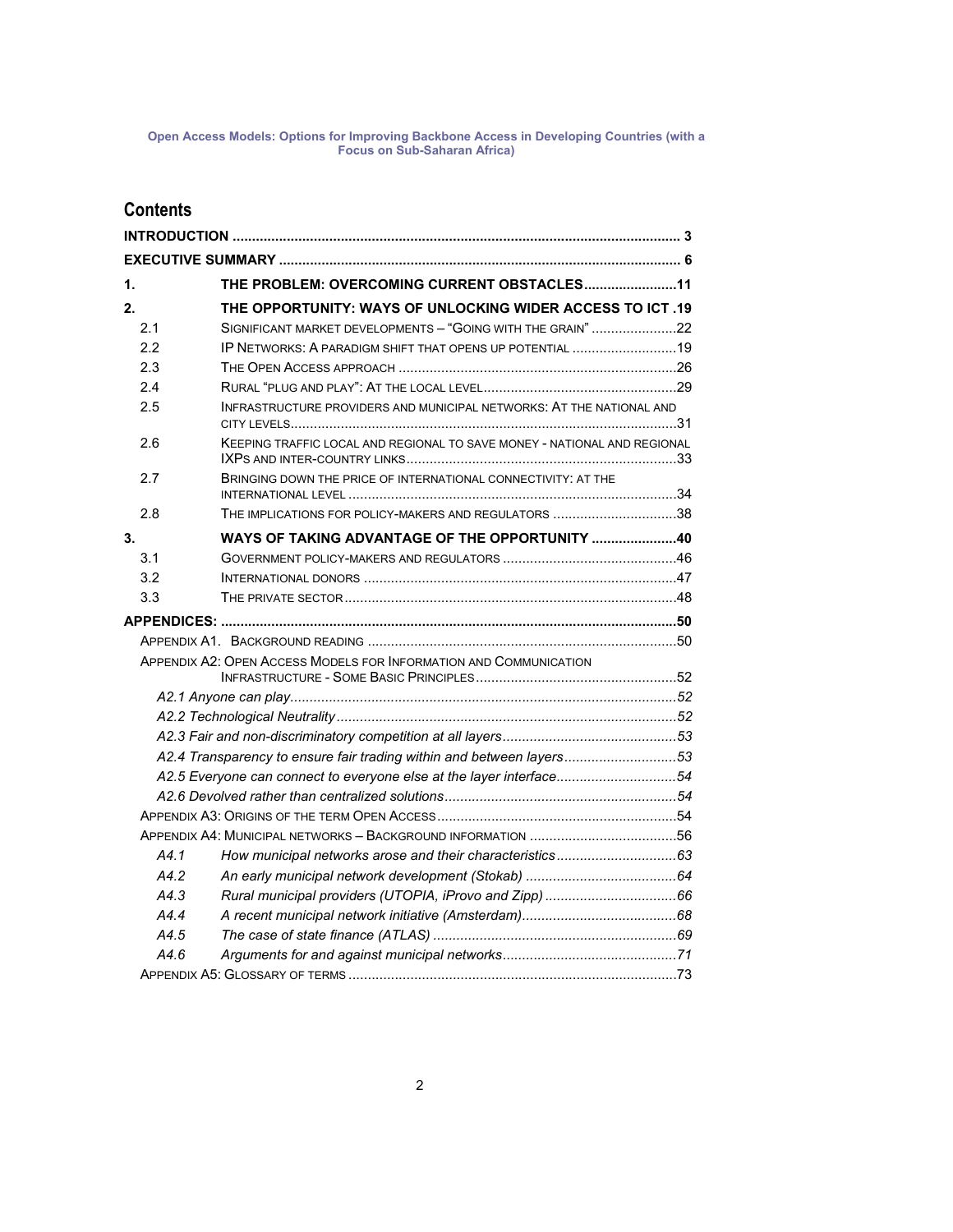### **Introduction**

In November 2004, *info*Dev commissioned a team from Spintrack AB of Stockholm, Sweden to carry out a study entitled "Leveraging New Technologies and Open Access Models: Options for Improving Backbone Access in Developing Countries (with a Focus on Sub-Saharan Africa)". The Spintrack core team working on the project included Anders Comstedt, Eric Osiakwan and Russell Southwood<sup>1</sup>.

In the course of the study, team members have visited: Ghana, Kenya, Tanzania, Mozambique and South Africa. We have also spoken to Africans from a much wider range of countries who were at events we attended during the study period. These events included: a UN ICT Task Force Meeting, the ITU's African Public/Private Partnership Meeting, GSM Africa, ICANN, the TRASA/CATIA Wireless Regulation and Policy Seminar, and the 1st African VoIP Forum.

The terms of reference for the study highlighted "(the) opportunity for new models for building and financing and regulating network infrastructure. This need is particularly acute in Africa, especially in Sub-Saharan Africa (SSA)." The scope of the work for the study covered three areas:

1. Leveraging new technologies: To look at "how new technologies could maximise the usefulness of existing infrastructure and in turn support the organic growth of new services and build-out of the infrastructure, providing greater access."

2. Open access models: To examine municipal fibre models (that separate infrastructure provision from services) and the factors required to support such approaches.

3. Assessing the traditional approach to financing backbone infrastructure in SSA: To "articulate the conditions under which public financing of telecommunications infrastructure might be not only legitimate but effective from a development perspective."

In order to keep a clear focus in the report, we have agreed with infoDev that we will examine the leveraging of new technologies in relation to Open Access ideas rather than as a topic in its own right. We are interested in how in the right circumstances new, cheaper technologies offer opportunities for low-cost market entry in developing countries. Therefore we have not provided detailed descriptions of technology approaches except for in appendix A4 because we believe low-cost, rural communications systems merit further investigation.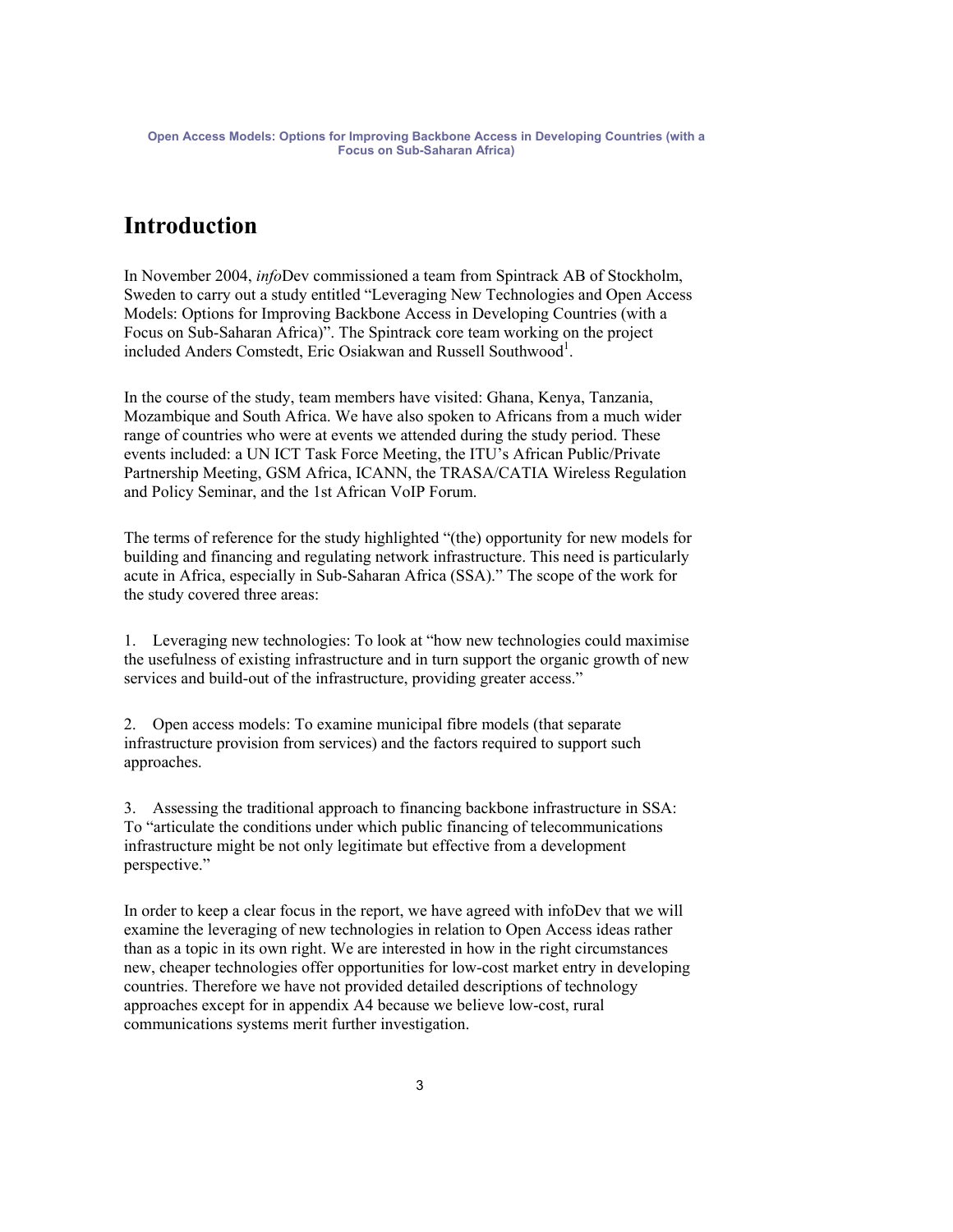For ease of reading, the report has three main sections that are supported by a number of pieces of supplementary material in the appendices and endnotes:

**Section 1 – The Problem:** The first section opens by looking the kinds of obstacles that exist that prevent the wider spread of the use of ICTs as a development tool.

**Section 2 – The Opportunity:** Section 2 looks at a number of different ways that the obstacles identified might be overcome. It looks at what an Open Access approach is and how it might be applied at different levels: local, national, regional and international. It concludes by highlighting the implications of the approach for policymakers and regulators.

**Section 3 – Ways of taking advantage of the opportunity:** Section three looks at how the different stakeholders – Government policy-makers and regulators; international donors and the private sector – might make use of an Open Access approach.

The appendices of the study include a number of items of supporting material including: a list of Background Reading (A1); a set of Open Access Principles (A2); Origins of the term Open Access (A3); technology approaches for small-scale rural operators (A4); municipal networks – background information (A5); and a Glossary of Terms (A6).

This study seeks to tackle some of the major difficulties experienced by developing countries by stepping back from day-to-day battles over policy and regulation. It attempts to see a way ahead through a flexible but holistic approach that will maximise the economic and social returns communications technologies can bring. It does not seek to provide a universal panacea but a set of ideas that can be applied in different ways in particular local circumstances.

This paper is not intended to be the last word on Open Access but as a way of provoking a debate about how to achieve certain objectives through policy and regulation. It will be an evolving debate that needs to draw in all those involved and this paper is intended as a contribution to that debate. The paper raises a number of issues that will be dealt with in greater detail in subsequent infoDev papers including: municipal networks, open access and regulatory approaches and the business model for rural micro-operators.

The primary focus of the study is Sub-Saharan Africa because we believe that Open Access ideas provide a useful way of overcoming some of the historic obstacles that exist to providing greater access to communication. However, the ideas may well be more broadly applicable and the degree to which they are will emerge from subsequent debate.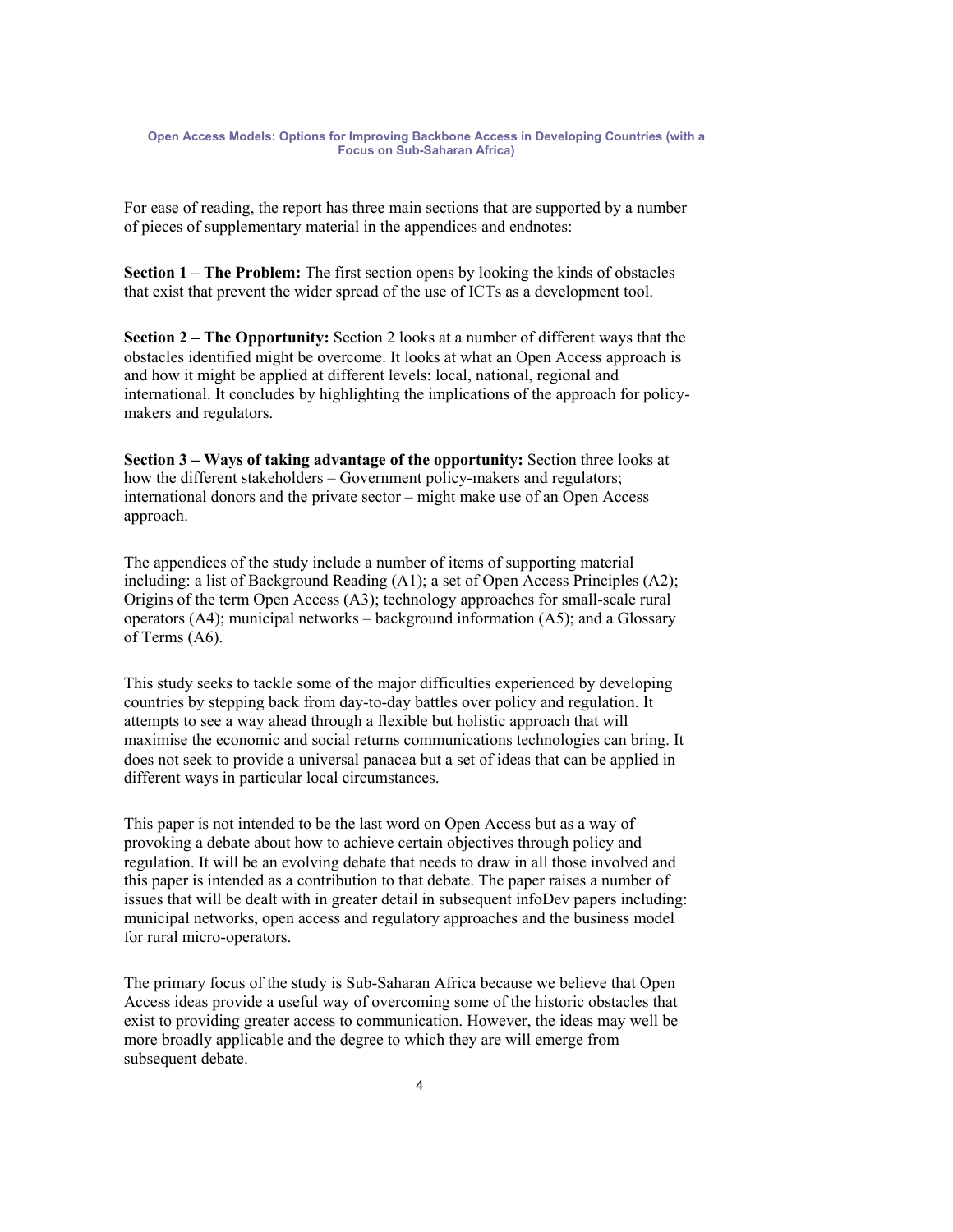Although the paper has recommendations, we have sought to keep these at a fairly general level in order to avoid specific prescriptions becoming precise formulas for action. There are different ways of achieving the same ends in different circumstances and it is important not to have yet another mono-dimensional set of approaches to complex issues. If on this basis the paper lacks precision in its recommendations, it is because we believe those using Open Access ideas need to be able to reach conclusions that are apposite to their own circumstances: there is no policy kit with a single set of instructions.

This paper is primarily designed to be read by national policy-makers and their counterparts in donor agencies. It is written assuming some familiarity with the field but is neither an expert nor an academic paper. For this reason, we have sought to put as much of the supporting evidence for assertions we make into endnotes that can be found at the back of the paper<sup>2</sup>.

Our thanks to all those interviewed who gave generously of their time and ideas (particularly those in Sub-Saharan Africa). We hope we have managed to do justice to your insights but as ever, final responsibility for the views expressed in this study is ours and ours alone unless otherwise indicated. Grateful thanks also to Webopedia for the definition of terms to the found in the glossary in Appendix A5.

Finally our thanks to all of those who commented on the draft version of this study: Mavis Ampah, Peter Lane Baldwin, Jerome Bezzina, Doreen Bogdan, William Kerr-Smith, William Melody, Samia Melhem, Bjorn Pehrson, Susan Schorr, Peter L Smith, Mostafa Terrab and Charles Watt.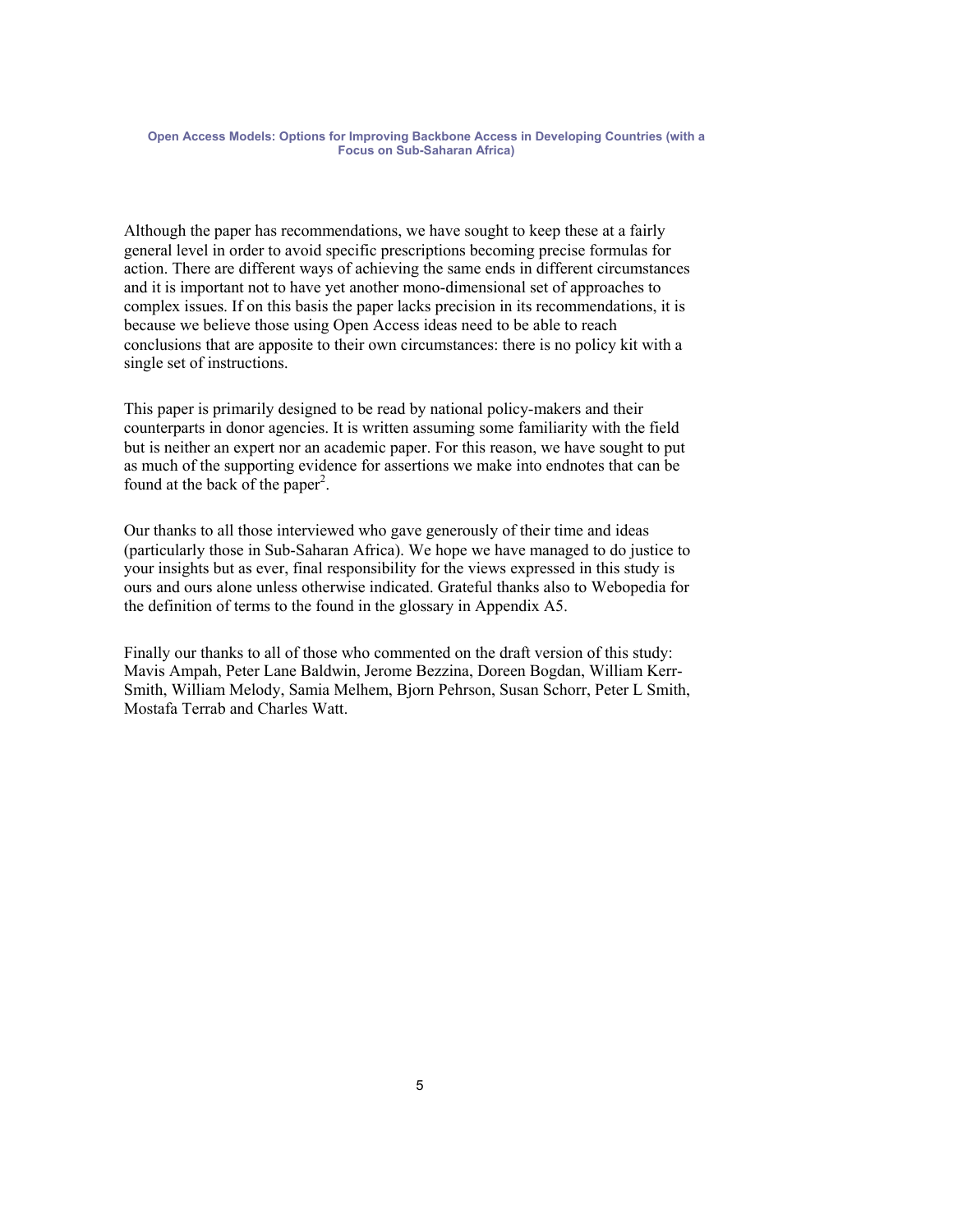# Layer Services Wholesale Wholesale Transmission Retail Physical Infrastructure Local <sup>I</sup> National <sup>I</sup> International Reach Type of Customer

## **Diagram 1: Layered Networks model**

Above is a simplified 3-D representation of the Layered Networks model, including its relation to its Reach (local national and international) and Type of Customer. An actor in the market can be active in one or several categories. Note that a provider of Local Physical Infrastructure can be active in providing to both wholesale customers (other operators) and retail customers(for example, banks etc). These two dimensions, Layer and Type of Customer, are often confused.

The interface between layers is technically standardised by protocols and commercially agreed in Service Level Agreements and other business and contract commitments. The latter also tend to be standardised as the number of actors grow. For example one player on the transport layer can rent fibre from several dark fibre providers to span its network and will need similar performance standards from each to simplify its offer to the service layer.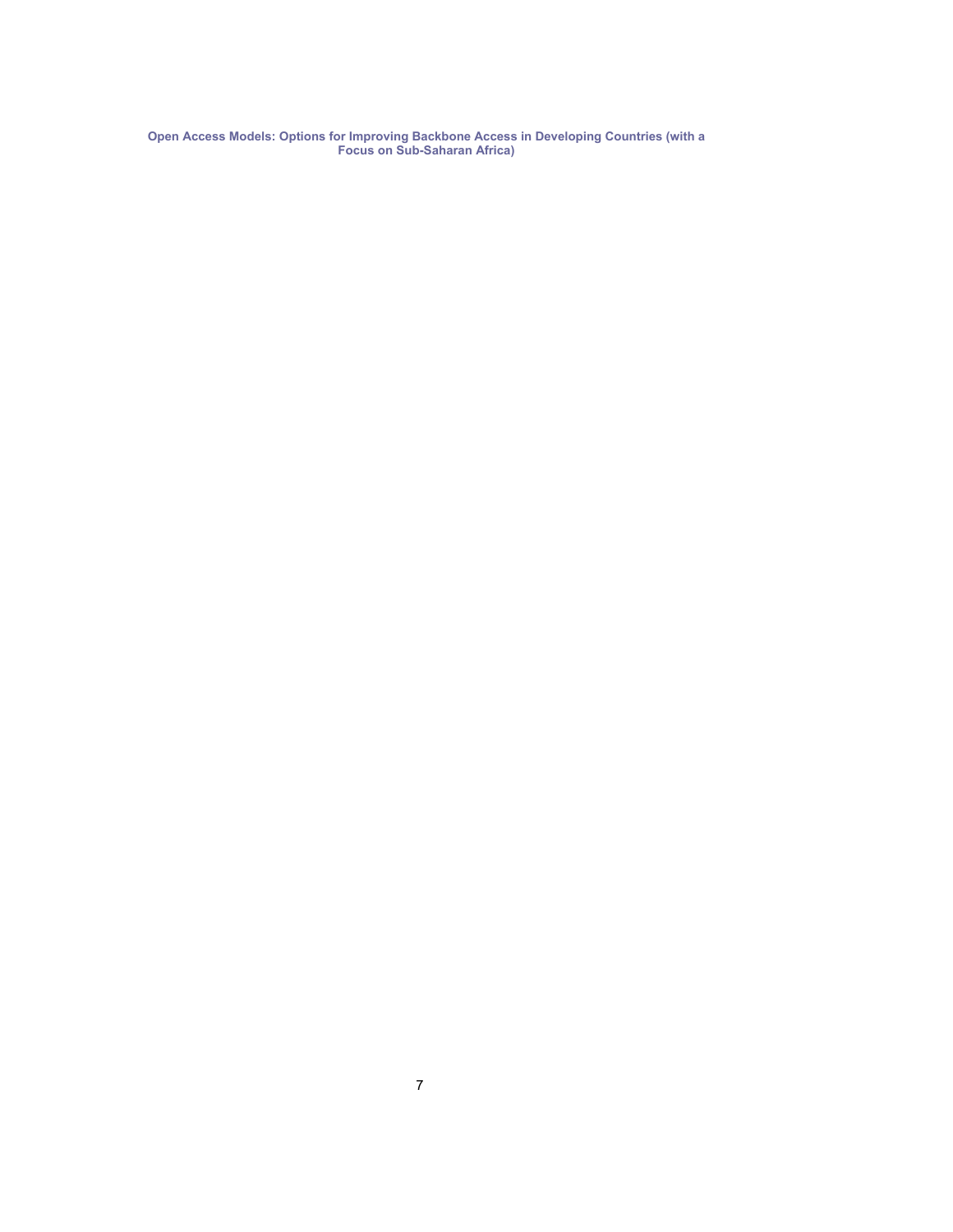### **Executive Summary**

*"Open Access is about creating competition in all layers of the IP network (see diagram on opposite page) allowing a wide variety of physical networks and applications to interact in an open architecture. Put plainly, anyone can connect to anyone in a technology-neutral framework that encourages innovative, low-cost delivery to users. It encourages market entry from smaller, local companies and seeks to ensure that no one entity can take a position of dominant market power. It requires transparency to ensure fair trading within and between the layers based on clear, comparative information on market prices and services. It seeks to build on the characteristics of the IP network to allow devolved local solutions rather than centralised ones.<sup>3</sup> "*

Developing country Heads of State have committed themselves to creating information societies as part of the WSIS process and considerable energy is being expended both as part of WSIS and elsewhere to bring this about. For those involved in development – whether governments, donors or NGOs - ICT is an essential set of tools for delivering work in a number of important areas including: health, education and e-government.

These ICT tools have the capacity to make information and services more widely available thus improving the life chances of the poorest in society. In order for these tools to be successfully used, all those involved in development require communications that are cheap and widely available, particularly in the poorer and harder-to-reach, rural areas.

ICT as a development issue is now high on the agenda but developing country policymakers find themselves frustrated by a policy and regulatory environment that is not yet producing the "step-change" required to address these issues in a productive way. Past circumstances mean that that there is a mismatch between the desired policy objectives and the realities of the current moment: what might have happened before now no longer works.

**Section one** outlines the obstacles that exist that prevent practical, effective action on the desired policy outcomes identified. These include: the dominance of the historic operator in policy discussions; the political difficulties of the privatisation process; the reasons for resistance to the introduction of new, cost-saving technologies; the difficulties with providing universal access; the high cost of international bandwidth; and the difficulties of financing new, international infrastructure to lower costs.

The report argues that rather than continuing a fruitless debate over the details of what might have been, it is perhaps time to take breath and see whether there's another way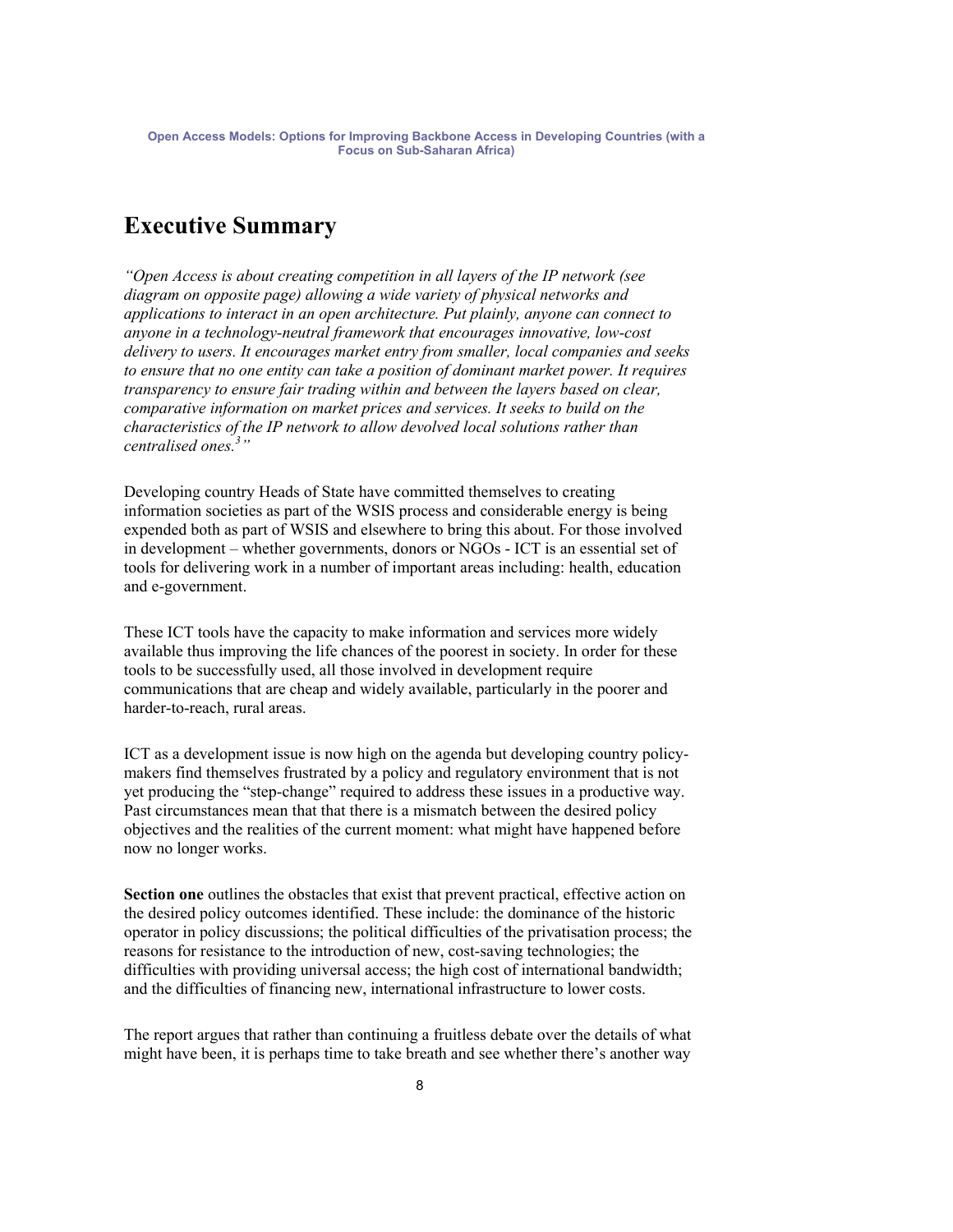of looking at how these obstacles might be overcome. If ICT is a set of tools for development we need to look at how it might be possible to gain easier, cheaper and more accessible access to them.

**Section 2.1** looks at how the technological driver of these trends – IP networks – is creating a paradigm shift that allows the growth of decentralised services. It argues that IP network architecture – where the "intelligence" is located at the edge of the network – creates an opportunity to change the underlying structure paradigm.

The basis for these changes can be understood by looking at how those involved describe the operation of IP networks. Diagram 1 on page 6 shows a Network Layers model. Essentially there are three key layers: physical infrastructure, transmission and services (including applications and content). In practical terms each layer has a set of functional rules that allow it to interface with the other layer and for information to flow over the network<sup>4</sup>. In terms of day-to-day reality, these network functions are combined with Reach (the geographic scope of providers) and Type of Customer (wholesale or retail).

**Section 2.2** argues that there are a number of market developments that will shape policy and regulation in the future. There are two main trends: the separation of infrastructure and services and availability of "disruptive" technologies that offer the possibility of cheaper access to voice and data. It is important to understand the implications of these trends because successful policy and regulation in liberalised markets needs to be based on sustainable business models.

**Section 2.3** looks at the definition of the Open Access approach provided at the top of this summary. Open Access is about creating competition in all layers of the IP network allowing a wide variety of physical networks and applications to interact in an open architecture. Put plainly, anyone can connect to anyone in a technologyneutral framework that encourages innovative, low-cost delivery to users. It encourages market entry from smaller, local companies and seeks to ensure that no one entity can take a position of dominant market power. It requires transparency to ensure fair trading within and between the layers based on clear, comparative information on market prices and services. It seeks to build on the characteristics of the IP network to allow devolved local solutions rather than centralised ones.

The "openness" creates a market dynamic at every level in the system, emphasising the need to innovate in cost terms in order to expand the user base at a price and in a form appropriate to them. A diversity of services and physical infrastructure means that no single business model has to fit all users: smaller, lower cost operators can go where larger organisations might fear to tread.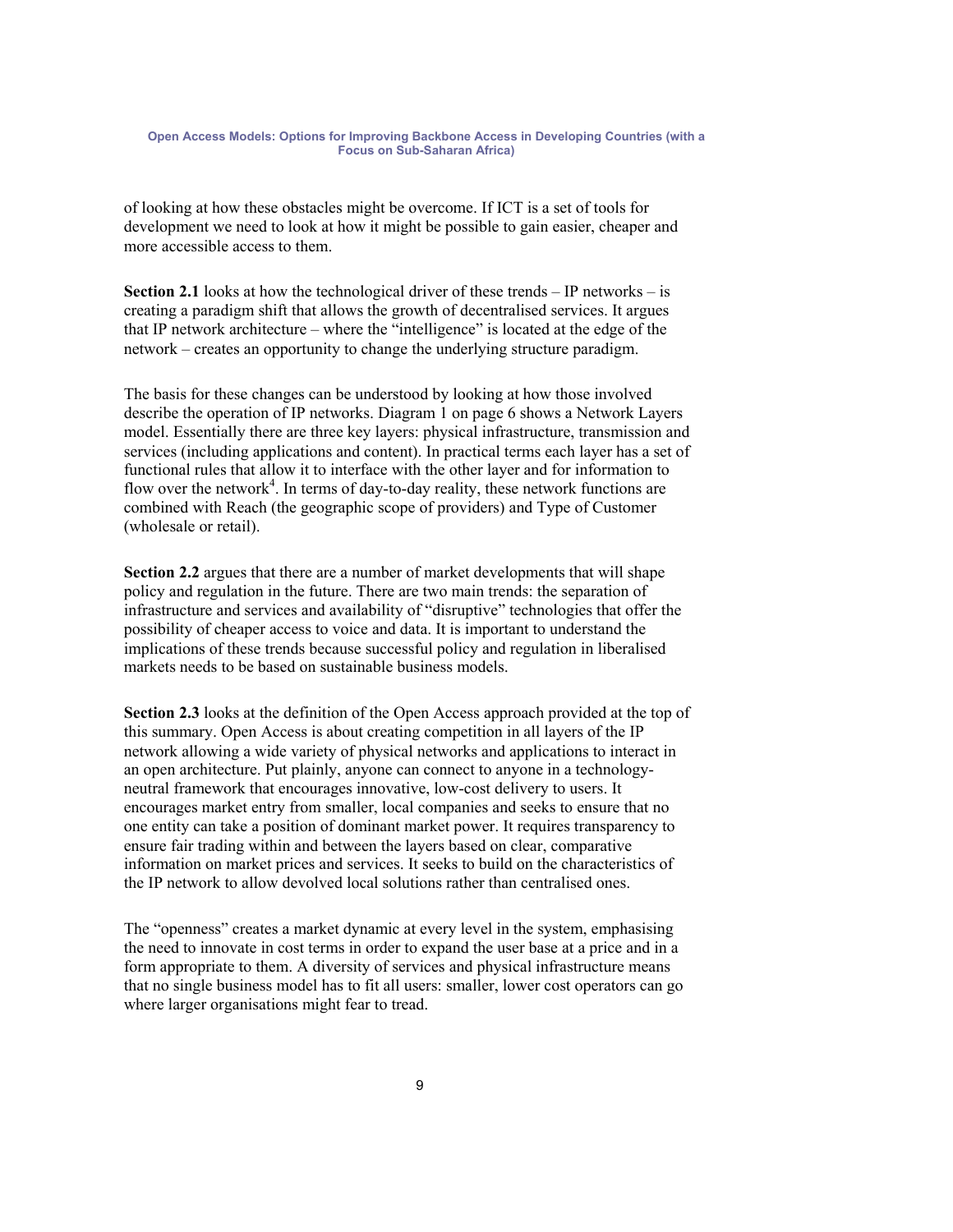Through Open Access, the market (with a gentle hand from the public sector) can begin to turn communication into a public good available to wider groups of people. Although Open Access places the effective operation of markets at its core, it acknowledges that the market will not deliver in all circumstances. It sees the challenge as being able to extend communications to those at the bottom of the income pyramid by lowering the cost of services. In these situations the function of the public sector is to create the circumstances for successful Open Access (through partly funding infrastructure) and to incentivise the roll-out of services as widely as possible.

**Sections 2.4, 2.5, 2.6 and 2.7** look at how the Open Access approach might be applied at the local, national, regional and international levels. It offers a number of different approaches that can be applied in different circumstances. **Section 2.8** looks at the implications of this approach for policy-makers and regulators. **Section 3** contains recommendations for policy-makers, international donors and the private sector.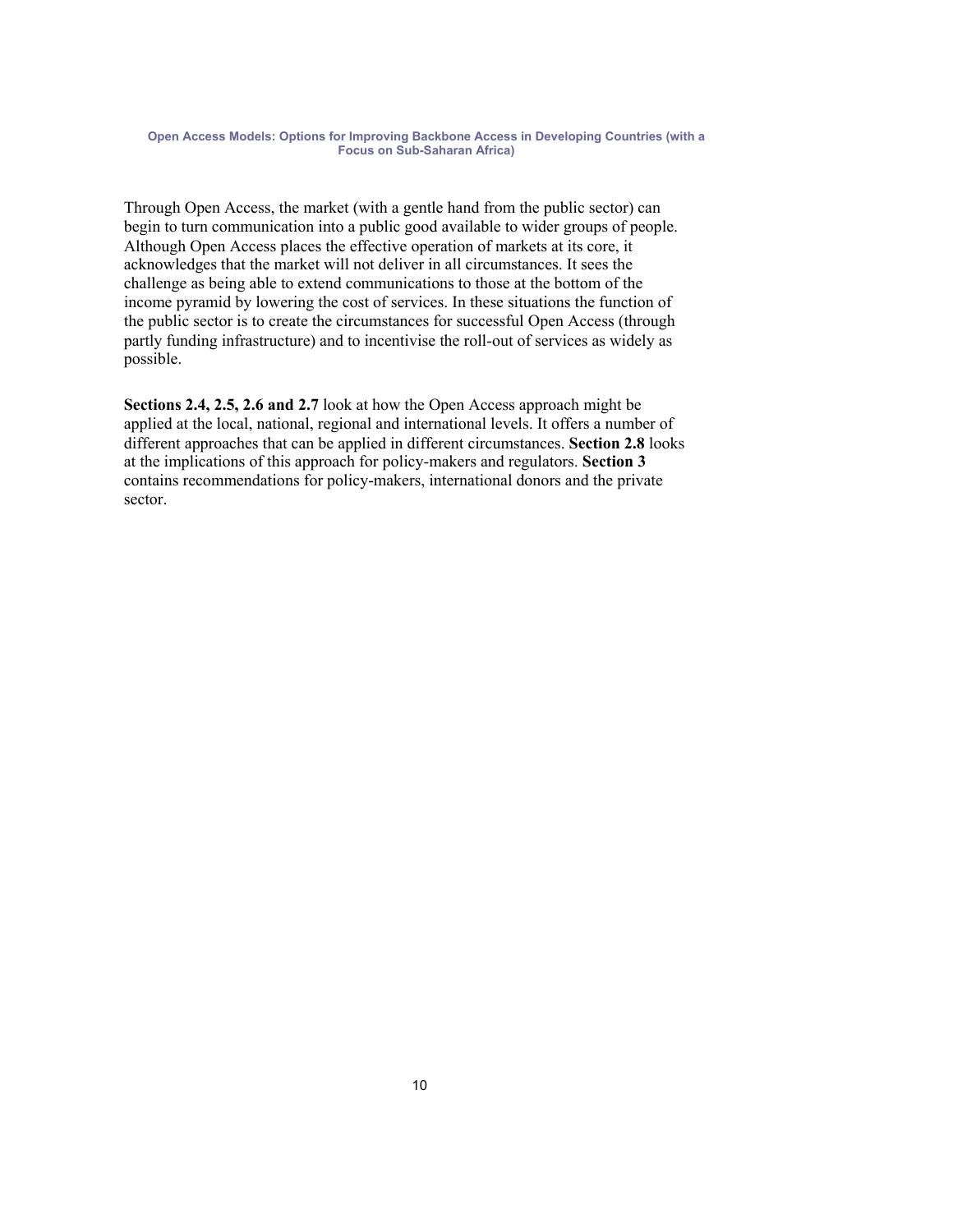### **1. The Problem: overcoming current obstacles**

Developing country Heads of State have committed themselves to creating information societies as part of the WSIS process and considerable energy is being expended both as part of WSIS and elsewhere to bring this about. For those involved in development – whether governments, donors or NGOs - ICT is an essential set of tools for delivering work in a number of important areas including: health, education and e-government.

These ICT tools have the capacity to make information and services more widely available thus improving the life chances of the poorest in society. In order for these tools to be successfully used, all those involved in development require communications that are cheap and widely available, particularly in the poorer and harder-to-reach, rural areas.

ICT as a development issue is now high on the agenda but developing country policymakers find themselves frustrated by a policy and regulatory environment that is not yet producing the "step-change" required to address these issues in a productive way. Past circumstances mean that that there is a mismatch between the desired policy objectives and the realities of the current moment: what might have happened before now no longer works.

The situation varies a great deal between different developing countries. Some have come to something approaching a dead-end<sup>5</sup>, whilst others face a situation that is pregnant with promise that cannot yet be accessed. Almost no developing country has a policy and regulatory environment that positively encourages the development of an information society at all levels. For donors it is time to work with developing country Governments on putting money towards things that will open up development potential rather than reinforce a status quo defended by a variety of vested interests.

Because of the link between Government ownership and the operation of the historic operator, policy-makers are caught in a trap: on the one hand, they are inclined to protect their asset through making choices that do not disadvantage the historic operator $6$  but on the other hand, they need to find ways of opening up the market to provide better services for their citizens. This tension has made independent regulation difficult to achieve: often both Government and regulator have a natural inclination to defend the status quo in the form of the historic operator as a "national asset".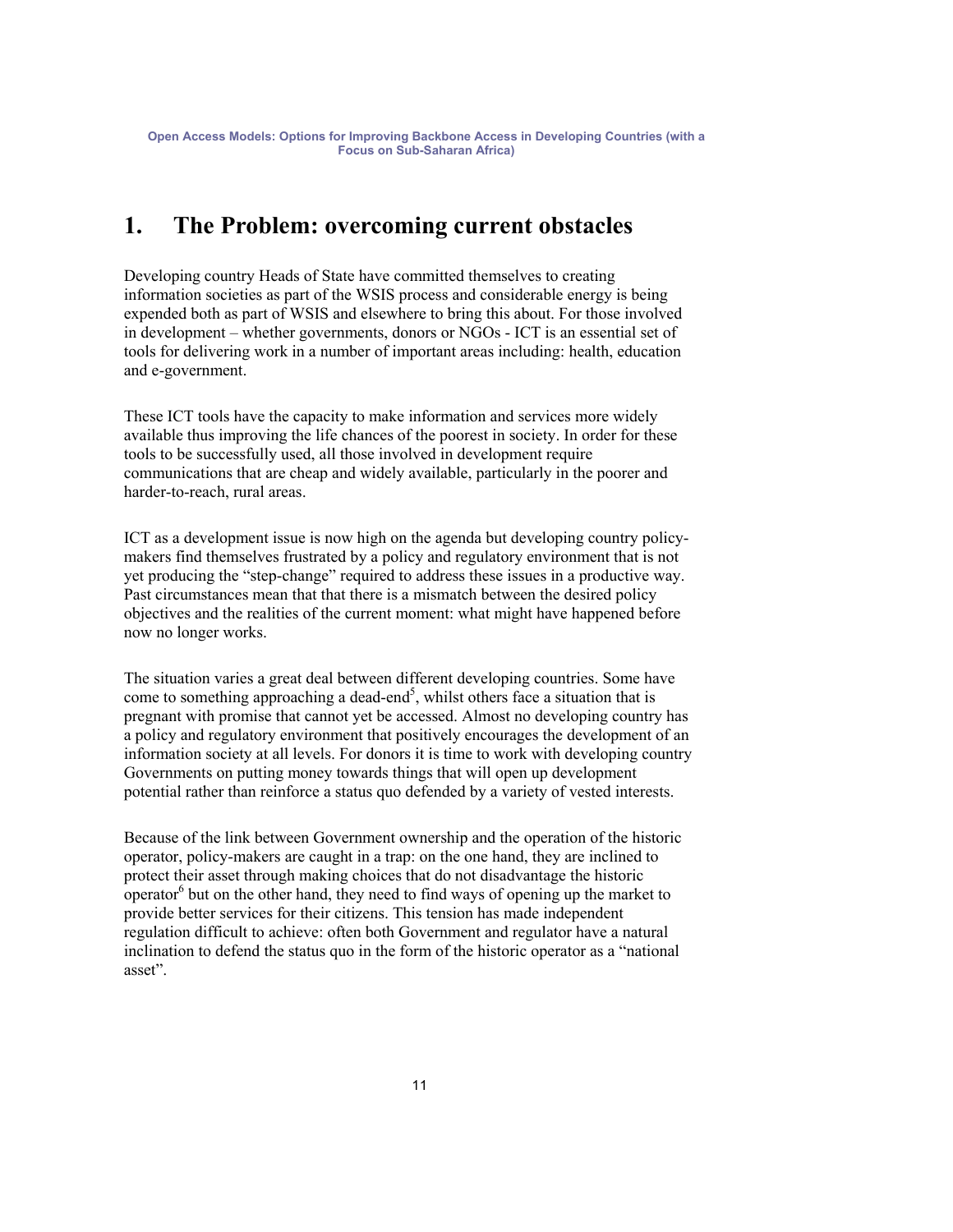### *The state of privatisation in Sub-Saharan Africa*

*According to the ITU, only 3 historic operators were fully privatised in Africa and 34 were partially privatised or in the process of privatisation. The remaining 13 were state-owned. There have also been a significant number of "distressed" privatisations (most notably Ghana, Guinea-Bissau and Tanzania) where the new ownership has created a significant number of unresolved legal issues. In 24 out 48 Sub-Saharan African countries, the historic operator maintains a monopoly on international voice. Without privatization, Governments lack the resources to invest in network development.* 

And although many Governments have been able to articulate clear ICT policies, they have rarely been able to innovate or make decisive changes to implement their aspirations. In Sub-Saharan Africa most no longer have the resources to invest directly in the historic operator to deliver on policy. They find themselves (along with their regulators) as referees of powerful institutional interests that often pit different Government departments against each other<sup>7</sup>. The requirements for a successful ICT policy are not the same as the financial needs of hard-pressed Governments.

The historic operators are major employers and large-scale redundancies<sup>8</sup> are nearly always the outcome of the transition from being a state-owned entity to becoming a profit-making company into which investors can put new capital.<sup>9</sup> There is an understandable political reluctance to address this issue. The historic operator represents a considerable opportunity for political patronage<sup>10</sup>. But it means that many historic operators are effectively in a "holding pattern".

A significant number of Governments are delaying the day when the privatisation takes place but do not have the money to make the improvements to their operator's networks and other operations that would help maintain their asset. As a consequence, the physical condition of their networks is in many (but not all) cases poor. In the past, historic operators made financial contributions to Government coffers but now there is a significant number that are loss-making or only marginally profitable<sup>11</sup>. Government ownership of the historic operator dominates practical actions on policy and in many cases does not create the conditions for the growth of the market or for investment, either at a local or international level.

Where telcos have not been privatized in Sub-Saharan Africa, it can take months or years to get a fixed line, for individual or corporate customers. Shortages of this kind provide ample opportunities for corruption from small-scale individual bribes to secure service to instances of large scale call-diversion scandals.<sup>12</sup> In the private sector, where shortages are governed by how quickly the market can provide, no-one pays bribes for service and instances of large-scale corruption are few and far between.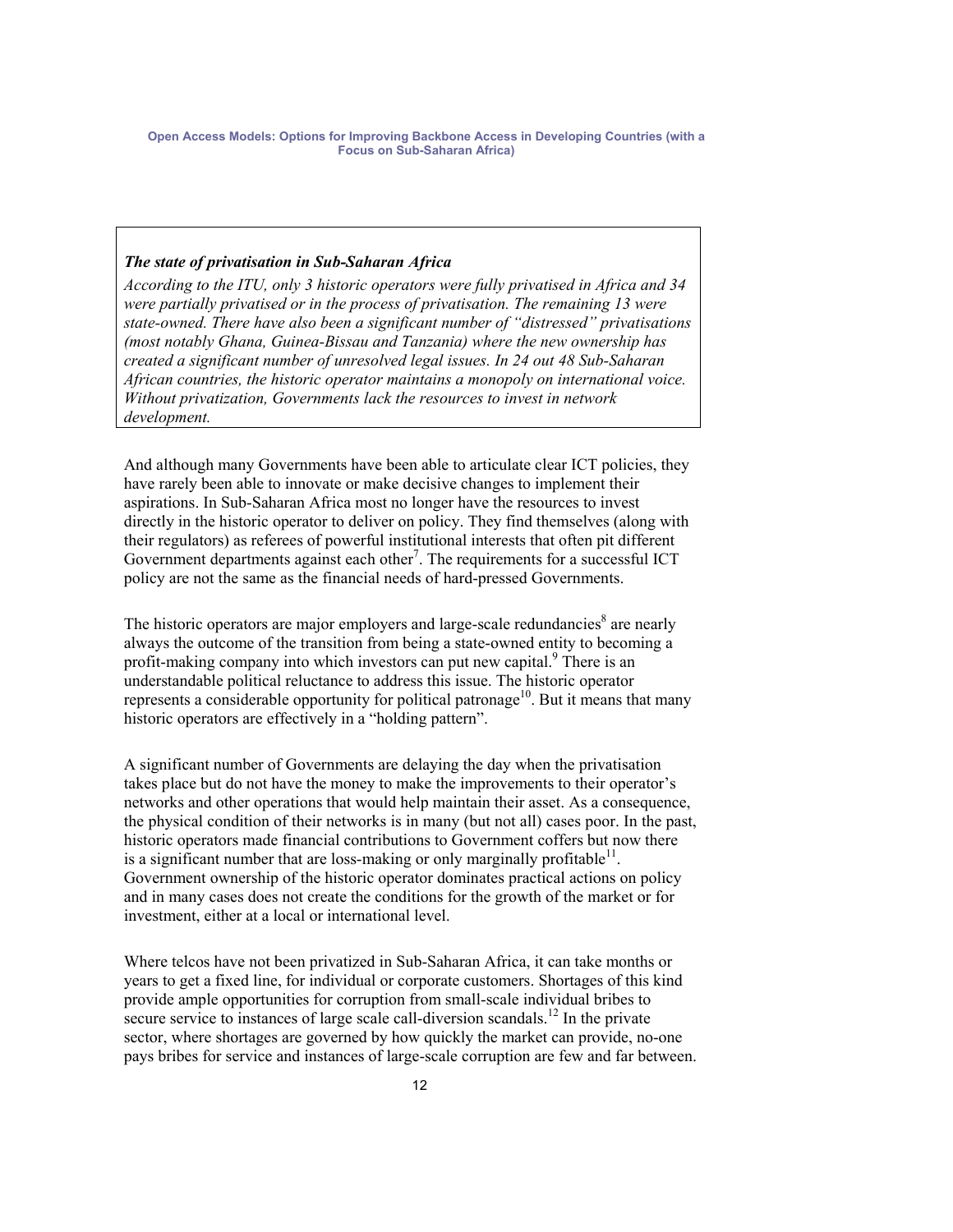For example, no-one pays a bribe to obtain a mobile phone anywhere in Africa. The level of corruption in some state-owned entities means both a significant lowering of their overall effectiveness as well as significant financial losses.

The first step major step towards liberalisation has generally been through the offering of mobile licences. But despite the investment, efficient business practices and energy they have bought, their impact has been limited as they have only been able (or wanted) to provide mobile telephony. They have met the demand for voice communications but have not always had much impact on infrastructure development, access to the internet or data carriage (in particular for VoIP services).

And whilst there has been competition in many markets between mobile operators, there are still many countries with only one or two operators<sup>13</sup>. After initial market entry, there is usually only a very narrow band of price competition between operator  $\text{tariffs}^{14}$ . Prices for local mobile calls are between five to ten times higher than their fixed network equivalents. However, the costs of operating a GSM network are low in comparison with fixed networks, and the capital cost per user drops as the user base increases. When greater competition strips away the protected privileges of the historic operators, the mobile operators will in many countries emerge as the "new incumbents", becoming the largest entities (by value) in their markets. $<sup>1</sup>$ </sup>

In a limited number of instances in Sub-Saharan Africa the market has been opened to a Second National Operator  $(SNO)^{16}$ . Where they exist, SNOs have nearly always mirrored the vertically integrated structure of the historic operators, whilst seeking to attack the more lucrative markets available in their country of operation. The impact of SNOs on prices for end-users has not been dramatic. This is because the market as a whole has not been liberalised and with a duopoly, operators tend to shadow each other's pricing structures.

Until recently Sub-Saharan African regulators and Governments have in the main sought to contain the disruptive impact of new technologies on their historic operators rather than encourage technological innovation. Voice over IP (VoIP) calling has only in recent times been defined as a legal activity in a small number of countries<sup>17</sup>. Wireless technologies have often remained outlawed or been rendered difficult to use through regulatory inexperience or unwillingness to extend access to low-cost spectrum $^{18}$ .

Despite these barriers, these new technologies have in certain African countries gone around regulatory rules like water running downhill. The grey market in international voice traffic using VoIP has varied between 10-30% in most African countries often acting as hidden competition for the historic operator on international voice calling. Before the announced regulatory changes in South Africa in 2004, it was estimated that there were between 70-80 unlicensed wireless-based Internet Service Providers. However the somewhat clandestine nature of these operators restricts their ability to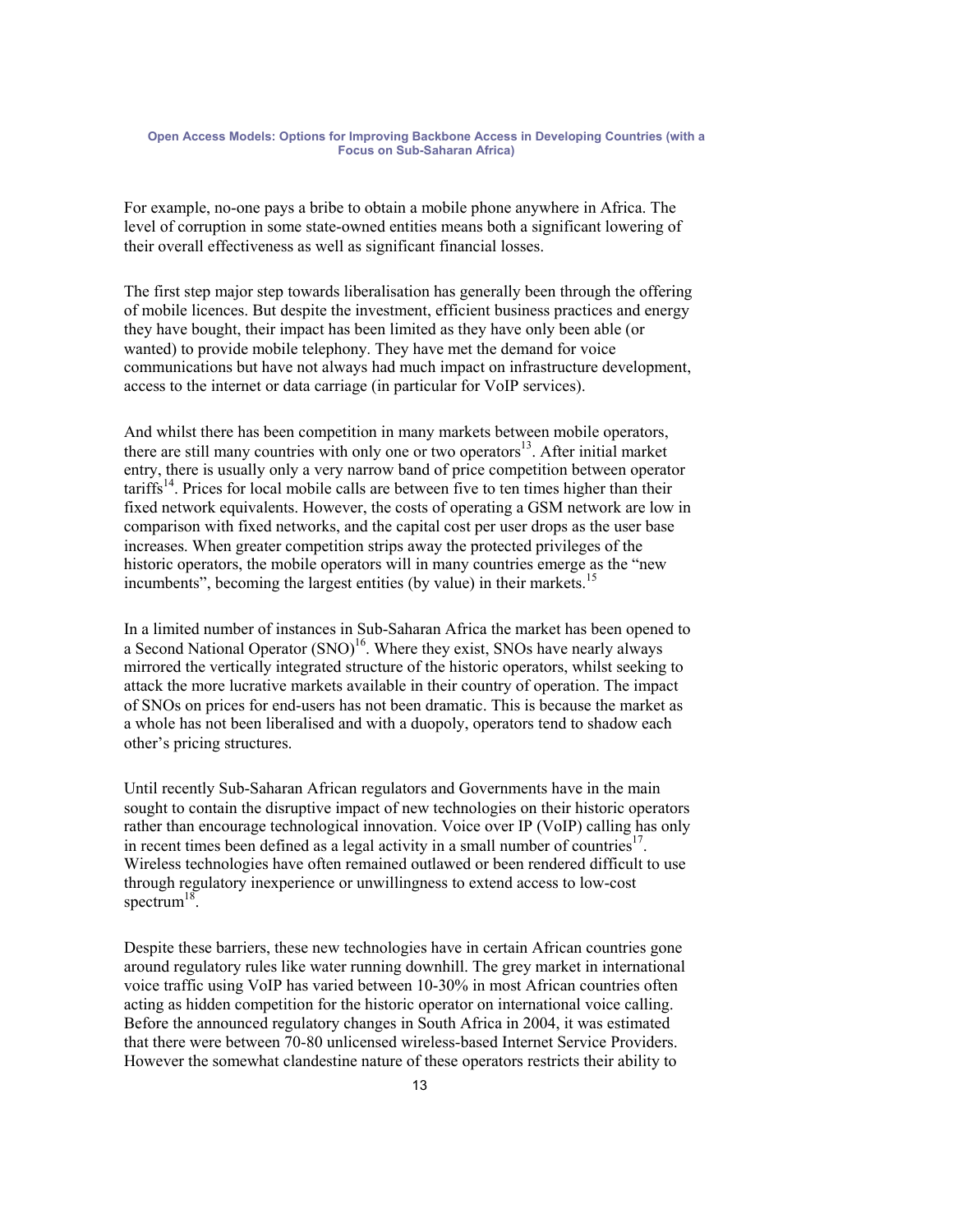grow their business as an unpredictable environment does not encourage larger-scale investment. This use of new technologies – both legal and clandestine – has helped lower prices for users (particularly VoIP's impact on international prices) and expanded the market, particularly in countries where Wi-Fi is unambiguously legal and operators can use low-cost or free spectrum. However there is still considerable potential for lowering costs and widening usage by actively encouraging low-cost  $deployment<sup>19</sup>$ .

Because of fears that change would damage the historic operator, the early steps towards liberalisation were highly controlled and have still left markets in the hands of a relatively small number of influential, big players. The absence of competition law in most Sub-Saharan African countries means that regulation has legalized a number of de-facto monopolies.<sup>20</sup>

The next steps on the road to liberalisation are far less clear than what has gone before. It is almost as if everyone has embarked on a journey without knowing its final destination. Competition has been assumed to be a good thing but policy-makers have not always defined what they want from wider competition. In 2004 the first countries in Africa – Kenya, Tanzania and South Africa - announced wider competition frameworks. A number of other countries will announce competition frameworks this year including Botswana, Nigeria, Uganda, Zambia and yet more are sure to follow.

With greater liberalisation the responsibility for widening access has shifted. Governments have gone from being directly responsible for universal access to acting as the policy-maker and facilitator for it. In practical terms, this has meant working with regulators to set roll-out targets and charging private operators money to go towards widening access. What was once a fairly centralized process (involving Government and the historic operator) is now becoming one in which many commercial players take different parts of the remit to widen access. The new liberalised policy environment calls for increased commercial risk and decreased political risk.

A number of challenges have emerged from this transition. Getting independent regulators in place has meant that they have often had many other issues to deal with. Therefore the setting up of effective universal access mechanisms has nearly always lagged behind the liberalisation of the market. Some Universal Access Funds or Universal Service Agencies are in place and additional funding has come from organisations like the World Bank. However in Sub-Saharan Africa in all cases the money raised is inadequate for the scale of the task involved and there are long-term issues of revenue support: there is no developed business model that allows for the steady spread of communications to poorer, rural areas in a financially sustainable way. 21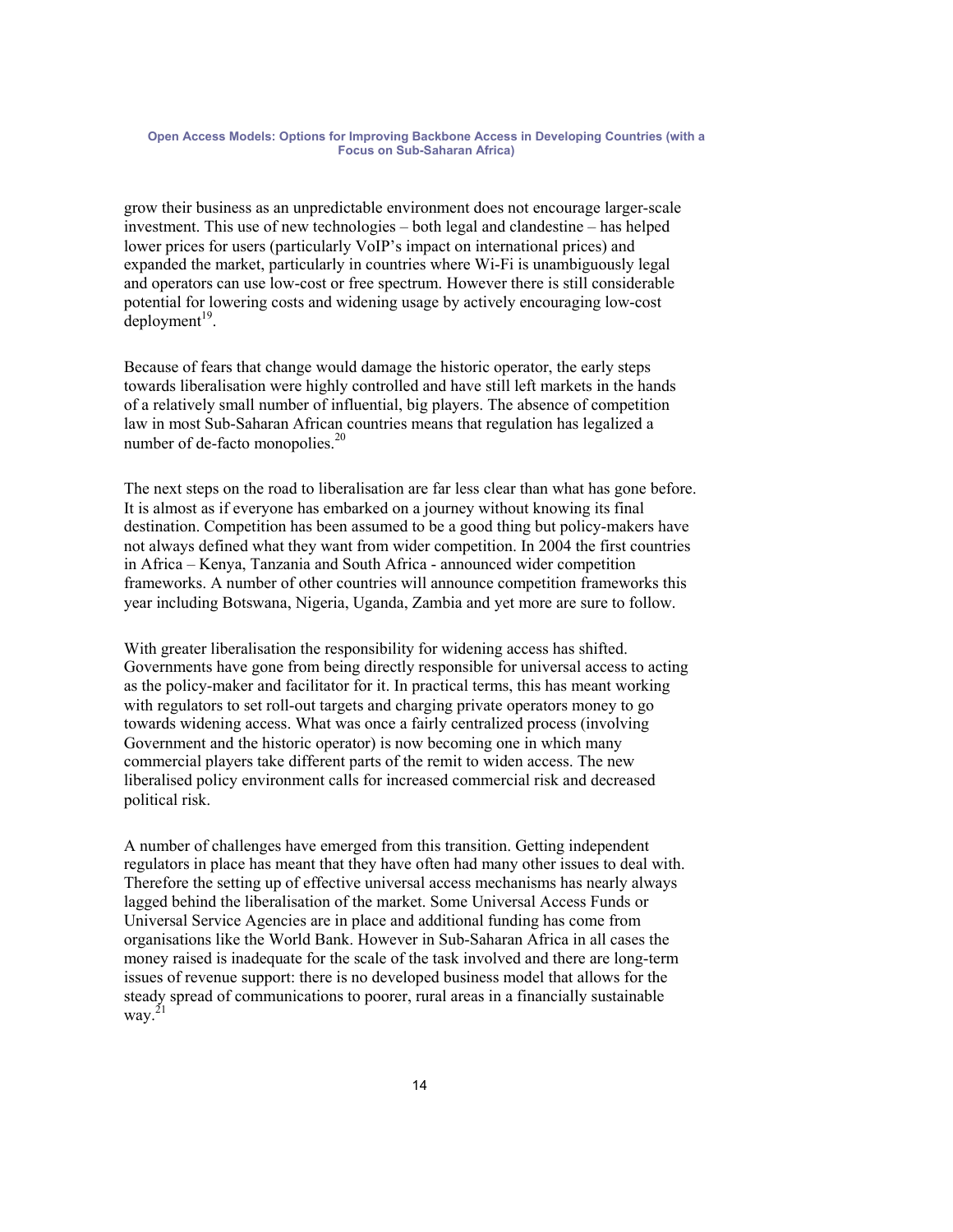Both Governments and donors have attempted to overcome the economic difficulty of potential users having little or no income by offering funded telecentres with a mixture of voice and internet services. They have tried to lower the price to the user by spreading the capital cost of providing it by servicing many users. And undoubtedly there have been some successful telecentres but overall the results have been mixed. Users seem to be more interested in having a mobile they can be reached on. Connectivity has also often been relatively expensive and not always reliable. In most cases, income from users has not covered operating costs.

The underlying issue is that there is currently no business model for delivering voice and data at an appropriate price to those at the bottom of the income pyramid. Nevertheless, there are examples in the USA, Asia and Latin America that point the way, using newer, cheaper technologies in combination with existing infrastructure. The lower the entry and operating cost, the better the business case and the higher the likely level of usage.

The situation is particularly acute for Sub-Saharan Africa. It finds itself trapped in a set of "chicken-and-egg" problems that are also mirrored in some other developing countries. The absence of cheap international bandwidth means that even its most competitive economies find it hard to compete at a global level: for example, the cost of offering call centre services in South Africa was found to be a third higher than in India, largely because of telecommunications  $costs<sup>22</sup>$ . This lack of competitive advantage makes it hard to attract both local and international investment: a costeffective communications infrastructure is almost a pre-condition for attracting external investment that goes beyond traditional extractive industries. Without investment, markets stay small and therefore remain uncompetitive.

Much of the national and international infrastructure that created the low bandwidth prices in Europe was built during a market upswing. A great deal of that private investment (particularly on the North Atlantic routes) has simply been written off at 5-10% of its original value. The creation of plentiful, relatively cheap bandwidth through this "market accident" has opened up considerable new economic opportunities for the developed world. It has driven local roll-out, whether or not this was profitable in the short-term.

Such an approach is simply not an option for Sub-Saharan Africa and many of the other developing regions of the world. Where major infrastructure has been built, it has tended to be through structures that create international monopolies that have kept the price of bandwidth high. The African historic operators that belong to the SAT-3/SAFE club consortium have monopoly access to that capacity, the only significant fibre optic cable connecting Sub-Saharan Africa to the rest of the world<sup>23</sup>. Each company involved invested a certain amount of money and got monopoly access to the bandwidth from that country. Since its construction largely predated liberalisation, it is inevitably a club of existing historical operators whose approach to pricing varies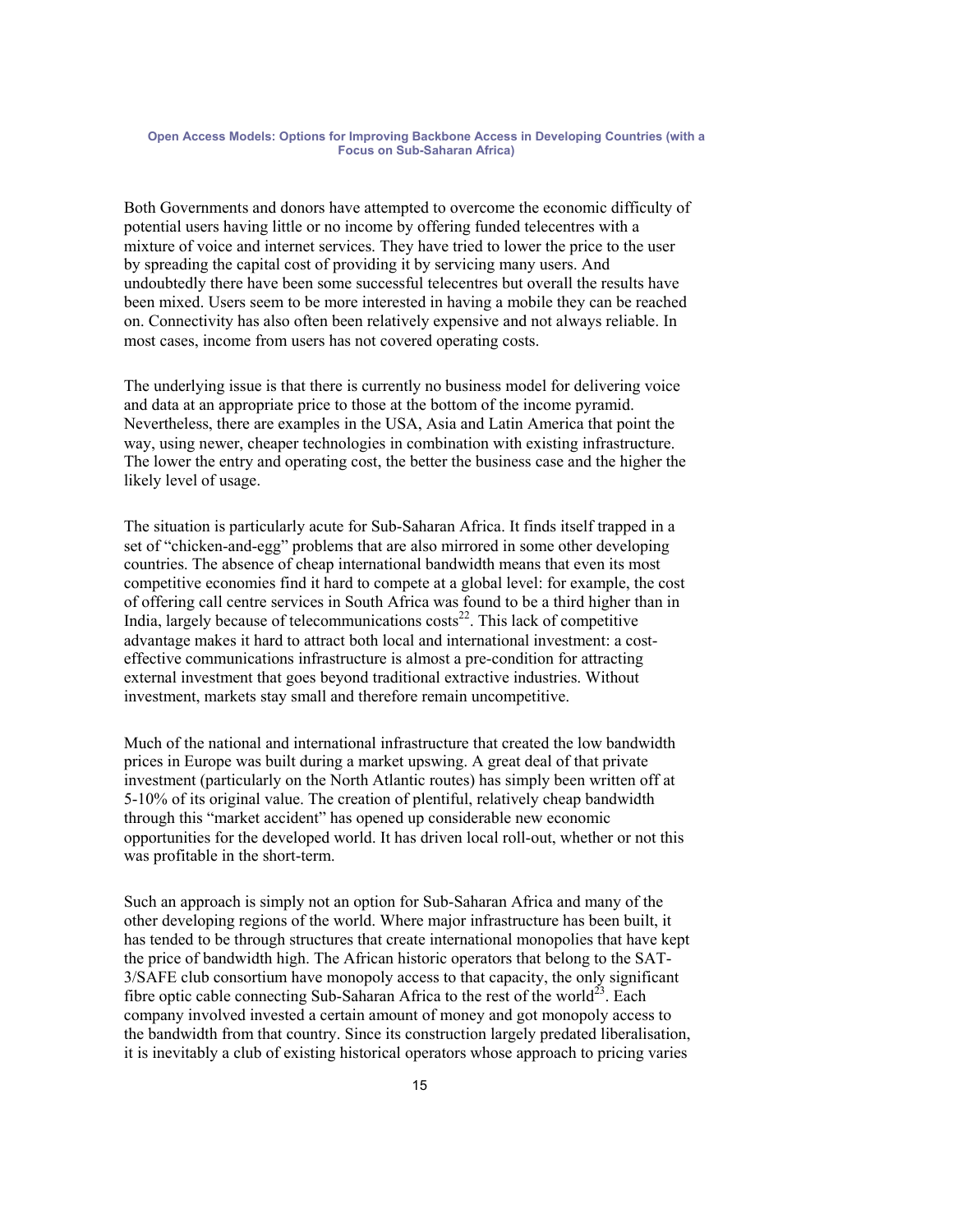considerably. Neither the equity in the SAT3 Consortium nor its bandwidth are easily tradable.

This kind of dominance by existing large-scale organisations is likely to increase as competition intensifies unless checked and is unlikely to bring about lower prices. A number of countries connected to SAT3 have begun to address this issue<sup>24</sup>.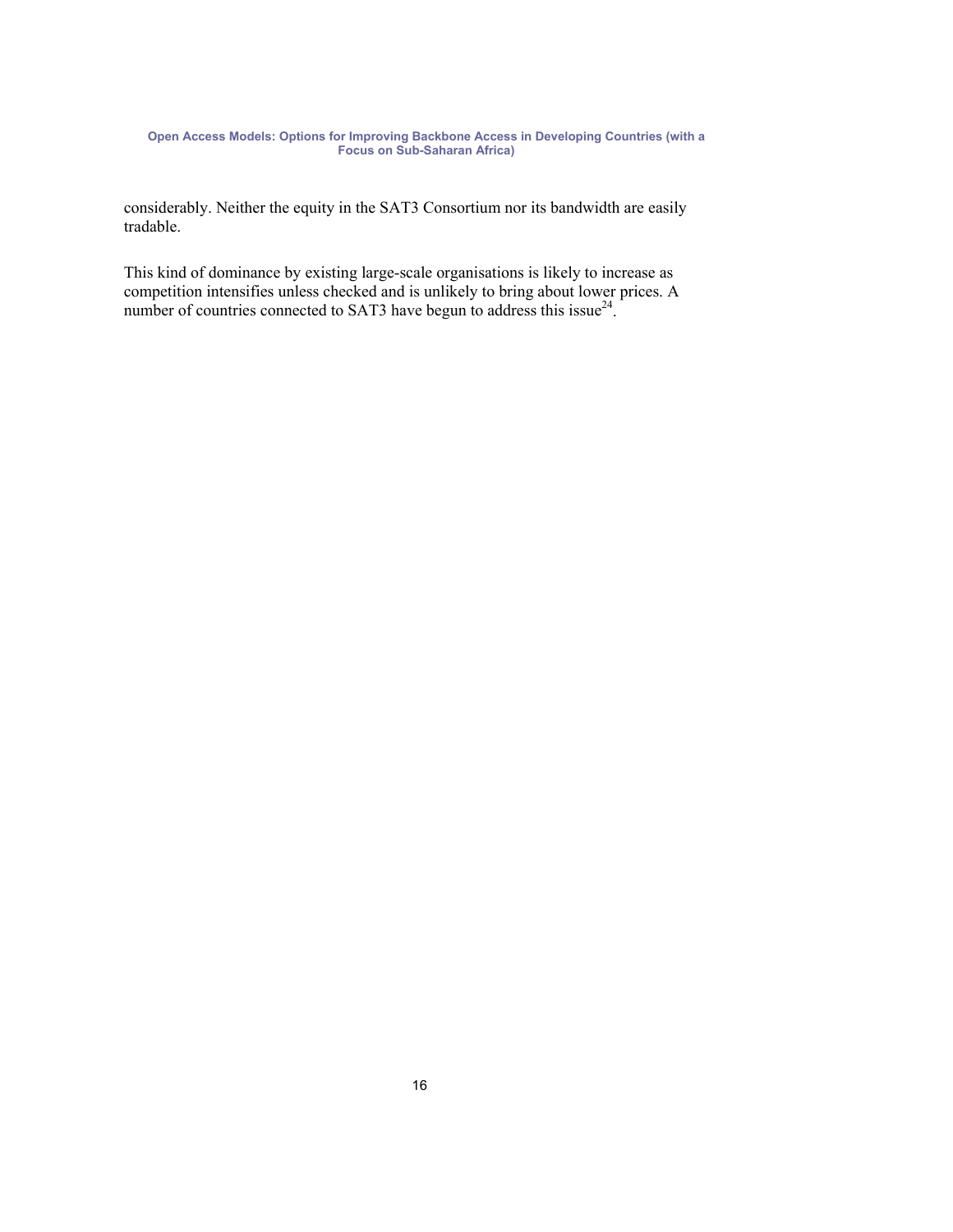### *The high cost of underdeveloped infrastructure in Africa*

*Africa lacks significant regional and international communications backbone infrastructure<sup>25</sup> and as a result a considerable amount of its voice and data traffic* – *both within countries and between countries – goes via Europe or North America. For a voice call to go from Nairobi to Kigali it goes via London or for an e-mail to go from Ouagadougou to Bamako it goes via Paris. This situation has its parallel in airline routes where it is both easier and cheaper for a senior executive from a telco*  in Senegal to fly to a meeting in Kampala via Paris rather than directly. The cost of *this international routing of voice and data traffic costs Africa a considerable amount in hard currency payments every year.* 

*Many African countries use relatively expensive international satellite capacity to route calls within their borders and to other African countries because there is no national or regional backbone infrastructure. In the case of one of the poorest countries in Africa, its historic operator spends US\$3.2 million on satellite transmission, of which US\$2.4 million is spent on routing calls within the country and the balance is spent on international calls.* 

*Africa suffers from a whole range of problems that make the creation of regional and international infrastructure harder: some are found elsewhere, whilst others are mainly a continental problem. There are several key countries that are either in or coming out of civil war. There is a high level of vandalism on existing copper cables and other facilities. And there are particular gate-keeping or transit problems associated with small land-locked countries.* 

*Despite these substantial barriers to growth, Africa remains economically the second fastest growing continent in the world. And whilst a large part of that growth comes from South Africa, that in itself tells its own story. South African companies are investing in communications across the continent and are an illustration of how the country can provide the impetus for growth across the region.* 

The intractability of policy and regulatory issues in Sub-Saharan Africa up to this point means that many of those involved are focused on securing tactical victories and for understandable reasons find it difficult to step back and see the way things might be moving. Fuller competition has almost crept up on the continent and there has been little preparatory discussion about what it might mean before its implementation. Fuller liberalization assumes competition is a "good thing" but much less thought is given to specific policy objectives that might be achieved with greater competition.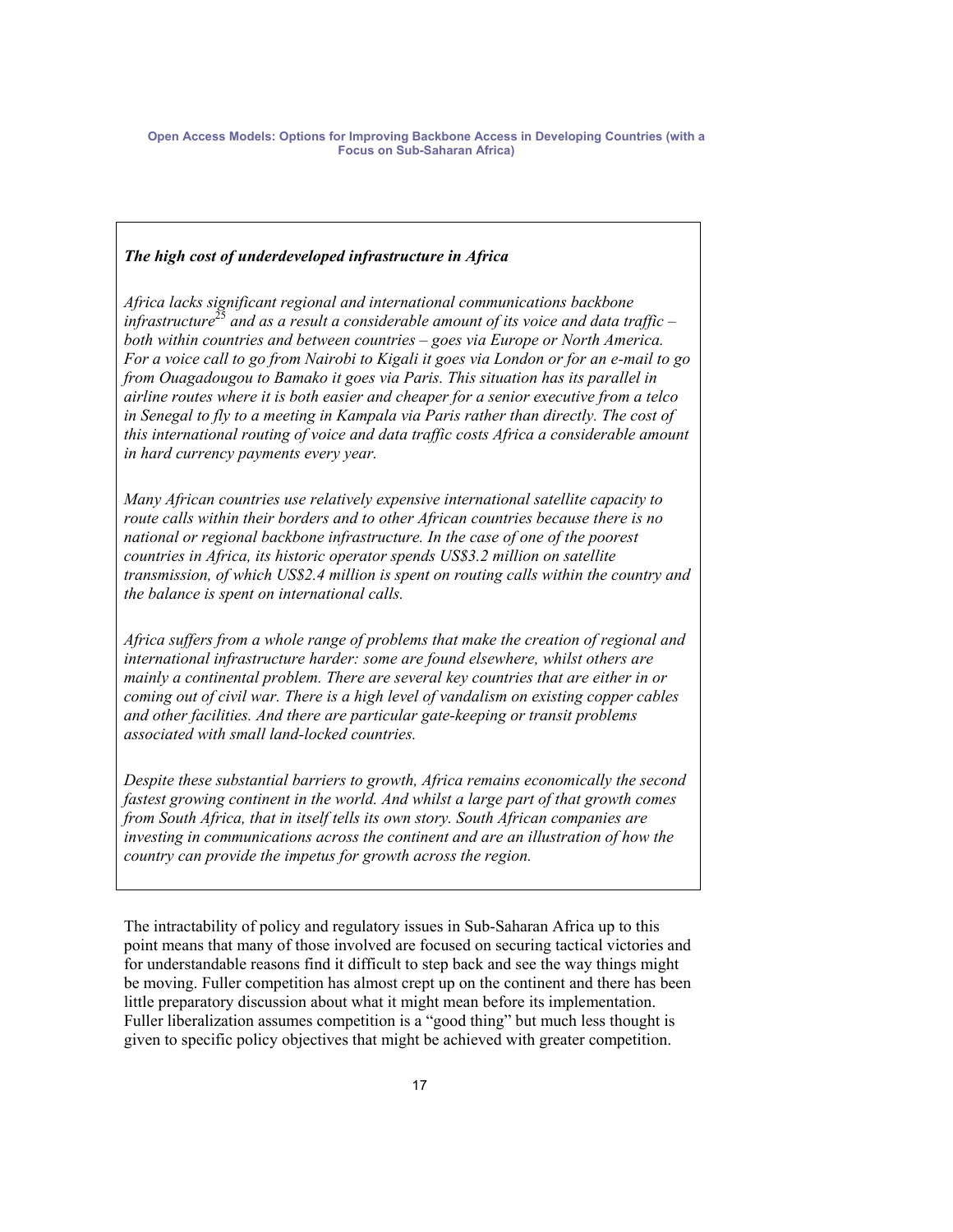However rather than arguing over the details of what might have been, it is perhaps time to take breath and see whether there's another way of looking at how these obstacles might be overcome. If ICT is a set of tools for development then what follows seeks to look at how it might be possible to gain easier, cheaper and more accessible access to them.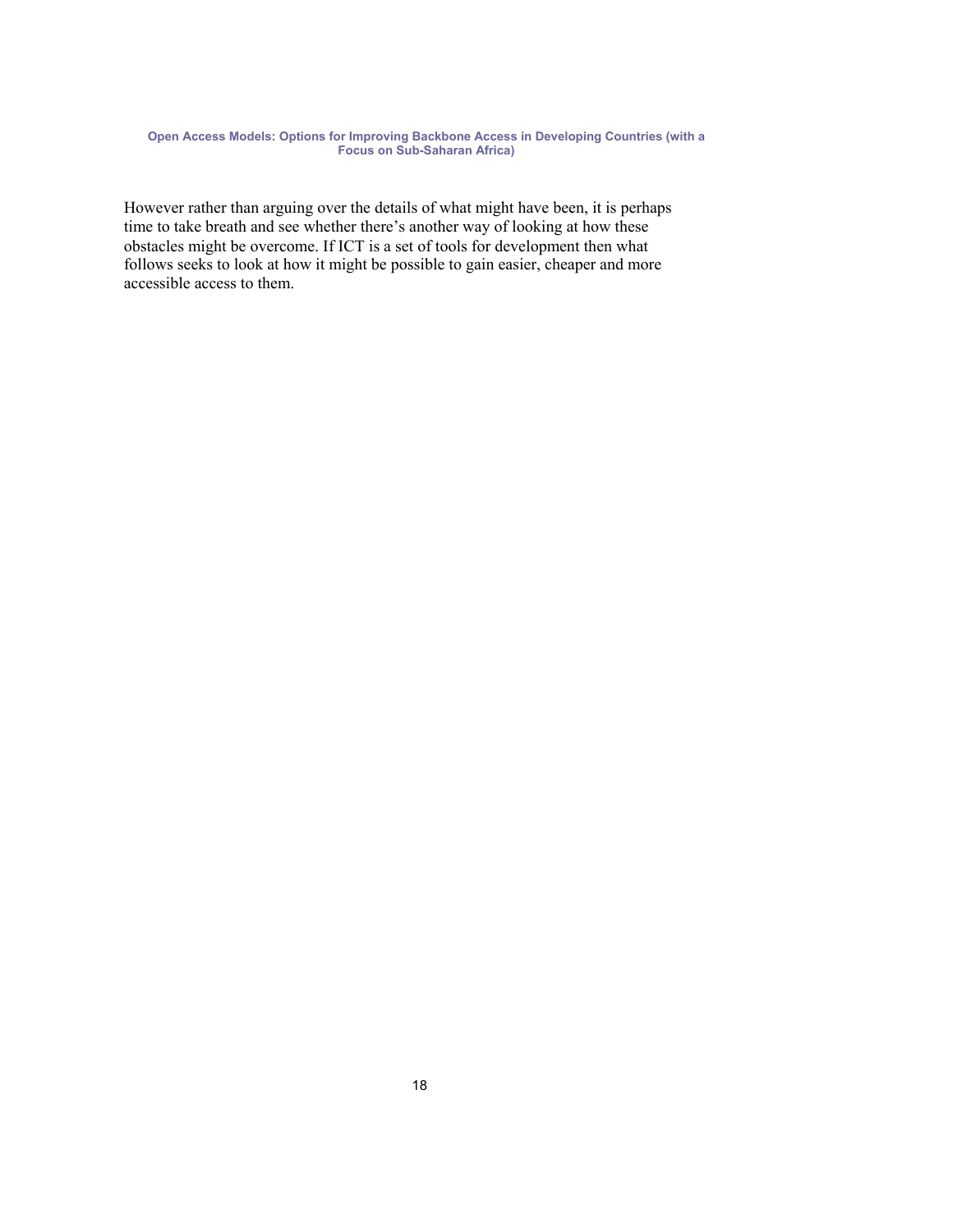## **2. The Opportunity: ways of unlocking wider access to ICT**

The introduction of IP networks as the basis for communications and services is a significant development. IP networks operate in markedly different ways to traditional telephony and this paradigm shift offers considerable potential for unlocking wider access to ICT. It has already allowed the separation of services and infrastructure and it is being built with new, disruptive technologies that lower both business entry and operating costs.

Almost all of the major telecoms carriers are committed to introducing  $\text{VoIP}^{26}$  across their networks and carriers in Sub-Saharan Africa have already begun introducing VoIP services at an international level. A handful of African carriers have announced their intention to make the transition to IP-based networks in the next 2-3 years<sup>27</sup>. But the impact of IP networks has made its presence felt everywhere as increasingly operators are running a hybrid of traditional telephony and IP networks and these will probably in the next five years cease to be parallel operations.

The introduction of IP-networks has been the midwife of a number of developments across all forms of networks. One of the most significant of these developments – the separation of physical infrastructure and services – is creating new ways of doing business. Since a liberalised environment needs sustainable business models, whatever policy-makers and regulators decide, they need to "go with the grain" of market developments and understand the implications of these developments.

### 2.1 IP Networks: A paradigm shift that opens up potential

IP networks are the transmission system for almost anything that can be sent in digital form. Where they are already well established, they have created new markets for services and applications. In the developing world context, they offer the ability to allow the growth of decentralised, "intelligent" services at the edge of the network.

Traditional telephony is a highly centralising technology. The "intelligence" in the network is located centrally (in the functionalities of the switch) and usually controlled by one organisation. In its historic form, largely "dumb" devices (telephones) were attached to the network and these had only a limited set of functions. More recently, the functional attributes of devices attached to the network has increased but this functionality is still run centrally.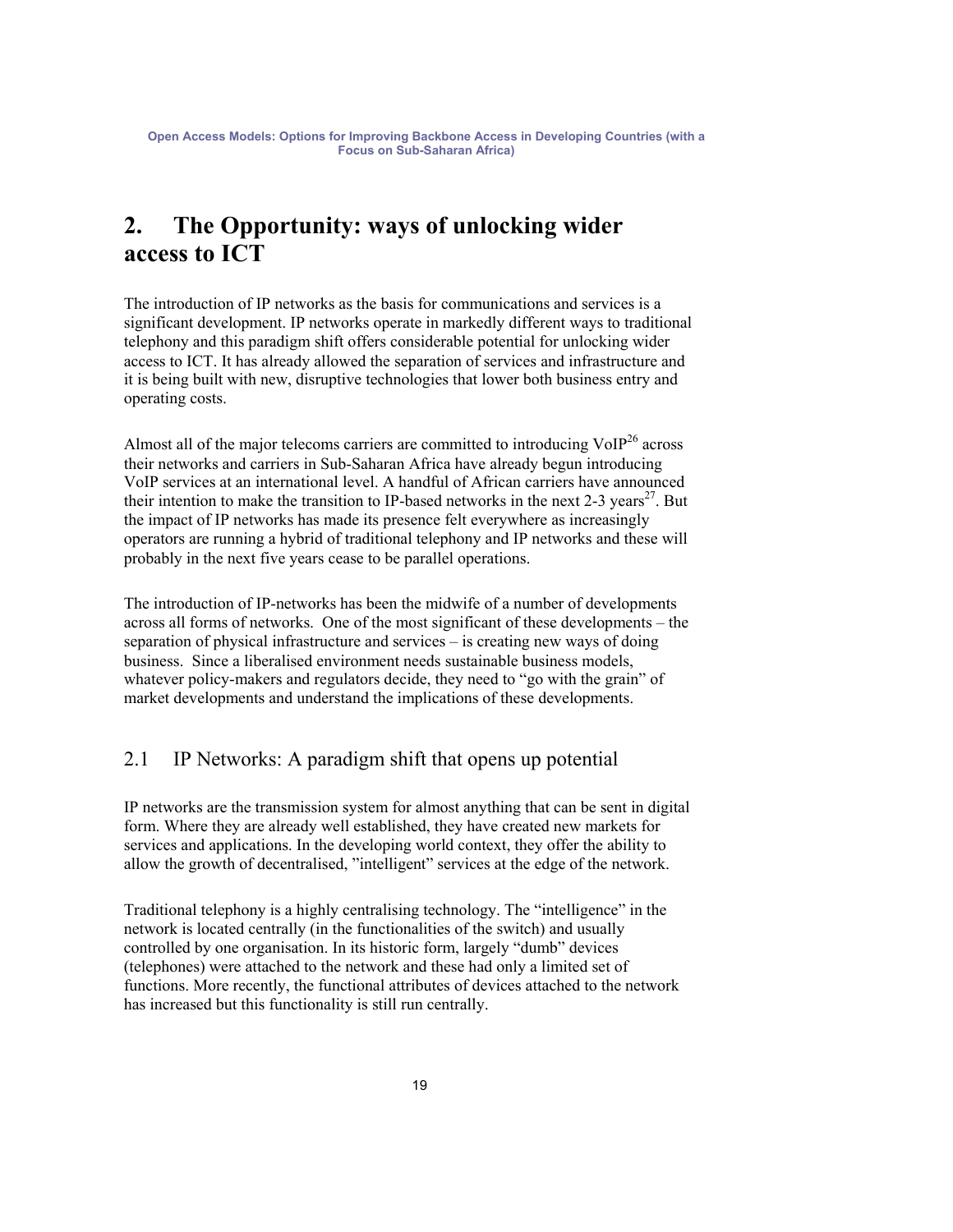The telephone network's root and branch structure means that traffic flows to and from exchanges in ways that reinforce this pattern. For example, traffic for international destinations tends to go via a single international gateway. Telecoms carriers maintain bilateral relationships with other carriers and this is still done (though to a much more limited extent than previously) through what is known as the Accounting Rate System.

By contrast, the IP network (the basis for the internet) is one where no single entity controls anything but the most basic transport and relationships with other networks. The service-providing "intelligence" is deliberately designed out of the network architecture. Indeed, put simply the network is "dumb" and intelligence is at the edge of the network. For example, a computer accessing the network has a far more complex range of service functionality in its application programmes and this is not solely related to its size.

Traffic on the network is routed wherever it can find the easiest route and therefore not always via central points. For example international traffic can as easily flow from an ISP, a cyber-café or a telephone company: each has only to open a network connection and have the required capacity available. The network design originated from US military demands that it withstand nuclear attack where an important feature was a decentralised network without a central focus or control point. Also from its university origins, it was designed to be open to users through publicly available standards, making it easy to access.

The significance of IP networks and the core argument of Open Access is that they have provided the opportunity to change the structure paradigm. Instead of needing a small number of large, vertically-integrated organizations (as in the telephony model), it is possible (using IP-networks) to have extremely diverse "ecosystems" with a mixture of small, medium and large organisations.

The decentralized "intelligence" in IP networks has allowed the strong growth of innovative services, content and applications in the developed world context. It is arguable that all of the creative commercial energy that this shift has produced could not have been harnessed through the traditional telephony business model. All of this flows from companies and organisations being able to access infrastructure on fair terms. Therefore the challenge for those wanting to use competition to foster cheaper communications, technology innovation and investment in a developing world context is to ensure that any "gate-keeping" function (which gives dominant market power to a single entity) is minimised.

For developing countries, this paradigm shift from a closed to open network architecture offers plentiful opportunities to carve out a competitive environment that does not need to follow a single path or necessarily copy all aspects of developed world examples. And a competitive environment shaped by developing countries will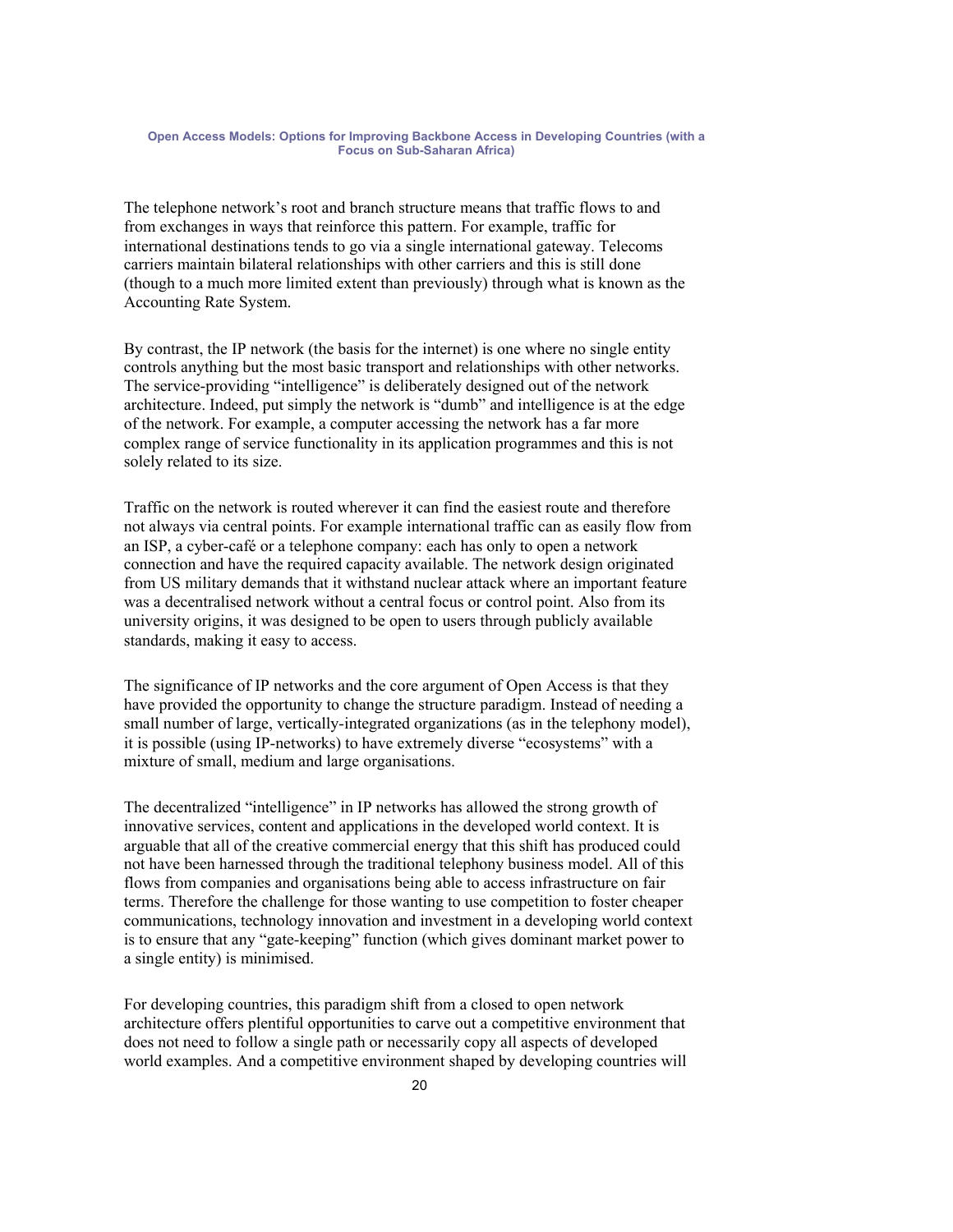open up newer, cheaper ways of getting access to communications that will increasingly enfranchise larger numbers of their citizens.

The basis for these changes can be understood by looking at how those involved describe the operation of IP networks. Diagram 1 on page 6 shows a Network Layers model. Essentially there are three key layers: physical infrastructure, transmission and services (including applications and content). In practical terms each layer has a set of functional rules that allow it to interface with the other layer and for information to flow over the network<sup>28</sup>. In terms of day-to-day reality, these network functions are combined with Reach (the geographic scope of providers) and Type of Customer (wholesale or retail).

A vertically-integrated organization like an historic operator or SNO will be selling at every layer: it will both carry traffic and offer services. In this way the historic operator in Africa finds itself selling international transmission to both external ISP customers and to its own ISP, leading inevitably to accusations of conflict of interest. An ISP may offer its own infrastructure at a local or city-wide level (using Wi-Fi) to reach its customers but will buy both national and international transmission from another carrier. A relatively recent market entrant in Kenya – KDN – is providing national and international transmission to corporate customers, ISPs and other carriers but not selling to individual retail customers.

One of the ISPs or cyber-cafes that has reached an "under-the-counter" agreement with the historic operator in Mali (Sotelma) buys international minutes from the carrier at a wholesale price and sells to its customers at a retail price. Senegal's mobile carrier Sentel (which until recently had a relatively low proportion of its own infrastructure) buys a significant proportion of its national and international transmission from the historic operator Sonatel in order to provide mobile voice services. An MVNO offers a service that goes out over someone else's network for which the operator pays a percentage of its revenues. An SMS data service provider will use its own platform to provide text messaged services via the mobile operator's network to the latter's customers. The Layered Networks model describes a world in which there are multiple relationships between providers operating in different layers in the model.

As IP networks begin to take over from telephony networks, this layered approach will become a tool for understanding how markets function. In terms of an Open Access approach, it is being argued that the transmission layer needs to be separated from the other layers in operational terms to create the maximum growth through competition in all of the other layers. If a vertically-integrated entity operates across several layers and dominates any one (particularly transmission or physical infrastructure) it can exert a stranglehold on market growth, particular if it is an historic operator defending its inherited markets.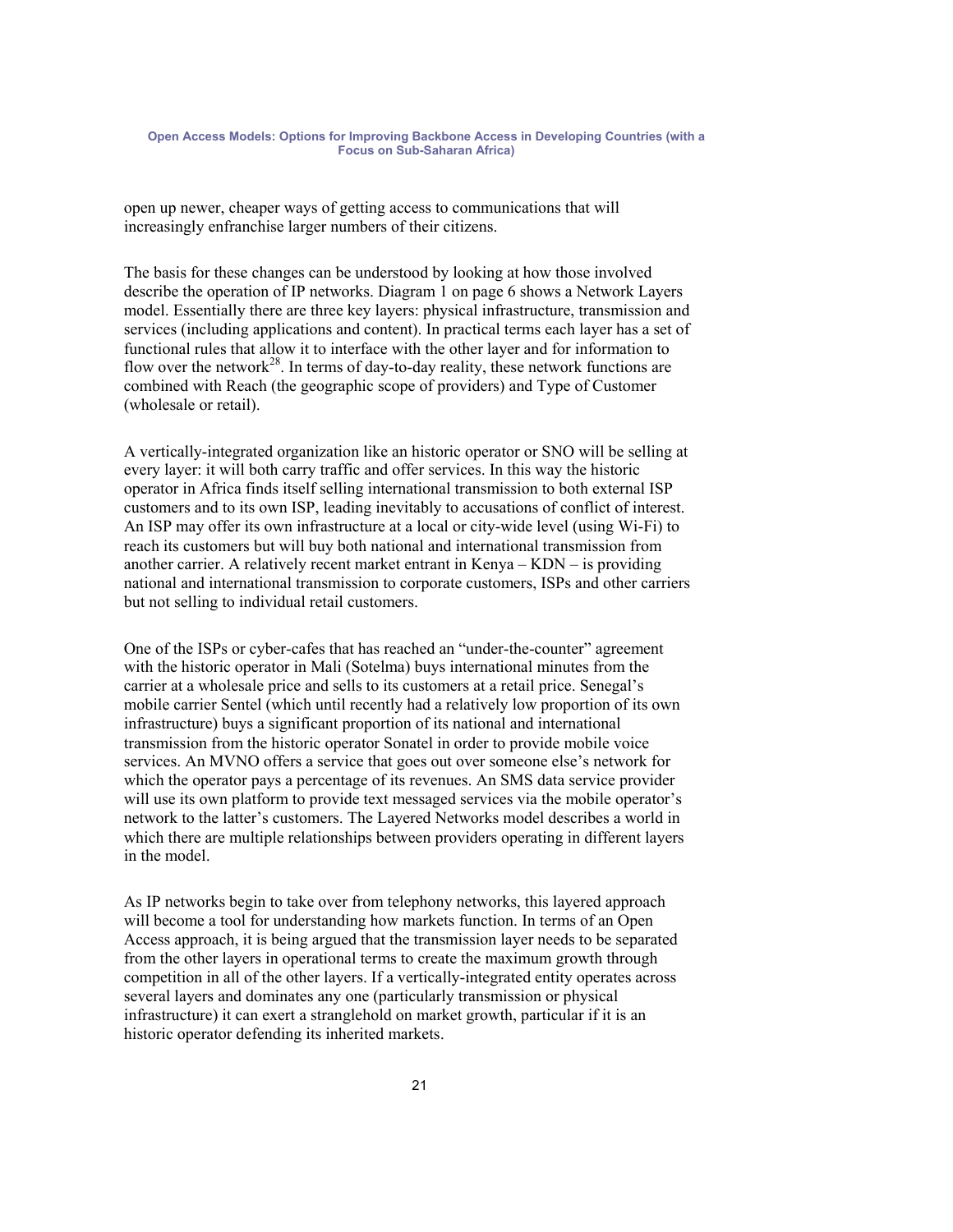IP Networks allow growth at the edges of the network. It becomes possible at the local level to have a small-scale, "plug-and-play" operator interconnecting with much larger operators. Local and municipal networks can co-exist as infrastructure providers alongside more traditional operators. Alternative infrastructure providers like utility companies and railways can add their fibre capacity to an existing network and sell to those wanting national transmission<sup>29</sup>. More transparent and competitive arrangements can be reached for building inter-country and international infrastructure. The use of IP networks means that newer, cheaper technologies can be used to build and operate services and infrastructure. All of this requires new business models that can reflect the implications of the changes that are already taking place.

### 2.2 Significant market developments – "Going with the grain"

One of the most significant market developments is the separation of infrastructure and services. The impact of this is already widely known and highly visible in the developed world: the growth of organizations as diverse as e-Bay, Skype and Amazon.com are a product of a lively market of providers in the service layer. These successful service companies have not by and large been part of the vertically integrated, historic operators.

In Africa, the same process is occurring but it is not as large or as visible because the service markets take different forms and often services have not yet been legalized because of the perceived need to defend the historic operator. 10-30% of the international voice market in each country in Sub-Saharan Africa is in the grey market. ISPs and cyber-cafes are buying services from international providers in order to offer calling services. Wholesalers and retailers of mobile pre-paid calling cards sell to customers from street corners. In South Africa larger ISPs operate virtual ISPs (acting as wholesalers) for smaller organizations with local or specialist customer bases. Mobile Virtual Network Operators (MVNOs) will soon start to operate on the continent.

A transition is occurring – both in the developed and developing world - from large vertically integrated organisations (like the historic operators and Second National Operators) to a small number of infrastructure providers feeding a mass of servicebased companies. These changes are messy and not clear cut but they are likely to mean that there will be far more horizontal players with trading between the different network layers in the market. Whether from market imperatives or regulatory pressures, significant numbers of historic operators are separating out their different operations into more or less free-standing subsidiaries.<sup>30</sup>

Currently core infrastructure is usually provided by the historic operator but there have been a significant number of instances where SNOs and alternative infrastructure providers (like utilities and railways) have set up competing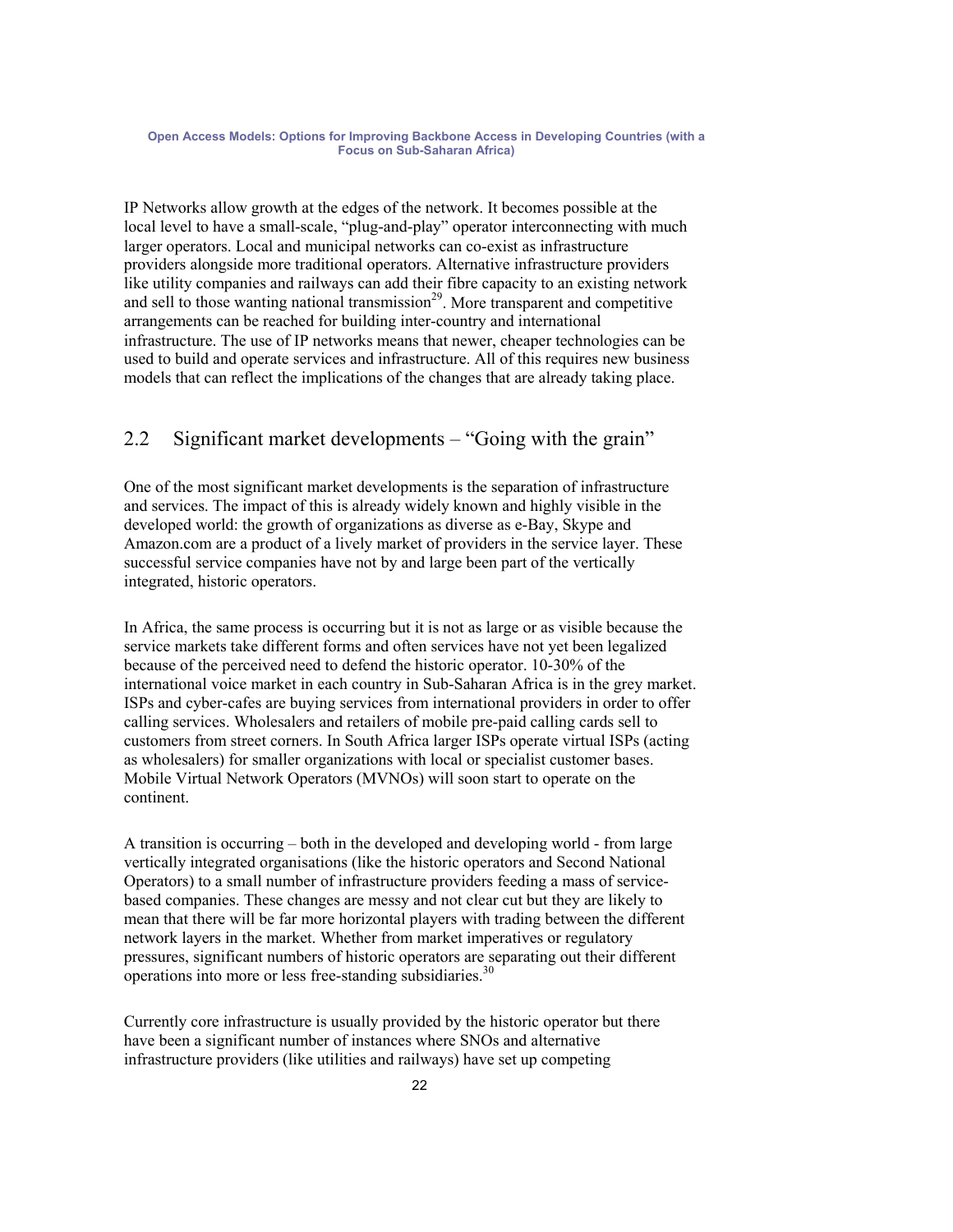infrastructure links. Even with the falling costs of technology, infrastructure is a largescale, big investment business and therefore there are unlikely to be more than one or two large-scale entities providing it in a mature market. Greater infrastructure competition depends on the value of the market and population density found in a particular country.

Reasonably wealthy, densely populated countries like Nigeria and South Africa have two infrastructure providers, whilst thinly populated, poorer countries like Mali or Niger may only have one. Mid-scale countries like Kenya have a second infrastructure operator that provides competition in the larger urban markets and between those centres $31$ . In either of these cases, licensing alternative infrastructure providers can open up competition on major transmission routes. Covering a thinly dispersed rural population is the ultimate challenge: it may only sustain one infrastructure provider and then only with soft loan financing for capital investment. But even in these circumstances, it would make sense to have some element of competition to allow price and service competition to occur.

Because of cost, the idea of a single, rational infrastructure network seems like a good idea where resources are short. But this beguiling notion is unlikely to work except in highly controlled circumstances where good governance ensures that vested interests are held at bay. To state the obvious, this would work better in some countries than in others. Therefore it is almost certainly better to "over-provide" rather than leave control of the infrastructure resources in the hands of a single entity, whether publicly or privately controlled. That said, within a competitive framework there are a number of mechanisms that allow operators to share resources (and thus gain some costsavings): some have been self-organised, whilst others have been imposed by regulatory pressure $32$ .

The strategic business shift for historic operators is to begin to move from getting a majority share in every service market to seeing their future as taking a share of revenues on all service markets as they emerge: in other words, to become a carriers' carrier at the transmission level. A couple of historic operators in Africa have already been making plans in this direction<sup>33</sup>. Following this strategy may start with simply separating out different parts of the business and ending internal cross-subsidies<sup>34</sup>. The business case for acting as a carriers' carrier involves creating infrastructure companies with lower levels of staffing and costs and seeking to persuade a significant part of the market to use the company's services. Volume and increased efficiency through technology innovation has to compensate for low margins.

If an infrastructure provider offers services, it ends up competing with its own customers. This difficulty can already be seen in the most liberalised markets, in relation to the historic operator's relationship with mobile operators and ISPs and it sets up a constantly defensive dynamic in the discussion between the historic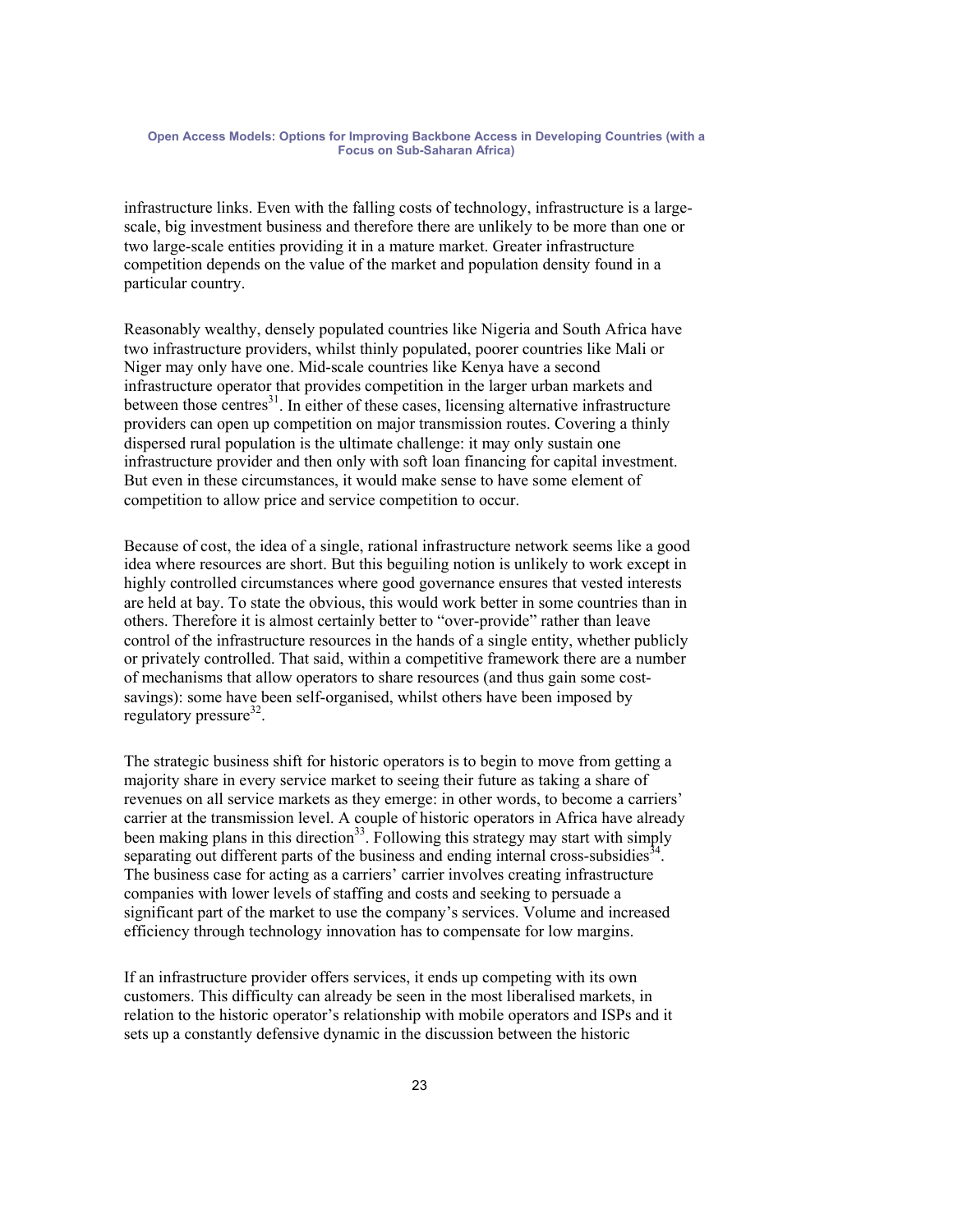operators and other players. It enables neither side in the discussion to focus clearly on innovation and development of the market.

The second significant market development is the availability of a number of "disruptive technologies" that are offering the possibility of cheaper access to voice and data (VoIP, Wi-Fi, Wi-MAX, CDMA, EDGE, VSAT) than traditional wireline. VoIP network deployment costs often come in increments of US\$50,000 - \$100,000, rather than the US\$1 million plus increments of telcoms switching facilities and dedicated circuits. As a result, it is possible to add capacity in smaller steps that will begin to make return more quickly rather than the multi-million traditional telecom equipment investments that require many years before they fill up and make a return over much longer periods. Smaller investments can often be financed out of cash flow rather than requiring major external borrowing.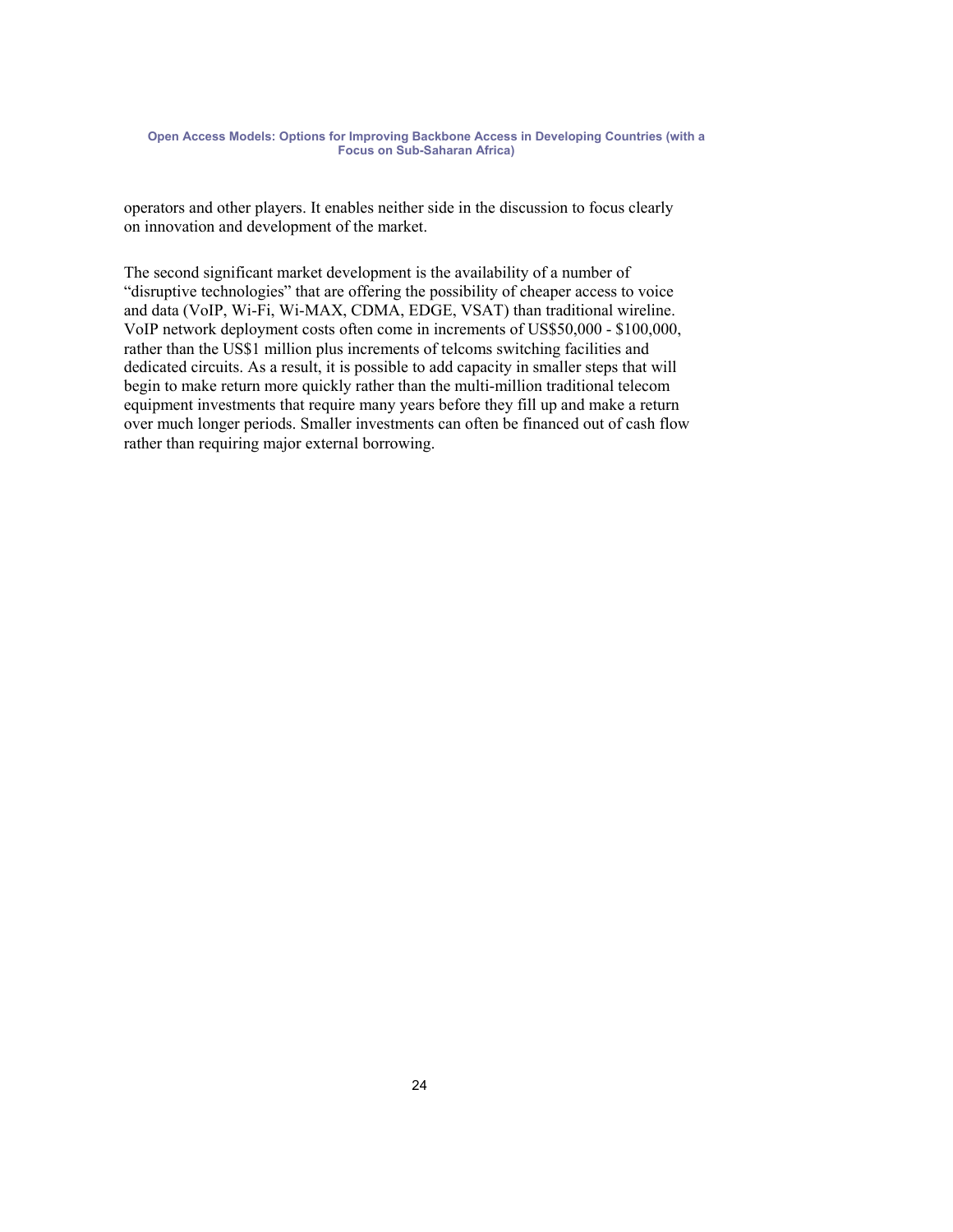### *Disruptive technologies changing the shape of the market*

*Disruptive technology is a term coined by Harvard Business School Professor Clayton M. Christensen to describe a new technology that unexpectedly displaces an established technology35. These technologies operate at the edge of the possible and may have performance problems because they are new. Hard though it is to remember, the phone was once one of these technologies.* 

Larger companies work with existing technologies that are proven and seek to refine *and develop their use. Disruptive technologies often undercut the business model of larger companies by demanding structural changes and thus they are particularly hard for them to react to: why offer a service more cheaply when you make good money from a more expensive service? In the telecoms field, equipment investment cycles (the economic life of the equipment) for core equipment have been as long as 10-15 years and previously even longer. The newer disruptive communications technologies have buying cycles that are much more like those for PCs, typically requiring updating over 2-3 year cycles.* 

Also depending on the structure of national and international trunk traffic tariffs, sending calls by a data network may also make significant savings. With these savings, a developing country telco can consider connecting a range of places that with traditional PSTN network investment might simply not have been viable. A similar set of arguments apply to using wireless for national traffic links. Historic operators in Africa that have used wireless links between towns indicate that they have cost between 10-15% of the sum needed for laying equivalent fixed line connections<sup>36</sup>.

These technological changes might be implemented as they stand without significant policy or regulatory change. But just as IP networks allowed the "Siamese twins" of infrastructure and services to be separated so these disruptive technologies hold a wider potential to allow the creation of SMEs to address low-income markets. This is already happening but against a largely unsympathetic policy and regulatory environment: the changing of this environment (particularly allowing access to free or low-cost wireless spectrum) will allow the market potential of disruptive technologies to deliver a wider range of new benefits.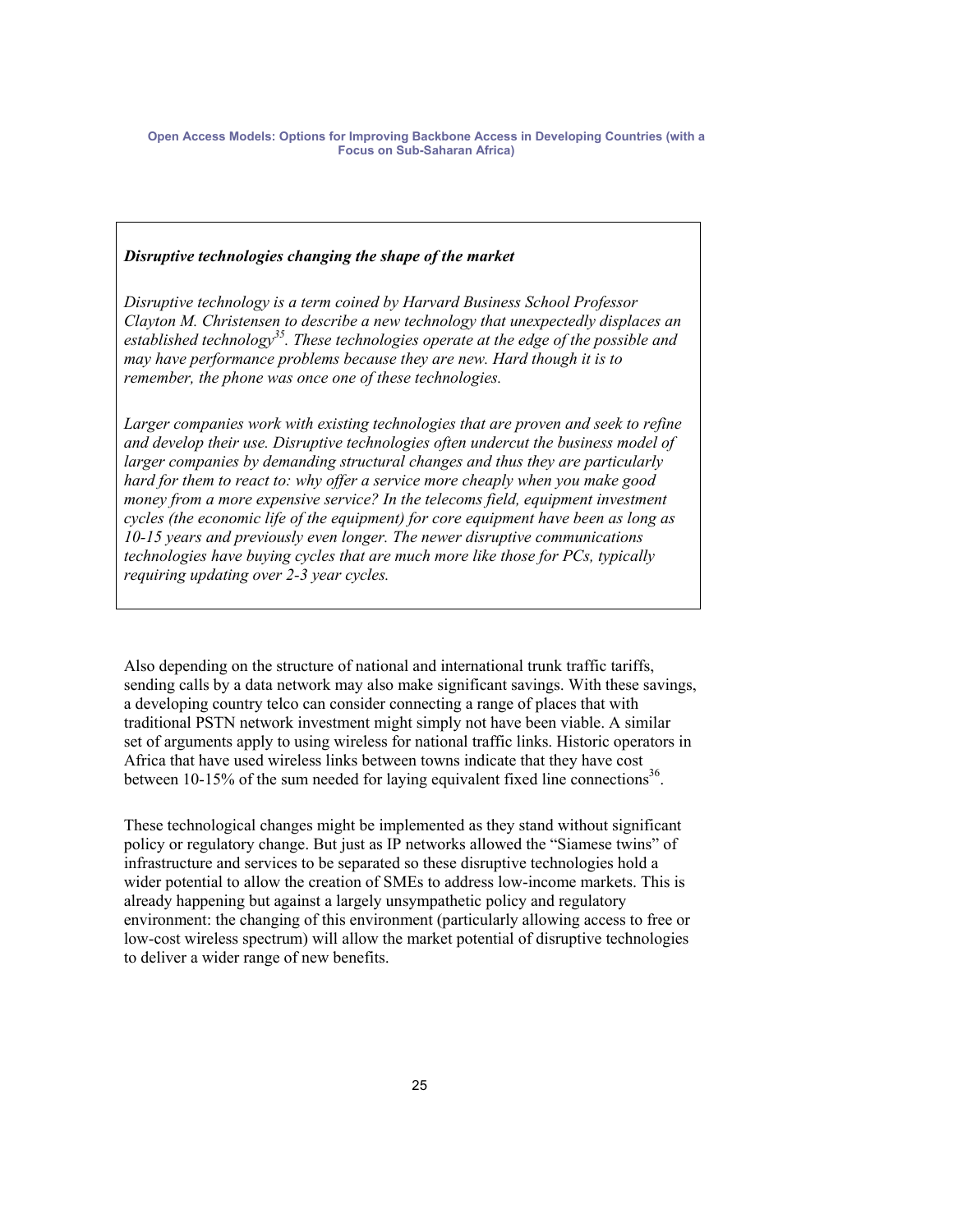### 2.3 The Open Access approach

Open Access is a broad approach to policy and regulatory issues that starts from the question: what do we want to bring about outside of purely industry sector concerns? It places an emphasis on: on empowering citizens; encouraging local innovation, economic growth and investment; and getting the best from public and private sector contributions. It is not simply about making micro-adjustments to the technical rules of the policy and regulatory framework but seeking to produce fundamental changes in the outcomes that can be delivered through it.

Micro-managing competition with detailed rules is too slow and cumbersome: developing countries are not alone in finding difficulty in reaching decisions in this way. In future, regulators and policy-makers will need to work with an approach that involves a lighter set of rules and base these on a stable set of core values that encourage technological innovation and growth.

The Open Access approach is about creating a set of core values that can be summarized as follows:

- 2.3.1 a technology-neutral framework (that encourages innovative, low-cost delivery to users);
- 2.3.2 competition at all layers in the IP network (allowing a wide variety of physical networks and applications to interact in an open architecture);
- 2.3.3 transparency to ensure fair trading within and between layers (that allows clear, comparative information on market prices and services);
- 2.3.4 the circumstances where everyone can connect to everyone else at the layer interface (so that any size of organisation can enter the market and no-one takes a position of dominant market power);
- 2.3.5 devolved local solutions rather than centralised ones (encouraging services that are closer to the user).

The "openness" creates a market dynamic at every level in the system, emphasising the need to innovate in cost terms in order to expand the user base at a price and in a form appropriate to them. A diversity of services and physical infrastructure means that no single business model has to fit all users: smaller, lower cost operators can go where larger organisations might fear to tread.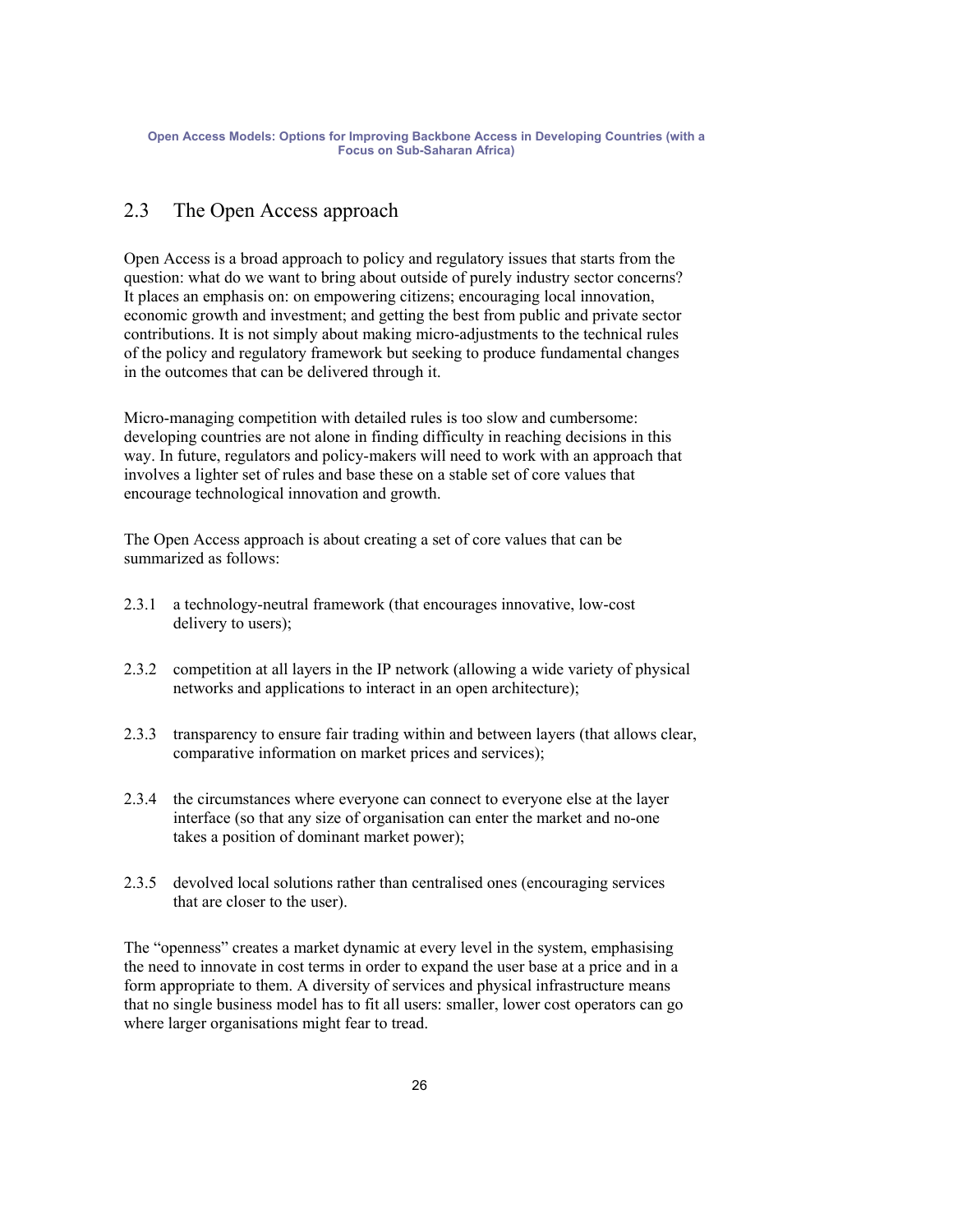Through Open Access, the market (with a gentle hand from the public sector) can begin to turn communication into a public good available to wider groups of people. Naturally the private sector needs to look to making short-term returns for its shareholders. Therefore the public sector has to create a wider range of circumstances in which this can occur: it needs to incentivise the private sector to grow the market. The public sector for its part will continue to represent the public good and in this role take medium and long-term risks that the private sector might be unwilling to shoulder. For example, it might act as the equivalent of an "anchor customer" for the roll-out of a network or indeed invest in the network itself under some circumstances.

Although Open Access places the effective operation of markets at its core, it acknowledges that the market will not deliver in all circumstances. It sees the challenge as being able to extend communications to those at the bottom of the income pyramid by lowering the cost of services. In these situations the function of the public sector is to create the circumstances for successful Open Access (through partly funding infrastructure and thus assuring its availability to all) and to incentivise the roll-out of services as widely as possible.

Open Access seeks to ensure that market gap (or "market-stretch") funding will deliver final market demand. In particular, the public sector's role in Open Access is to address key structural problems like national and international infrastructure. It needs to play a role in unlocking the "chicken and egg" problem that if there is no market, there is no investment but that without investment, the market will not have the opportunity to grow. But even if this is successful, there will continue to be areas of social need that the market will not meet and these remain the responsibility of Government.

In this way, the Open Access approach seeks to create a "virtuous circle" that addresses almost all of the main impediments to growth. The "bottom-up" operators of infrastructure at the local level will increase the user base. This will feed into the volume of traffic at the regional, national and international levels. Service operators at every level will have some level of infrastructure they operate themselves. As they expand, the reach of the infrastructure network and its capacity will grow along with them (see diagram 1 on page 6).

At each level, roles vary. A national infrastructure provider wholesales (or connects) to those at a local level. But the same national infrastructure provider connects to retailers of international bandwidth that is supplied wholesale to it (or its customers) at the international level. The separation of infrastructure and services (or wholesale and retail) allows the emergence of clearer roles for each of the players. Organisations no longer need to compete with their own customers and the costs of infrastructure become more transparent.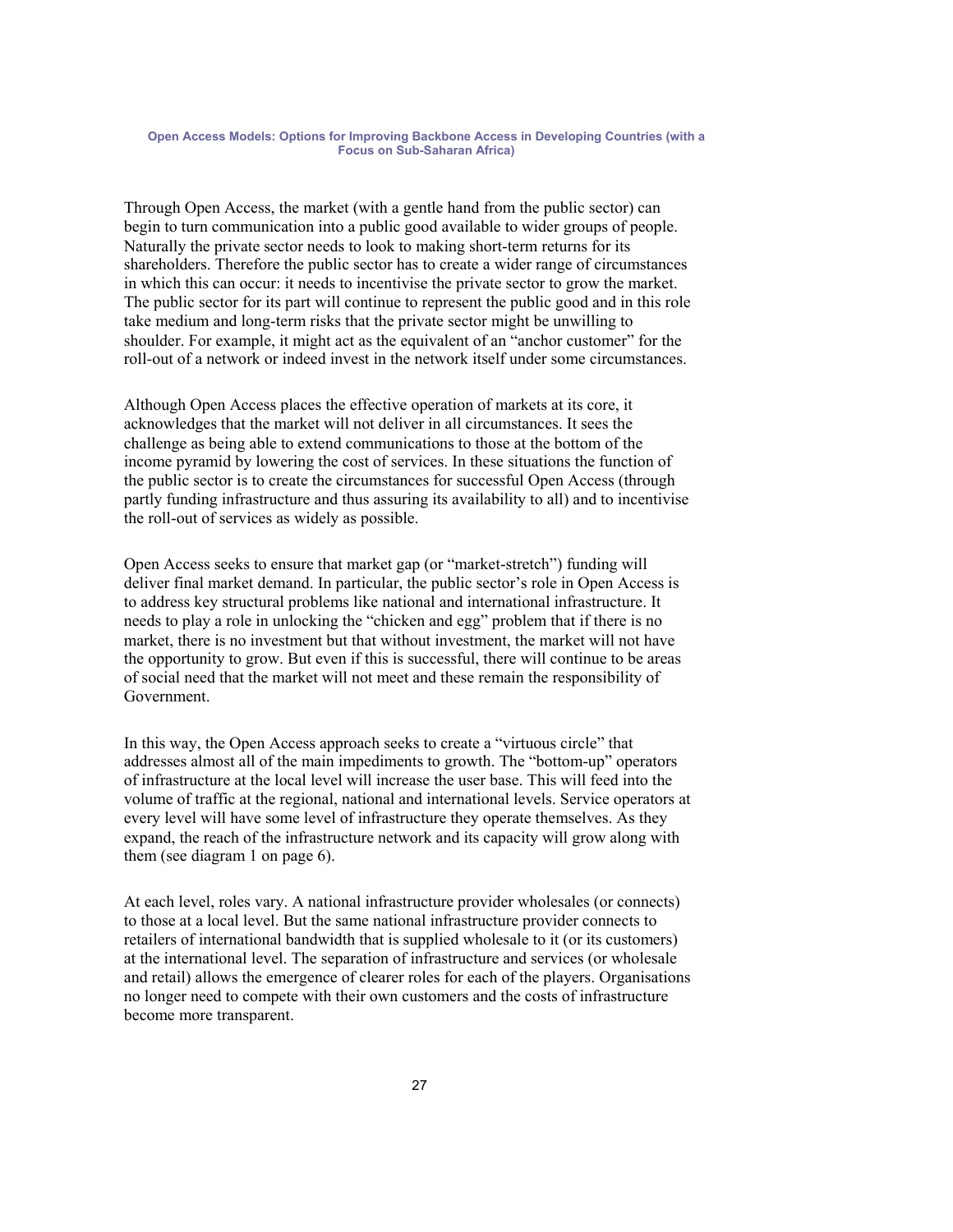Open Access focuses on lowering the cost of business entry but is "technologyneutral". The Open Access approach seeks to emphasise innovation that makes providers look for whatever technology works at the right (lower) price: the technologies that are suitable will vary enormously depending on historic legacy equipment and physical circumstances.

### *Creating trust between service and infrastructure providers*

*One of the major issues in an Open Access business model is that it requires trust in parties outside of your own organisation37. A service provider potentially puts the whole business at risk through trusting somebody to supply the required infrastructure. The service provider needs to feel that the infrastructure provider is going to tackle his or her needs with same degree of attention as if the organisation was doing it itself. The fundamental factors for assessing this are no different from any other area of business. They include things like: financial stability; operational capability; gradual development of the offer; and a reasonable price. The two keystone business practices for establishing trust therefore are nondiscriminatory pricing and no competition from the infrastructure supplier itself.* 

*Trust is also easier to establish if there is a feeling of mutual inter-dependency. This is why alternative infrastructure providers can succeed: they are focused, know who they depend on, and are eager to be cost effective as they need to acquire new customers. And the service providers know this too. Mutual self-interest means that each side needs each other to succeed.* 

*The historic operators as vertical players have very reluctantly (pressed by legislation) made some network resources available to others. This is of course not a good foundation for creating the necessary trust. There are all too many stories of the tricks and delaying tactics employed. The infrastructure provider sees the other party as a competitor and not a valued customer.* 

*When the combined market share of all non-facilities based service providers approaches the historic operator in size, the network department (which provides the infrastructure) of that operation will begin to behave differently. It will begin to see its volumes are shrinking, and it may be faced with staff lay-offs. At this point, there is usually a shift in "mind-set" and it begins to behave properly to both its internal and external customers.* 

*Where there is only one infrastructure provider, two things are essential to creating trust. Firstly, there is a need to separate out the service provider elements of the historic operator. Regulators in several developing countries have already requested this for both mobile operations and ISPs so that they operate at "arms-length" to network provision. In the medium-term, a complete separation would almost certainly be feasible. Secondly, it would be important to create governance structures with oversight powers of the kind described in the sections below.*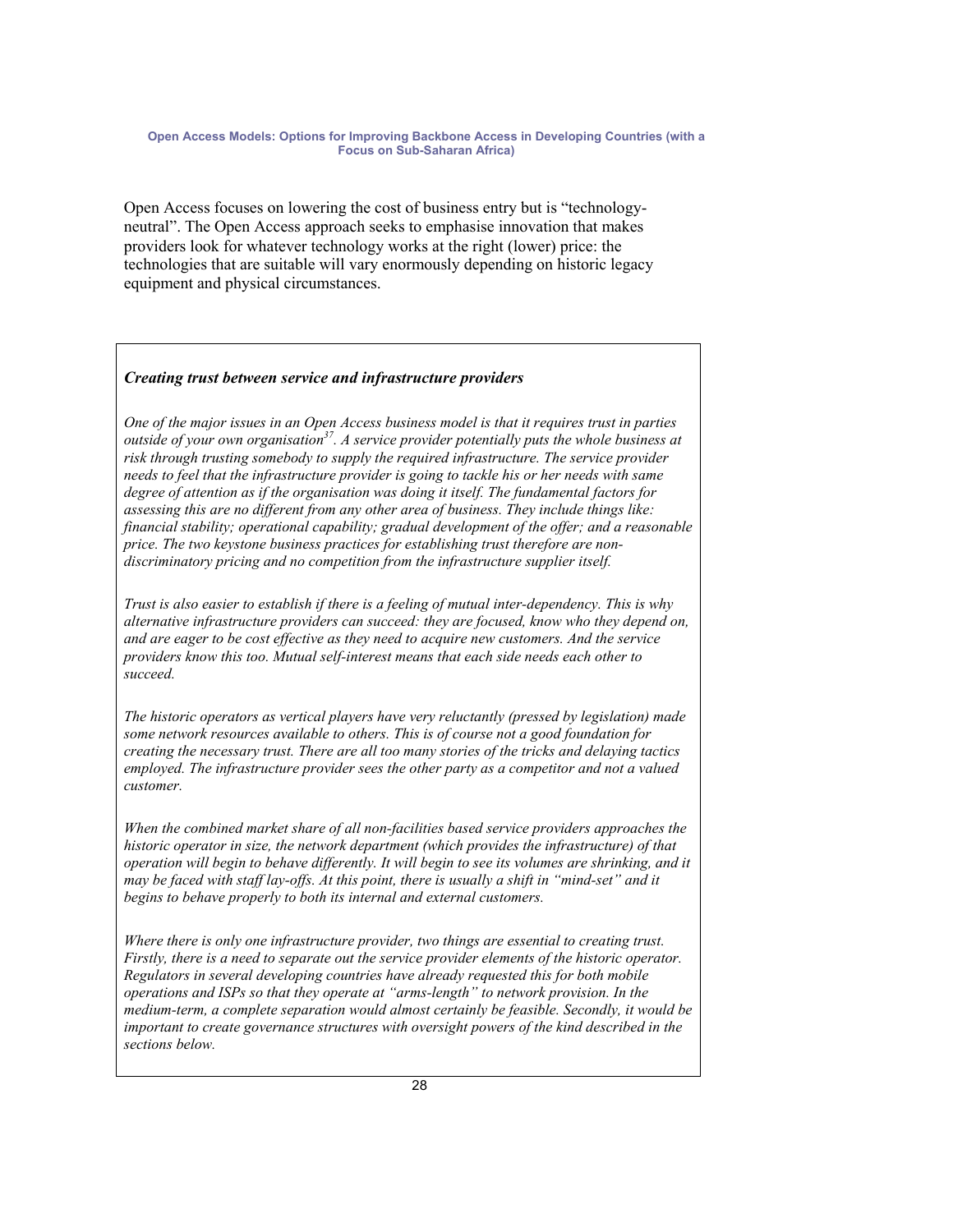*In contractual terms, there are a whole array of different Service Level Agreements (SLAs) that have been developed out of fibre lease, and capacity sales deals between service providers and infrastructure companies. These address all the detailed conditions and actions between the two parties should anything happen. Once trust is established, these are rarely called upon.* 

### 2.4 Rural "plug and play": At the local level

At the rural level, Open Access emphasises the importance of small-scale providers who can provide cheaper services than traditional operators because their entry and operating costs are lower. In an Open Access environment, these "plug-and-play" operators have the potential to spread voice and internet use to places currently not covered, whilst at the same time encouraging significant economic activity in rural areas.

At present, a single base station connected to the network might cost between US\$125,000 – 250,000 to deliver. Recent approaches by one manufacturer may potentially reduce this cost to  $USS100,000^{38}$ . Work carried out for this study suggests that it may be possible to lower this further to around US\$30-50,000<sup>39</sup>. Operating costs would be kept to a minimum by offering almost exclusively pre-pay options to users and the operation would be deskilled to allow non-technical users to run it. Whilst this desire to lower business costs might equally happen without an Open Access approach, there is not (in developing countries) a policy framework that currently incentivises it and allows its practical operation.

The local "plug-and-play" operator would have an interconnection agreement with the traditional operators (mobile or PSTN) for calls that were routed out into the wider network and equally, back into the smaller, local network $40$ . Each would derive income and advantage from this arrangement. The large-scale mobile operator would not have to re-engineer its business model to chase marginal markets but would gain access to additional traffic. The small-scale operator would gain income and derive strength from being part of a wider network.

Providing electricity to power the network becomes a major design factor. It would be essential to link the encouragement of communications and power supply. If the power utility is rolling out new power lines, the addition of a few extra strands of fibre is a marginal additional  $cost^{41}$ . A local power operator would be able to sell power to a local store, school, clinic and Internet café as well as provide telecommunications.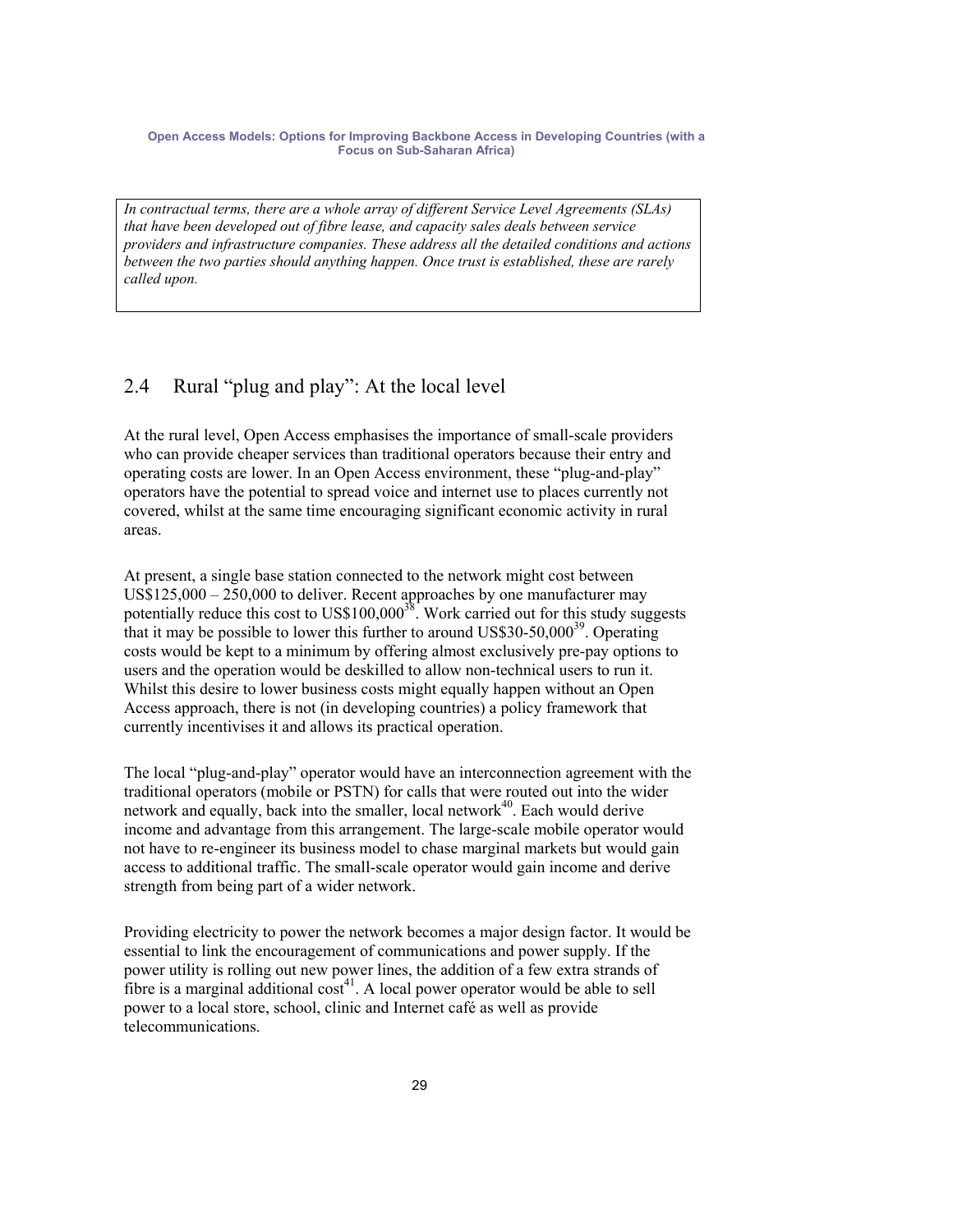### *Reaching Bottom of the Pyramid users*

*C.K.Prahalad and Stuart Hart defined the different populations of the world in terms of income42. They identified that 4 billion people or more live on annual incomes of less than US\$1500: in other words, somewhere between US\$2-4 per day. Michael Best has calculated that communications micro-businesses in India can sustain themselves on US\$3-5 per day43. These may or may not turn out to be the correct breakeven point but the point is eloquently illustrated. For even double or triple that sum would fundamentally change the parameters of the current business model.* 

*In order to reach this group of people, Prahalad identifies a number of factors for success based upon existing companies (from small local companies to multinationals) that already operate well in these markets. All are interesting but a few are absolutely key for communications activities. Because the skills needed are not widely available, it is important to deskill the activity. It should not require sophisticated technicians to implement or maintain. Interfaces need to be simple and easy to learn. Business practices may often make use of hybrid approaches: in this case, it may involve blending existing mobile network operations with small-scale internet functionality. Simplicity of operation should mean lower manufacturing costs because the functionality needed in other markets may not be relevant here. Indeed different functionalities may become more relevant.* 

This approach needs to be accompanied by a policy that provides as fewer barriers to entry as possible<sup>44</sup>. Government needs to foster local SMEs in the sector, including financing. From the regulatory point of view licensing should be as cheap as possible (either at no-cost or a nominal charge) and might even make extensive use of licenceexempt radio bands $45$ .

These rural operators might emphasise voice provision first but at the same time each might provide one or more access points for the Internet. The voice offers made by these operators would be aimed at satisfying three different kinds of market need: conversations with family and friends, locally and nationally; making local commerce and social delivery more effective; and allowing those in these areas to be contacted by friends and relatives in the Diaspora .

The operators of these organisations would reflect the culture of the region in which they were located. In some parts of the world, there is a strong entrepreneurial tradition to draw upon. In others, there will be established forms of social enterprise like co-operatives that can take on the task. Often it will be the women of the community who will be empowered through doing this activity, providing new income for their families and communities. Although less visible than telecentres,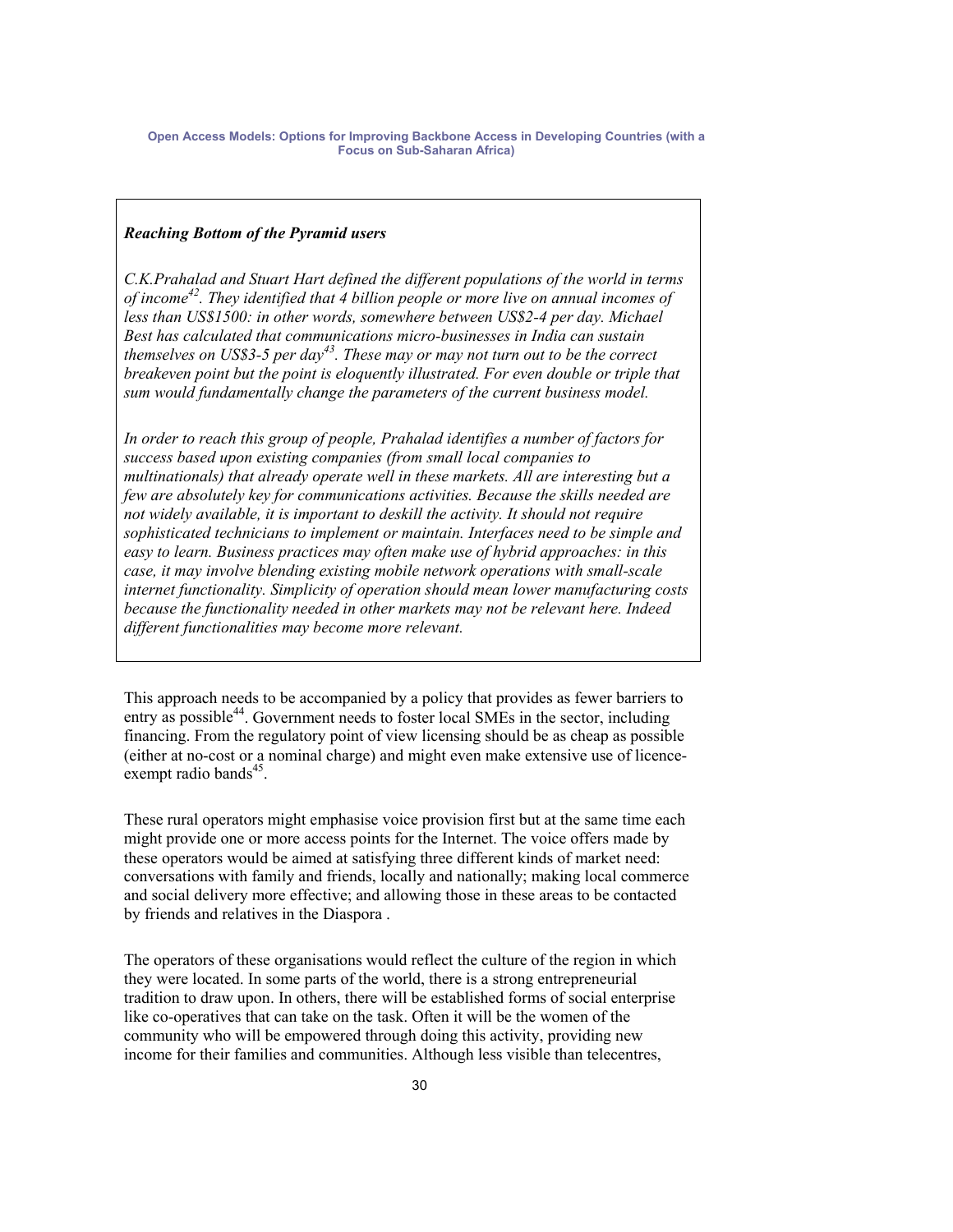there is a considerable amount of experience of this kind of provision already at a local level.

In broad terms there are three different approaches to creating voice and data services at this level: a franchise model (similar to Grameen)<sup>46</sup>; a hybrid approach that combines existing mobile technology with IP voice and data; or a completely distributed model that depends on raw IP connectivity.

The franchise model starts with the pragmatic assumption that access to voice is the service of most immediate interest to potential users but it can be combined with a central point for access to the internet. A number of parts of India have this kind of provision.

The franchise model relies on encouraging existing mobile operators to roll-out a coverage "footprint" to cover an ever wider range of users. They also need to provide a simple franchise model that works well with relatively unskilled, rural people. In effect, the local operators – the franchisees - are selling handsets and call-time.

The next model is a hybrid mobile-IP connectivity option. The local operator can offer internet connectivity to a small number of Government and private sector clients. Users' calls can go locally as VoIP traffic, whilst calls to further afield can be converted to enter other networks. This option might be particularly suitable for small towns where there is sufficient population to create a user base in the high hundreds or low thousands.

Longer-term, it makes sense to build a model that is completely based upon traffic going over IP networks $47$ . The system would support VoIP calls locally over things like W-Fi and connect over an IP access base station to deliver them. It might be able to extend 20-50 kms from networks run by existing operators. Despite some drawbacks, this option has significant cost advantages which makes it worth considering.

### 2.5 Infrastructure providers and municipal networks: At the national and city levels

At the national and city levels, Open Access emphasises the importance of building networks that can help provide cheaper, lower cost access to all users but particularly to government facilities like schools and hospitals and user access points in poor, periurban areas. However the networks are built and whoever operates them, the aim would be to connect an ever-widening base of users to the national infrastructure at prices that can become sustainable for all.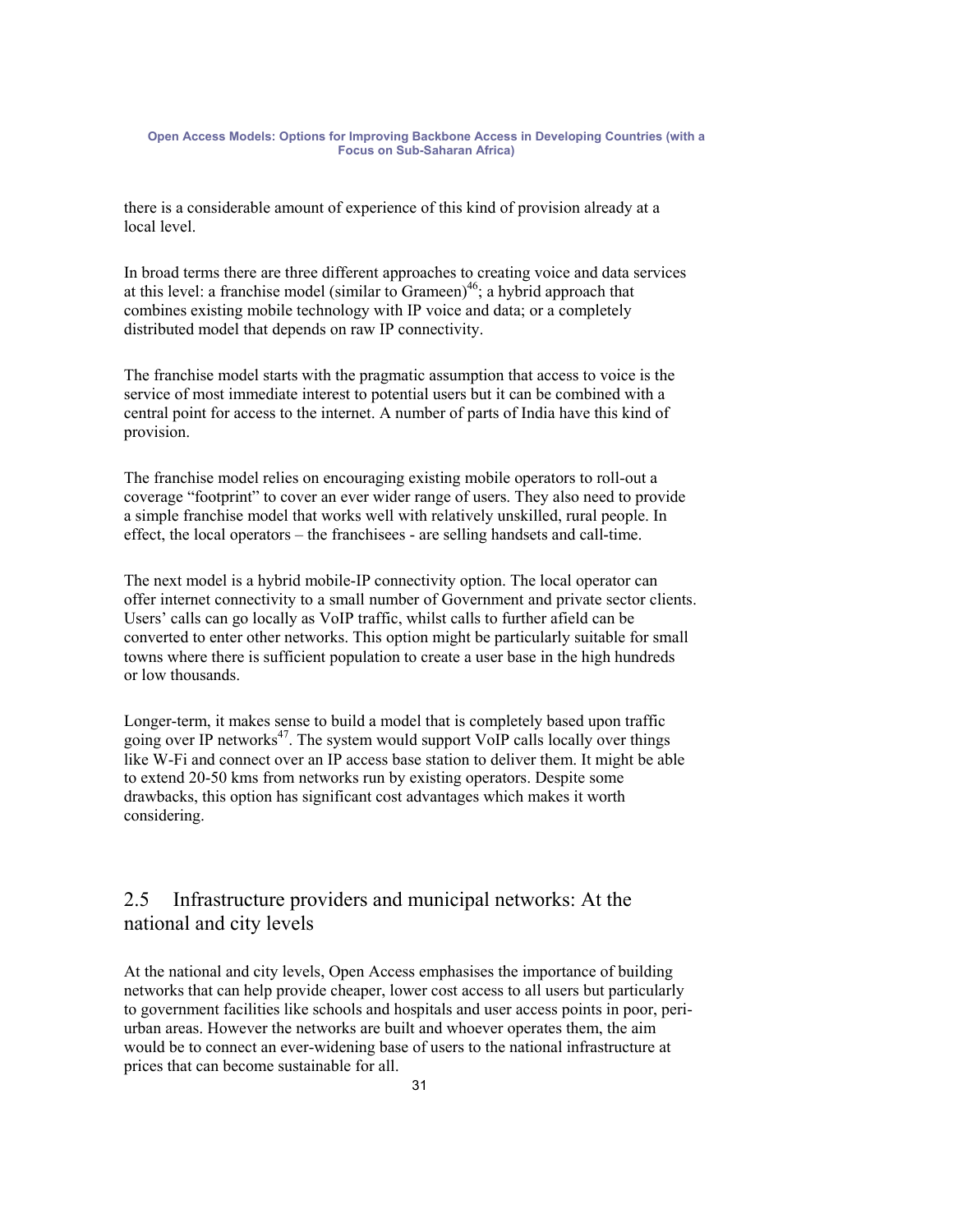The key change would be for the historic operator to undergo a process of transformation that would allow it to emerge as the infrastructure provider. Depending on the history of the historic provider, this would be more or less difficult. Where the historic provider remains Government-owned and has set up operationally separate "business-units" that are profit centres, the process will be relatively straightforward. Where the historic operator still merges its operations and cross-subsidises parts, it will be more difficult. Or of if the historic operator has already been sold off in part or in whole, this may mean that the issue will have to be tackled in policy and regulatory terms.

Within this overall change, there would be a number of different options: a single, trusted nationwide infrastructure provider at all levels; trusted infrastructure providers at two different levels (national and district/municipal); and the encouragement of two competing infrastructure providers in every area, the alternative infrastructure provider using the assets of the utilities and railway organisations. The choice between these options is largely a function of scale but also might include considerations of governance.

Existing mobile operators might choose to develop their own trunk networks or simply use that provided by the new infrastructure provider<sup>48</sup>. Also if there are more than two mobile operators, there would be good case for network sharing with new entrants under agreed terms as the market matures. This might lead to new entrants focusing more on under-serviced areas or the addition of MVNO competitors competing for new customers in a price band not currently offered. In this way it would be possible to share costs without losing overall business potential and in either case, there would be a higher level of competition on price, added services and packages.

Infrastructure and services would over time be largely separated. In this circumstance, a country might have anything from thirty to several hundred service providers. These would provide the following kinds of services: voice (mobile and fixed), data, internet and content and consumer services. In each service area, competition would best be maximised by the existence of 4-5 companies<sup>49</sup>. The strong growth of national providers wholesaling services would in turn feed into the further growth of privatelyrun cyber-cafes and phone shops. The offerings made by these service providers would be aimed at every level of the millions of users currently using mobile voice.

The structural creation of an infrastructure provider will not by itself create an effective market dynamic. There are historic trust issues that need to be dealt with. Service providers need to know that they will get equal, non-discriminatory access to the infrastructure and the infrastructure operator has to have this cardinal principle put into its founding constitution.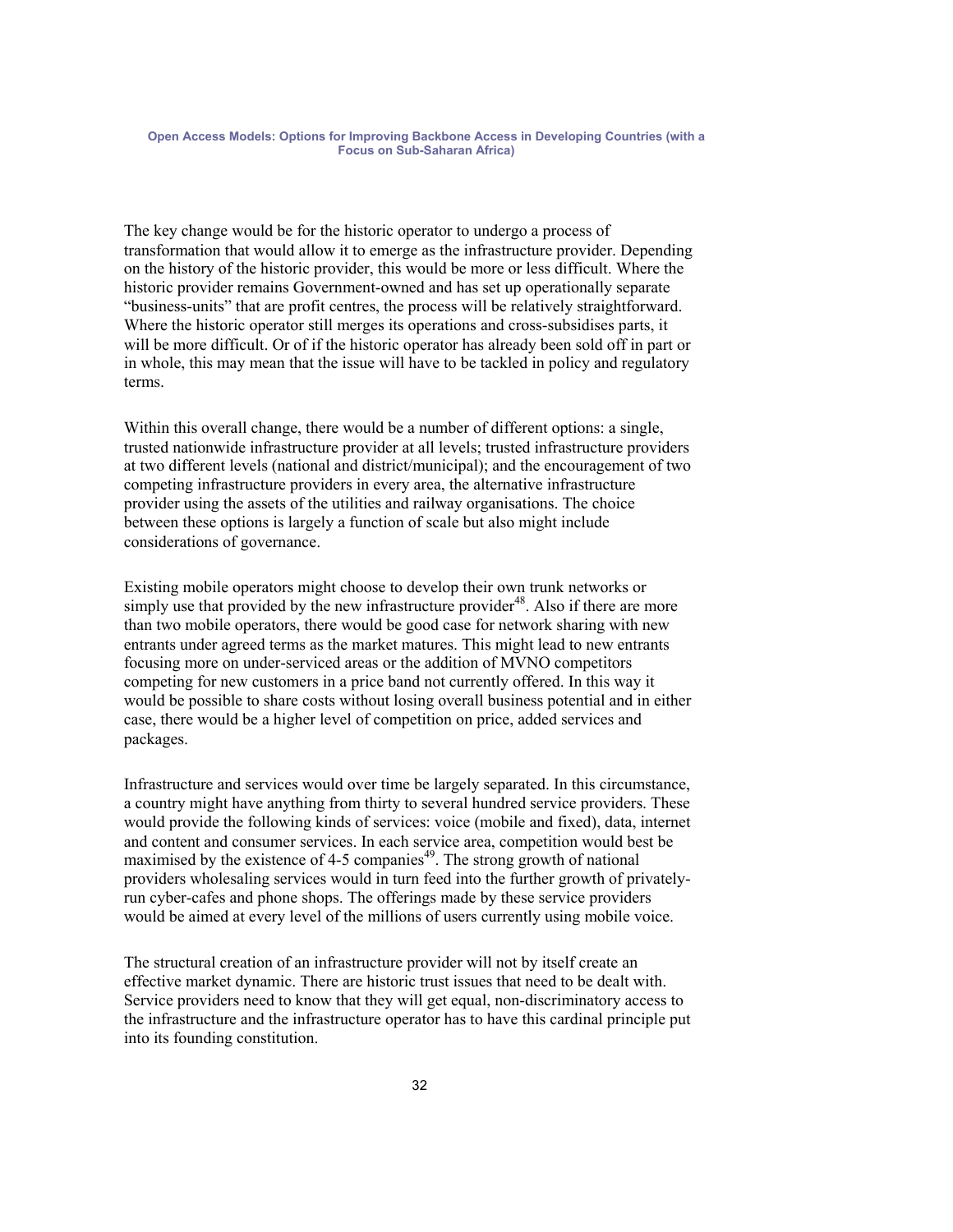In addition, the governance structure for these types of entities needs to include the key stakeholders at Board level: business users, consumers and government. The Board of the new entity would emphasise lowering the costs of using the infrastructure but also have to ensure that it charges enough to maintain, replace and renew its infrastructure. On this basis, the new entity would not be able to function effectively if it inherited all or most of the staff of the historic operator. If there was interest, it would be possible to take into the structure a private operator who would also invest in the infrastructure. Return would be based on scale of shareholding relative to investment and other contributions to service and efficiency.

At a city level, municipal networks may offer a useful addition to infrastructure development. These may be appropriate in the 2-3 largest cities in the larger country markets but will very much need to be driven by local political and private sector champions. Jigawa State in Nigeria has already put in place a satellite network for the State Government<sup>50</sup> and others in a public-private partnership and Kano has similar plans. In South Africa, both Tshwane and Johannesburg have plans to develop networks as and when it becomes a legal possibility and at least one other smaller municipality is considering setting up a Wi-Fi network.

Although the subject of fierce policy discussions, municipal networks exist in a number of countries (France, Finland, Germany, Netherlands, Sweden and the USA) and in certain circumstances have been quite effective in promoting the developing of city or municipality-wide infrastructure growth (see appendix A5). Countries with several dense urban population centres will lend themselves to the development of advanced municipal networks at a city level. However the urban sprawl and large rural areas of the USA (where wireless is often used as a strong complement to fibre) may provide a better guide to successful approaches for say the rural areas of Africa than the more densely populated city conurbations of Europe, Hong Kong and Korea .

### 2.6 Keeping traffic local and regional to save money - national and regional IXPs and inter-country links

The Open Access approach emphasises the importance of effective traffic exchange at national and regional levels to both save money (in order to give cheaper access to users) and to encourage local service developments in the applications and content layers.

The local traffic flowing through national IXPs as a proportion of overall traffic varies from country to country. In broad terms, the more developed a country's economy,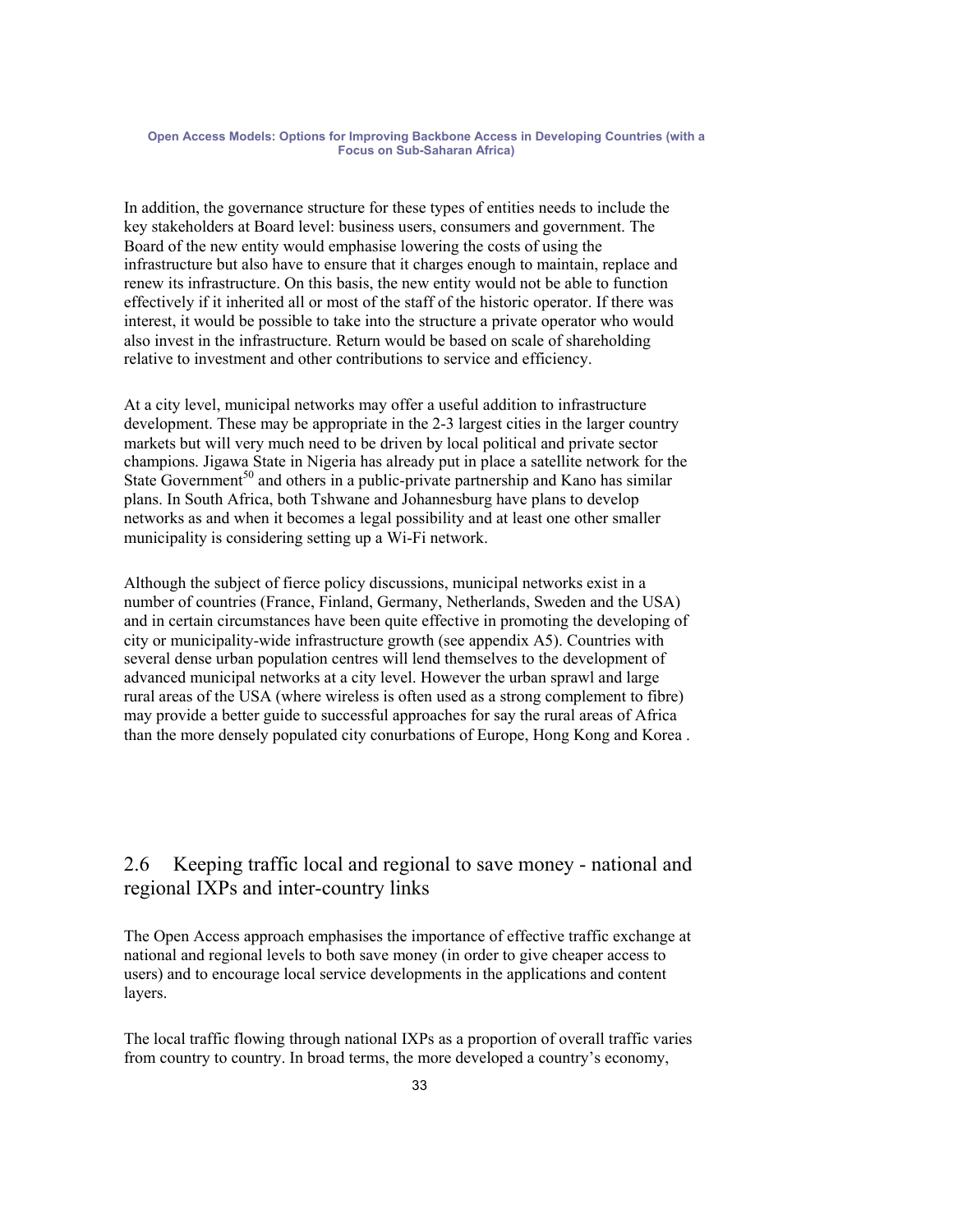the cheaper and more available the connectivity, the greater the proportion of traffic that will remain at a local level. For example most estimates of local traffic in South Africa going via the Johannesburg exchange (JINX) are around 50 per cent of total traffic. Whereas in Kenya, the proportion of local traffic is between 25-30 per cent. But by contrast just 10 per cent of Internet traffic generated in Latin America has a destination in another country within the region. In a competitive environment, exchanging traffic at local level should be cheaper than doing it internationally and therefore it is not hard to see that substantial cost-savings can be made with national IXPs.

But IXPs also reduce the time needed to send and receive data. With better access speeds, a range of new economic opportunities open up at the local level, including web browsing, streaming and e-commerce. There is likely to be a steady increase in the number of local domain names and more importantly, locally hosted sites. New services like video-conferencing, telemedicine and e-learning become possible.

The idea of keeping regional traffic within the continent will only be a practical reality if the price of doing so is cheaper than sending it internationally to achieve the same result. This has to be the fundamental business case for achieving this objective whatever other political considerations may apply.

For this to occur, there needs to be a number of competitive regional carriers whose role is both to exchange traffic between countries and to aggregate international traffic that can then be peered with their equivalents on other continents. Regional licensing templates under discussion in various parts of the world provides one approach to this task. Likewise there is nothing to stop Governments and their regulators offering simple and cheap licences to build bilateral links between countries if the services offered are on Open Access principles. These licences can then be bid for by whoever has the money and expertise to build and run them. A tender process of this kind would include the historic operators but would also be open to anyone else with the right expertise and finance.

Historic operators from two different countries might come together to bid. Alternatively an historic operator might work with a private partner. Or the route might simply go to a wholly private partner. Governments would stimulate the rollout of the routes they considered a priority and these would then be "filled-in" by creating a series of bilateral or sub-regional licences by simply announcing a desire to see the routes built.

2.7 Bringing down the price of international connectivity: at the international level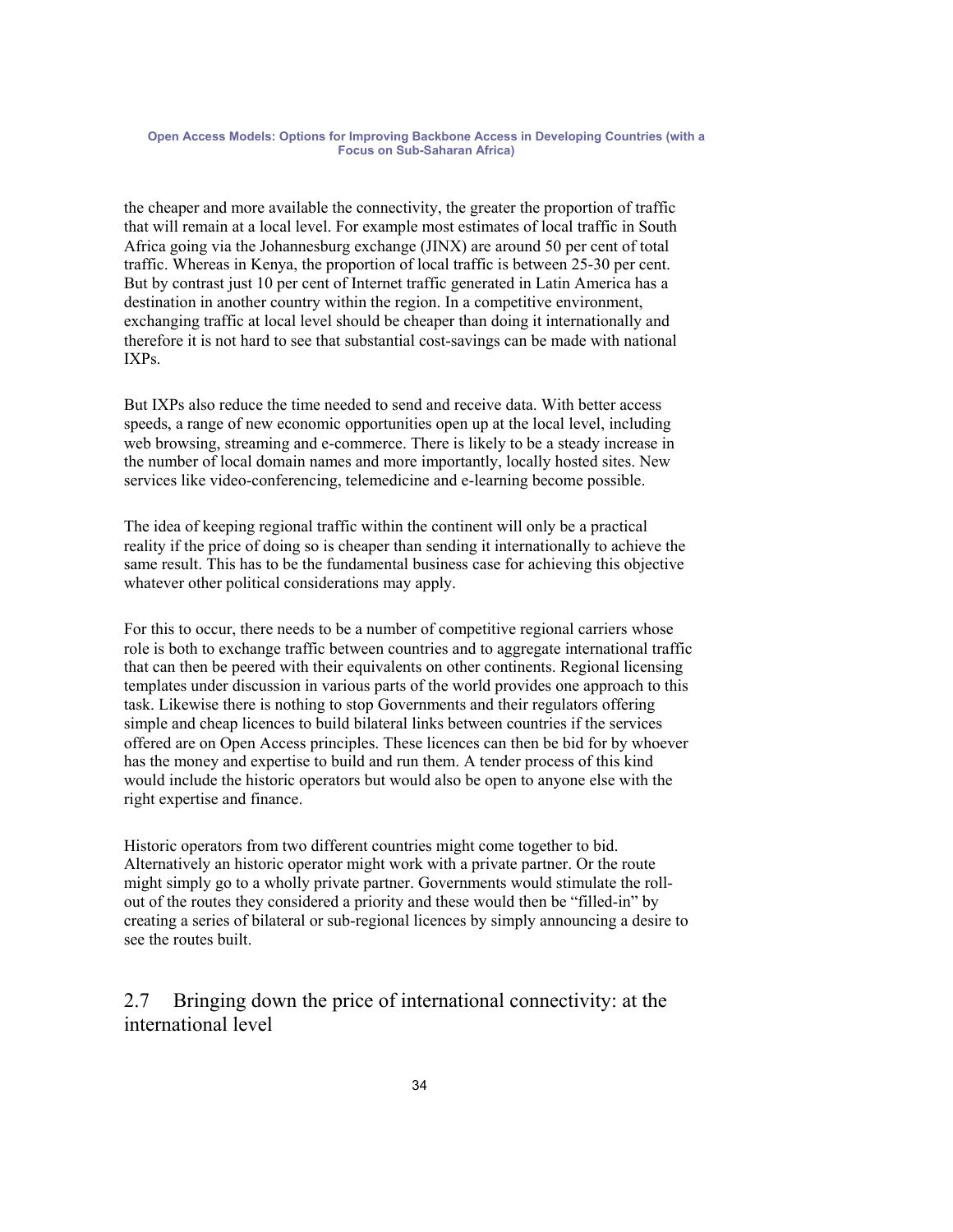The Open Access approach emphasises the importance of bringing the cost of international bandwidth down to cut the cost of communicating for developing countries (particularly Sub-Saharan Africa), help spread national infrastructure and to encourage the growth of new global businesses like call centres and outsourcing.

The overall aim would be to provide more competitive rates for international bandwidth: for example in Africa donors might set as an objective, the desire to lower international rates by a fifth to one tenth. On the terrestrial stretches it would be possible to reserve a certain number of fibres for national use, thus pushing out the reach of individual countries' national infrastructure.

There is currently not enough private sector interest in building international infrastructure. On the supply side, there has to be an increase in the amount of traffic brought about by lowering prices. On the demand side, there has to be improvements in national infrastructure that will connect users more effectively regionally and internationally. To break out of the "chicken-and-egg" situation described in section one, there may need to be an injection of public (donor) funds to create an international infrastructure that will bring prices down to much closer to European levels. This will encourage what is already happening elsewhere: high-volume, low margin traffic growth rather than the reverse.

The traditional route for financing international fibre cables - club consortia - do not have either tradable shares or bandwidth. Because they operate at an international level, it is much harder to bring to bear the rules of trade that operate elsewhere. For instance in Africa there is no equivalent to the European Commission to deal with international entities and competition law at a national level is currently only a viable recourse in a limited number of countries including Namibia, South Africa and  $Zambia<sup>51</sup>$ .

### *Africa: The challenge of financing international bandwidth*

*Because there is significant bandwidth demand both within Africa and internationally52, there are now a number of major infrastructure projects designed to meet this growth. These include an African satellite consortium called RASCOM and a number of different fibre projects to connect East and Central Africa including*  EASSy, Comtel<sup>53</sup> and Com-7. With the exception of COM-7 which involves regional *power companies, these projects are almost entirely supported by the historic operators.*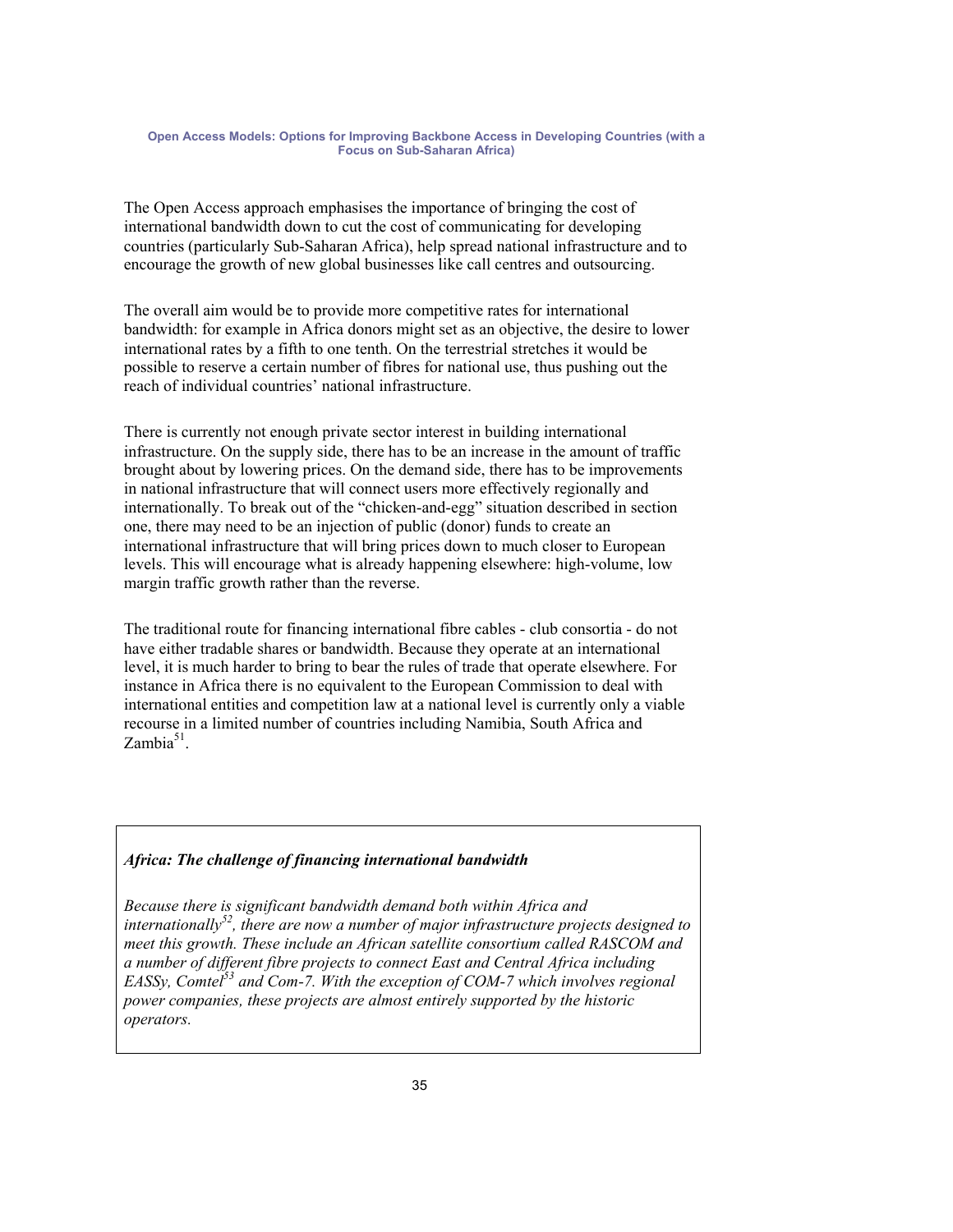*But this time around there is a key difference to how SAT3 was financed. Many of the incumbent telcos participating in EASSy54 and Comtel may require direct donor funding to be able to meet their financial contribution to the project. If external donor funding supports a closed Club Consortium structure, it will be financing infrastructure in a way that does not necessarily accelerate the lowering of bandwidth costs or encourage the growth of new opportunities.* 

*Most of the projects identified will require some element of donor funding if they are to be implemented. However the total cost of all the projects may well exceed the resources the donor community can make available. Most of the historic operators requiring money to get involved in infrastructure have not been privatised. Because of their financial situation and a lack of adherence to international accounting standards, they are not an attractive proposition for commercial finance. By contrast, publicly traded historic operators like Sonatel and Telkom South Africa have been successful in raising project capital. Even if one or more gets commercial investment, the financing issue will remain for the creation of the backhaul links between different countries.* 

*As a result private finance opportunities are available but they are not maximised. This is particularly true of soft-loan finance and local stock exchanges. There have been a number of market placings and the sums raised have been substantial. Furthermore potential alternative infrastructure providers like power and railway companies have in most instances been excluded from seriously participating in this process of developing new infrastructure at both regional and international levels.* 

*A number of these projects have substantial areas of overlap. To address this problem, NEPAD's e-Africa Commission called a meeting in July 2004 to address this issue. Out of this and subsequent smaller meetings came a network map that NEPAD feels represents the network that it would like to see built. This network seeks to create at least two connections for each country in Sub-Saharan Africa to other countries but also a similar choice for connecting the continent to the rest of the world. This level of choice is essential for all operators in the region. It is also adopting the same approach in West Africa: a meeting will be held in July 2005 to try and agree a network map.* 

The challenge is to create structures that maximise private investment, whilst acknowledging risk and that allow open access to all on a fair and equal basis. How infrastructure is delivered will vary according to the traffic and circumstances of different continents. For example, in Africa, whilst fibre is undoubtedly a cheaper method of delivering high-volume traffic, satellite and micro-wave will continue to play a significant role in reaching geographically distributed populations.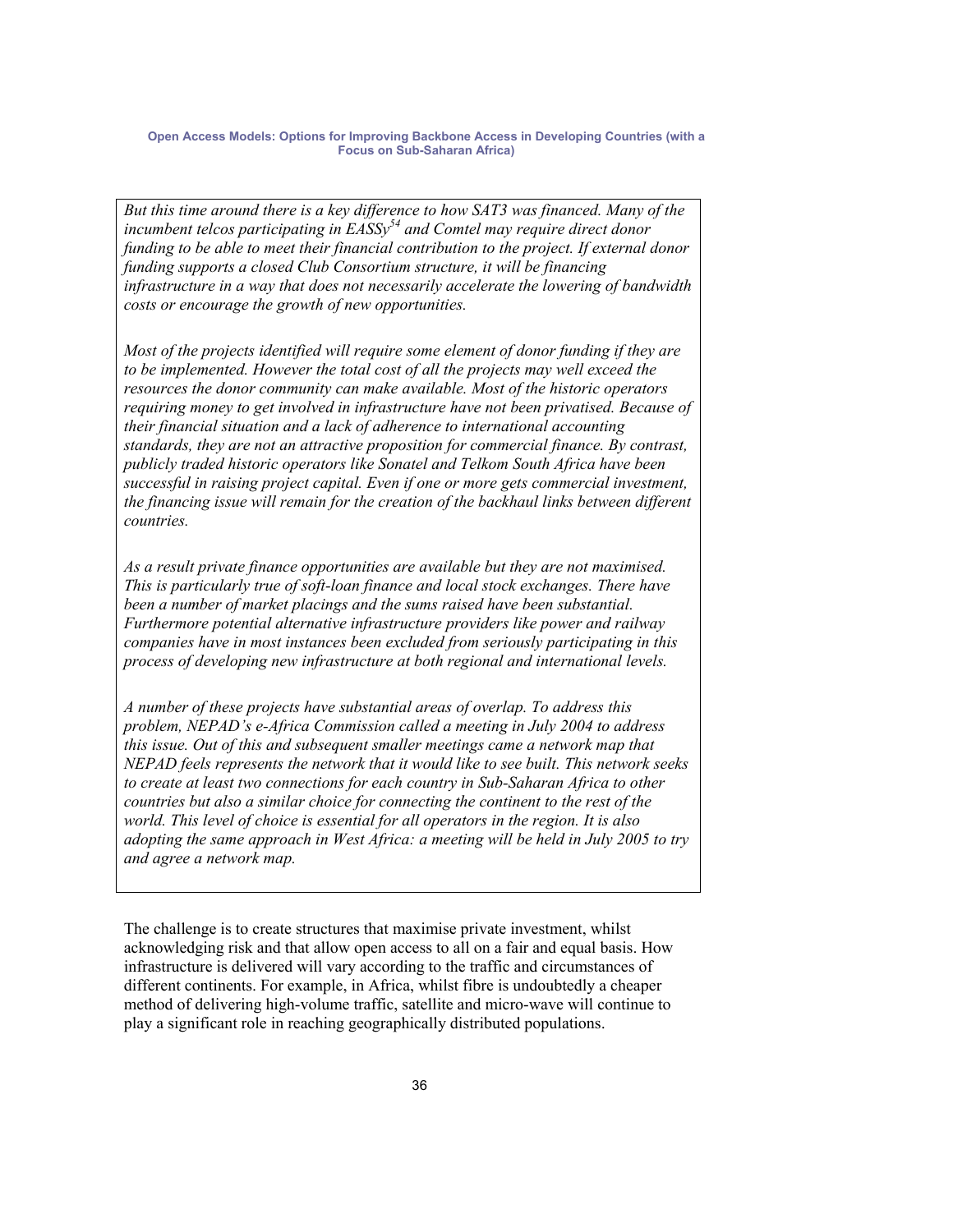For international infrastructure, there are three broad options: a special purpose company (for projects not yet developed); a hybrid company (for projects already seeking finance); and more ambitious, continent-wide entity to bring together disparate infrastructure projects. Each addresses different requirements and can be nuanced in a number of different ways.

For projects that have yet to start, the special purpose company would make it possible to follow the precedents set by the oil and gas industries when building pipelines. A special purpose company would be created that might issue shares but could also receive debt securities. The main purpose of the special purpose company would not be for it to make a profit but to facilitate profits to be made elsewhere by the participating companies. As with the club consortia, there needs to be a managing agent and as with that structure there is a potential of a conflict of interest: within reason, the partner investors want to keep managing agent fees as low as possible whereas the managing agent wants to increase them. This would be covered by a transparent payment and a contract that would be performance-related and have an incentive framework that maximised both traffic and income.

The contributors would enter into a multi-party contract that defined the following:

- Contributions from the participating investors.
- A pricing framework designed to cover costs and a reasonable return (as defined in the contract but in the light of the fact that the company is not designed to be a profit-generator).
- Access to the capacity by others on non-discriminatory terms, taking initial investment and risk into account.

For existing projects, a hybrid company might be set up. Those able to raise a proportion of a fibre project privately would create an entity that would have two owners: the commercial investors and the donor investment. The latter company would invest in an international fibre project on the basis that its fibre capacity was open to all and that its capacity would be offered at successively lower prices for a period of time to encourage downward price movement in fibre prices.

The hybrid company would say to one or more of the current fibre projects we will finance the portion of the project that you are unable to fund through the market. In order to make the period in which the prices were held down more acceptable to those funding their investment through the market, the Open Fibre Access company might take a larger percentage of the overall risk (possibly 75-80% of the overall risk). In effect you would create a hybrid financing solution in which those capable of finding market funding could set up a club consortium and this would invest alongside the donor funded company.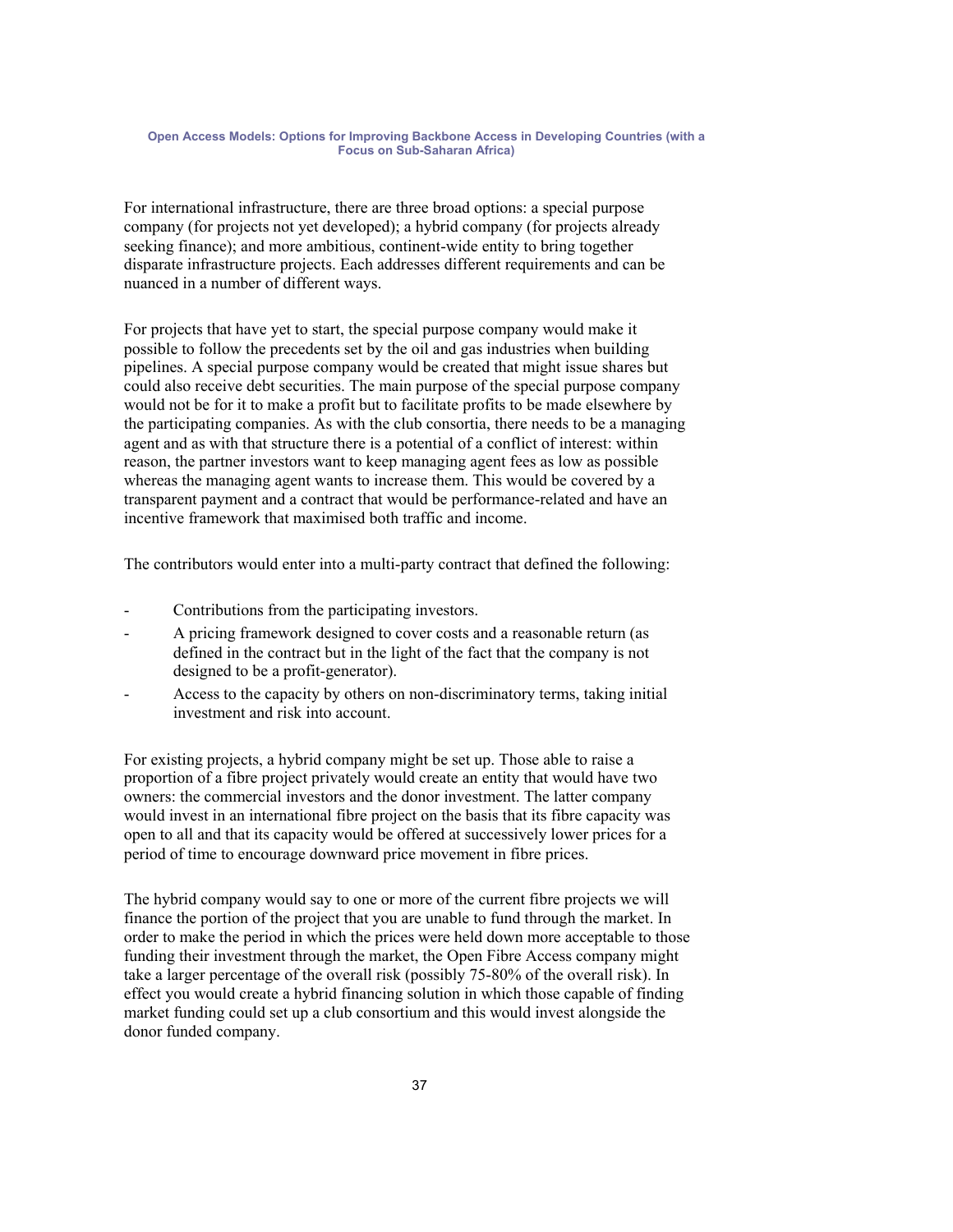The final option would be to set up an overall holding company that would act as the custodian for all the infrastructure projects. In this way, all the disparate infrastructure projects could be if not brought together into a single network, co-utilised. The purpose of such a structure would be to overcome the kinds of licensing and charging difficulties that terrestrial projects (like Comtel in Africa) have encountered.

The key stakeholders for Board representation for each of these different options would be a mix of the following (depending on particular circumstances): service operators, infrastructure operators, mobile phone companies and large corporate customers like banks and multinationals.

# 2.8 The implications for policy-makers and regulators

The approach suggested above has the following implications for policy-maker and regulators:

- 2.8.1 There has been an understandable need to respond to issues raised by consumers and industry, often focusing solely around issues of price. With any new approach it will be important to identify what the bottlenecks and restrictions are within the sector itself: what is preventing the development of the market? Who is withholding access for new players? Each of these bottlenecks can be addressed through either competition or regulatory mechanisms. Where competition legislation does not exist, it will be important to put it in place to address issues of significant market power that existing regulatory frameworks may not deal adequately with.
- 2.8.2 Current regulation is created around a number of structural frameworks that are often technologically defined. The three layer IP network definition – the physical infrastructure, transmission, and services – offers a new framework. It allows regulators to make a clear assessment of who holds market power in a world of converging technologies and will reflect the underlying reality of the new IP network paradigm.
- 2.8.3 There needs to be a successful separation of services and infrastructure in order to create greater clarity about market pricing and access to infrastructure. The principle of open access to infrastructure to all players is a central part of this change. Regulators need to ensure that larger entities operate services and infrastructure at "arms-length" from each to ensure equity and transparency in the market.
- 2.8.4 Policy-makers and regulators as the referees of different interests have a key role to play in creating trust in the market-place. In practical terms, the Open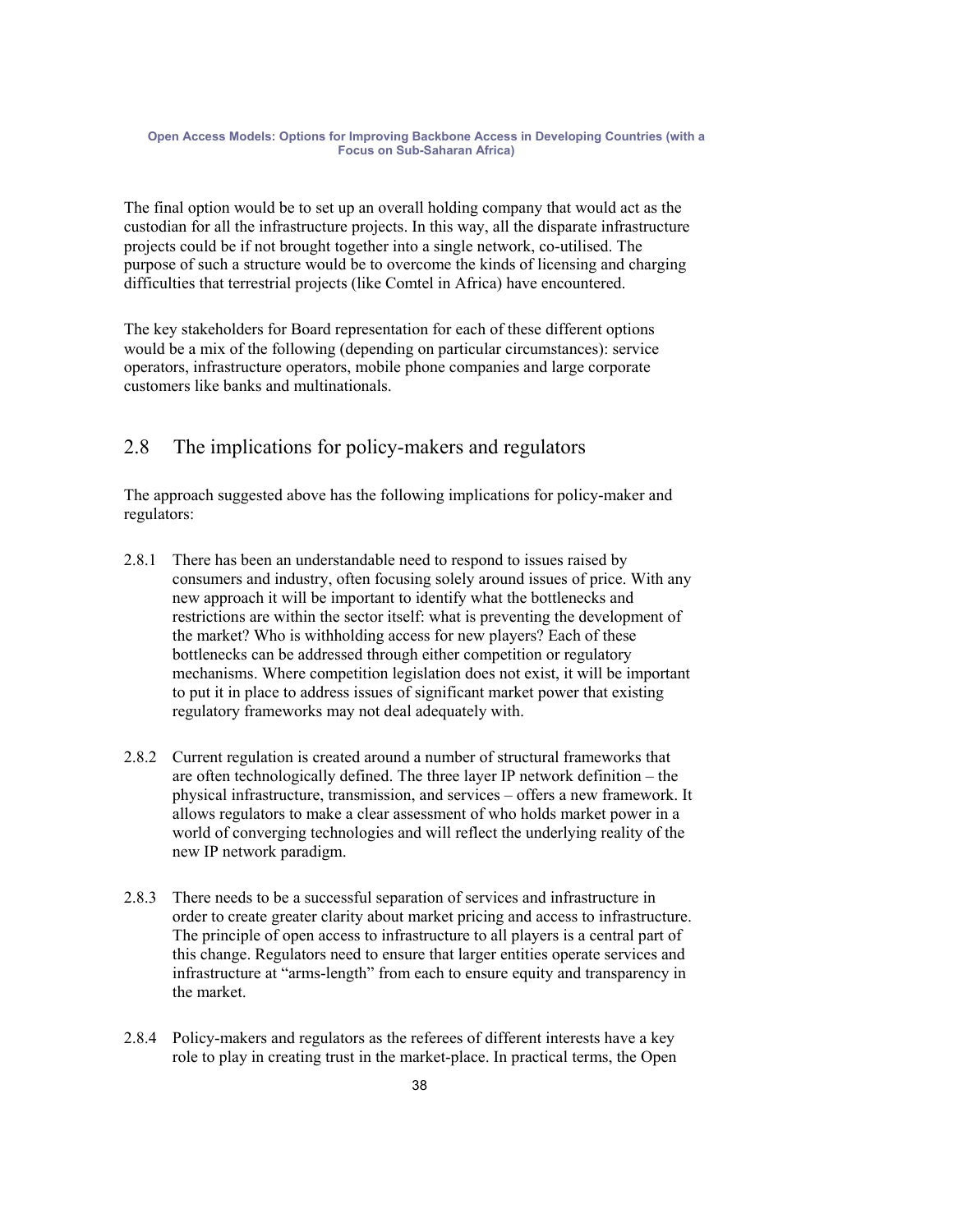Access approach suggested frequently needs the setting up of bodies that represent both the "public interest" and the industry. It is important to ensure that these kinds of bodies contain a wide range of qualified representatives at board level, particularly the newer parts of the industry (the ISPs) and consumers. Both policy-makers and regulators have a key role to play in being seen to deal fairly with the tensions created by the existence of dominant players in the market.

# *The potential of Open Access in Sub-Saharan Africa*

*An Open Access approach has the potential to allow:* 

- *Governments to focus on infrastructure needs in ways that do not simply entrench the historic operator or other dominant players. A few countries have already realised it is possible to bring together a range of state assets (including those outside of the historic operator) in the service of this task. Open Access suggests ways of creating new models through which this might occur.*
- *Faster market development through the creation of higher levels of trust and co-operation between competing players. In particular it seeks to end the sterile arguments about what the historic operator should or should not be doing and its capacity to put a brake on speedier development of the market.*
- *Strong local champions to play a role in infrastructure development at the city and district level, in ways that will encourage African local government to think about what makes its different cities and towns competitive in a modern information era.*
- *An emphasis on business models that will address low-income users in rural areas. It will bring together existing entrepreneurial energy, new local investment and the creation of employment where countries need it most, in the rural areas.*
- *A means of maximising both public and private finance in infrastructure without public involvement forcing out much needed commercial financing. It offers new models for investment in infrastructure, particularly in international infrastructure. In this way, it will create cheap, widely available bandwidth to deliver on a wide range of development objectives.*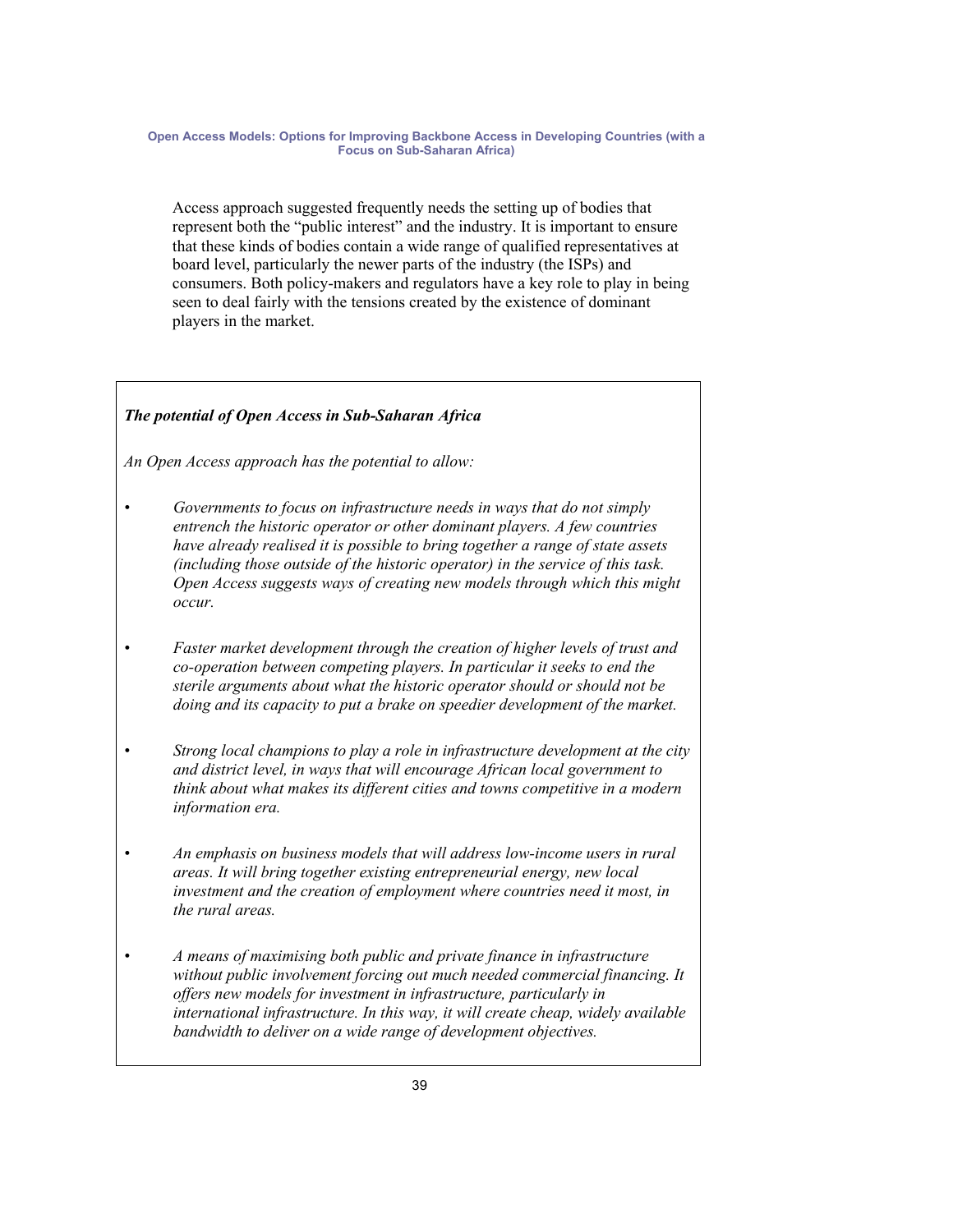# **Diagram 3: The place for donor support in different layers and areas**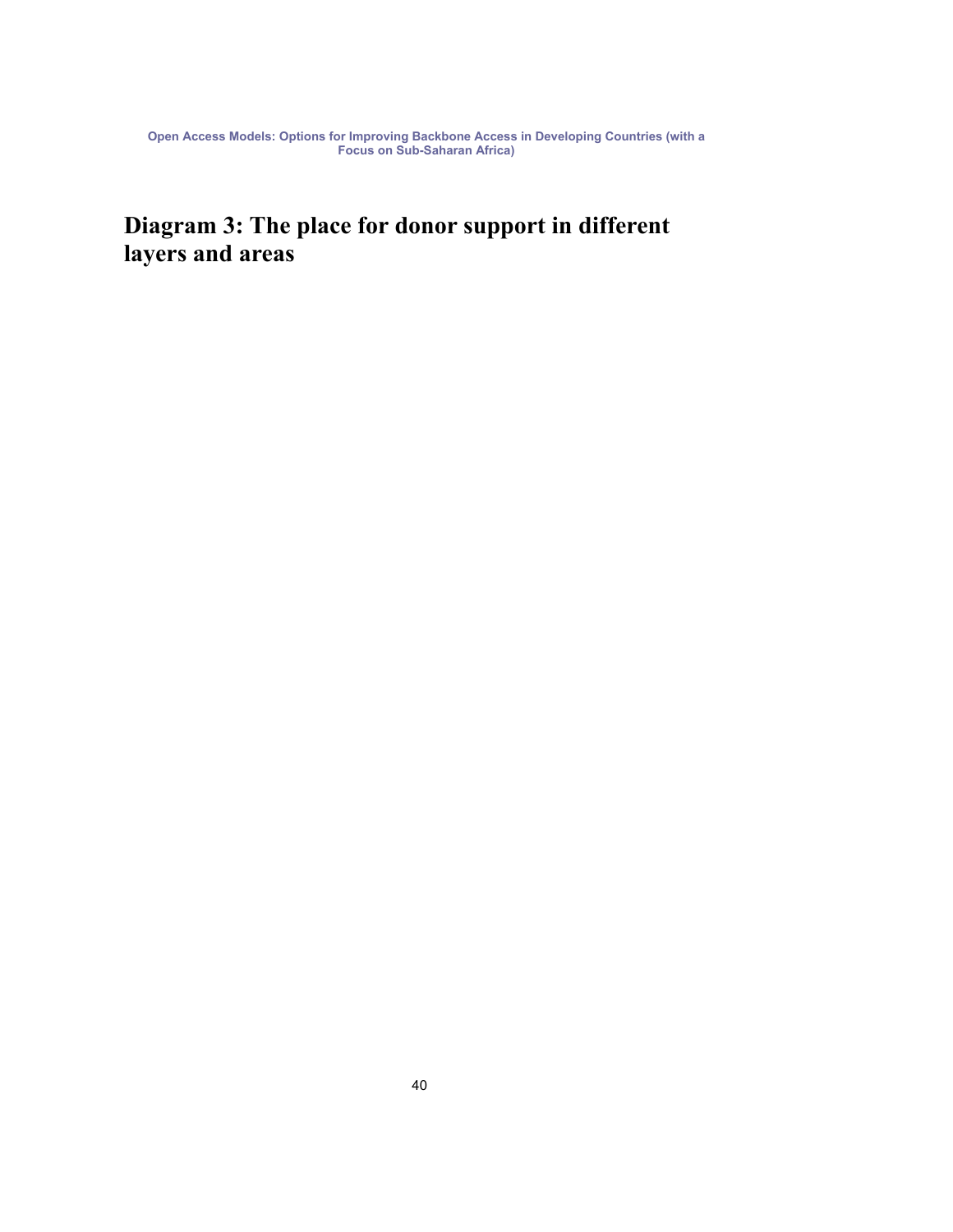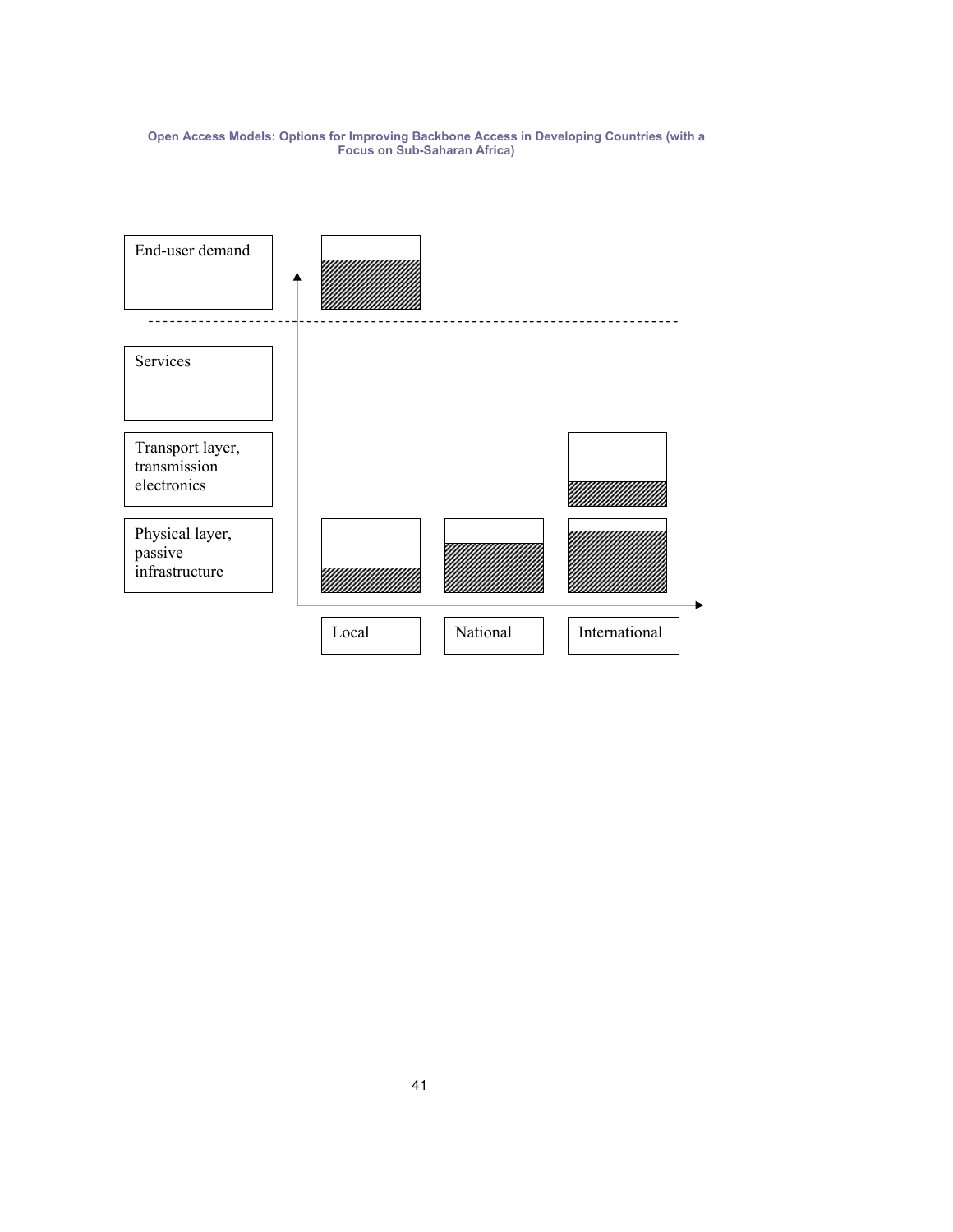Donors will probably contribute most by lowering the structural thresholds for local and national provider of services, not by involving themselves in large numbers of local players. Infrastructural issues are where local players have least expertise and influence and where sharing of facilities is most needed. Any donor support of infrastructure, in particular for the large international projects (but also for cross border and other national backbones) must be conditional on Open Access principles, with non-discriminatory access for anyone in different layers. Donors should refrain from supporting any market activity at the service level since this would just distort the development of markets. If infrastructure is made available cheaply, they should support end-users and local demand. Equally, they must abandon the idea of supporting any separate, dedicated networks being set up for "anchor" customers like schools, health care and government administration. This just undermines the future functioning of the market in the higher levels of the network model.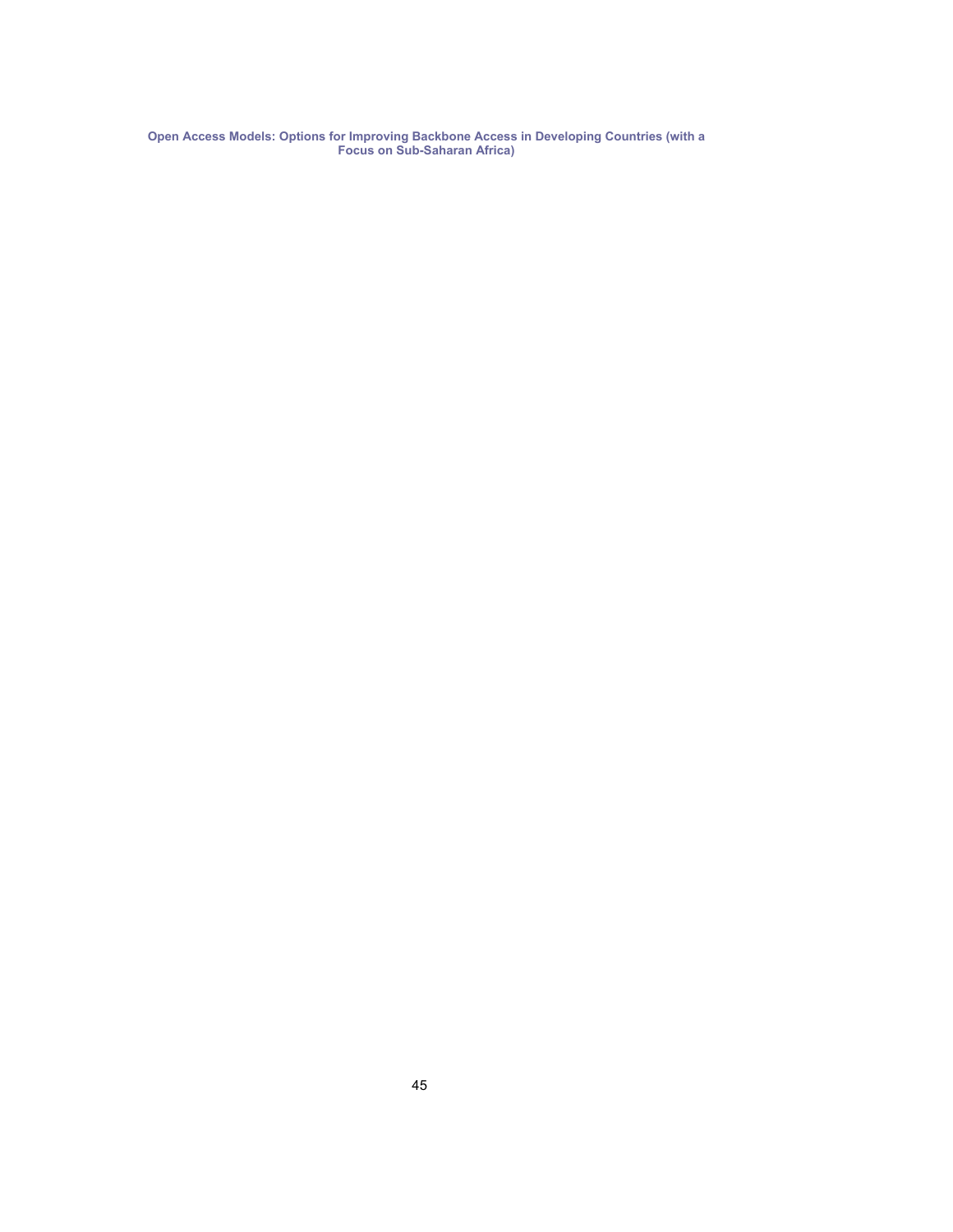# **3. Ways of taking advantage of the opportunity**

# 3.1 Government policy-makers and regulators

With an Open Access approach, Government – whether at a national or local level – represents the public interest, particularly for the growth of the economy and a social responsibility for the less well-off. It needs to act as a fair referee on competition issues and create a level playing field for providers. It also ensures that the interests of the users of the infrastructure (both consumers and service companies) are well represented in any governance mechanism.

In this new light touch role Government (and the autonomous regulators that implement its policies) have several key roles: to lower the barriers to market entry by removing as many unnecessary regulatory barriers as possible; to create a favourable business environment that offers investors enough certainty to develop their businesses and get a fair chance at a reasonable rate of return; and where necessary, to provide short-term "seed-funding" to encourage the "risk-taking" needed to expand the market.

The main purpose of this "seed-funding" would be to stimulate initial demand from public sector "anchor" customers, like schools, health care facilities and administrative departments on the basis of a sustainable, low recurrent cost infrastructure. This approach differs considerably from previous government expectations of telecoms licensing  $\perp$  as a "cash cow".

Where large-scale private sector companies will not or cannot provide service, Government needs to offer this opportunity to local small or medium-sized organisations in a supportive way in order to create the conditions for Open Access. Faced with this competitive alternative, the large-scale private sector company may well say that it will provide service to that area. If so, the Government is then free to move on to focusing on another under-serviced area. In this sense, Open Access is both a strategic and tactical mechanism.

The Government needs to be willing to underwrite the short-term risks involved in this "market-stretching" for either new entities or existing large-scale operators on an equal basis. There may also be parallels in the field of power provision where the same processes might be used to incentivise power roll-outs and investment. Indeed, it might be possible to bundle together incentives for both.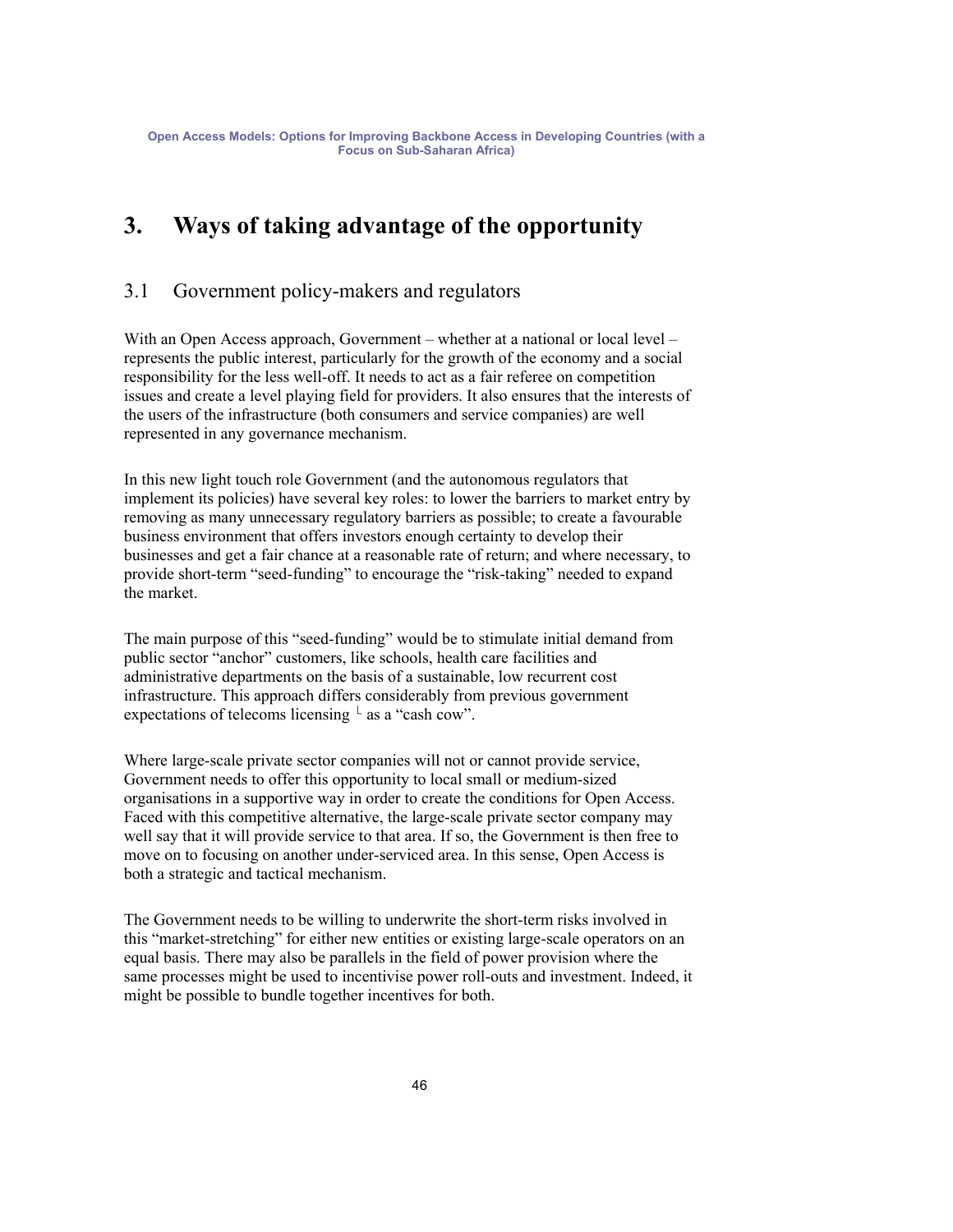## 3.2 International donors

Financing Open Access calls for new ways of approaching the task. In the developing country context, the market will not necessarily by itself deliver cheap, widely accessible communications to all.

For donors, it is likely to be support for increasing demand where their funding may be relevant. Once they have satisfied themselves that private sector funding has been maximised, they might get involved to provide part of this "seed-funding". At a national level, they might underwrite activities that widen market entry and invest locally. Or at an international level, they might underwrite medium to long term risk on large-scale projects like infrastructure.

At the national level, donor money may be needed to assist with the transition from the current historic operator to the proposed infrastructure provider. This might simply be used to help clarify a strategic approach or be used for the purpose of more fundamental restructuring.

At the city level, municipal fibre network might be funded by private investment that simply connected business and high-income districts. If there was a "market-stretch" case for extending to a wider range of businesses and SMEs, this might be funded by the developing world version of a municipal bond. There are several sources of soft finance including DfID and the Development Bank of South Africa that have loan schemes that would fit this category. A bonus included as part of the scheme might be a social dividend clause that would allow a percentage of the fibre to be accessible at cost for hospitals, health clinics, universities and schools, providing a driver for them as customers of advanced services.

At the regional level for inter-country connections, private funding will be used, either in the form of bank loan or local equity. There will be a number of routes that do not attract commercial interest because the markets are too small and/or the political risks are too high. On these routes where commercial operators do not come forward, Governments can then work with both soft loan institutions and donors to provide anything from 25% soft loan funding to 100% donor payment on a given route. This process would be somewhat akin to the "reverse auctions" pioneered in the field of universal access in various developing countries.

At an international level, a number of different methods of structuring financial support are described in 2.7.

Support at all these different levels needs to emphasise the importance of the projects adhering to an Open Access approach with fair and transparent access being provided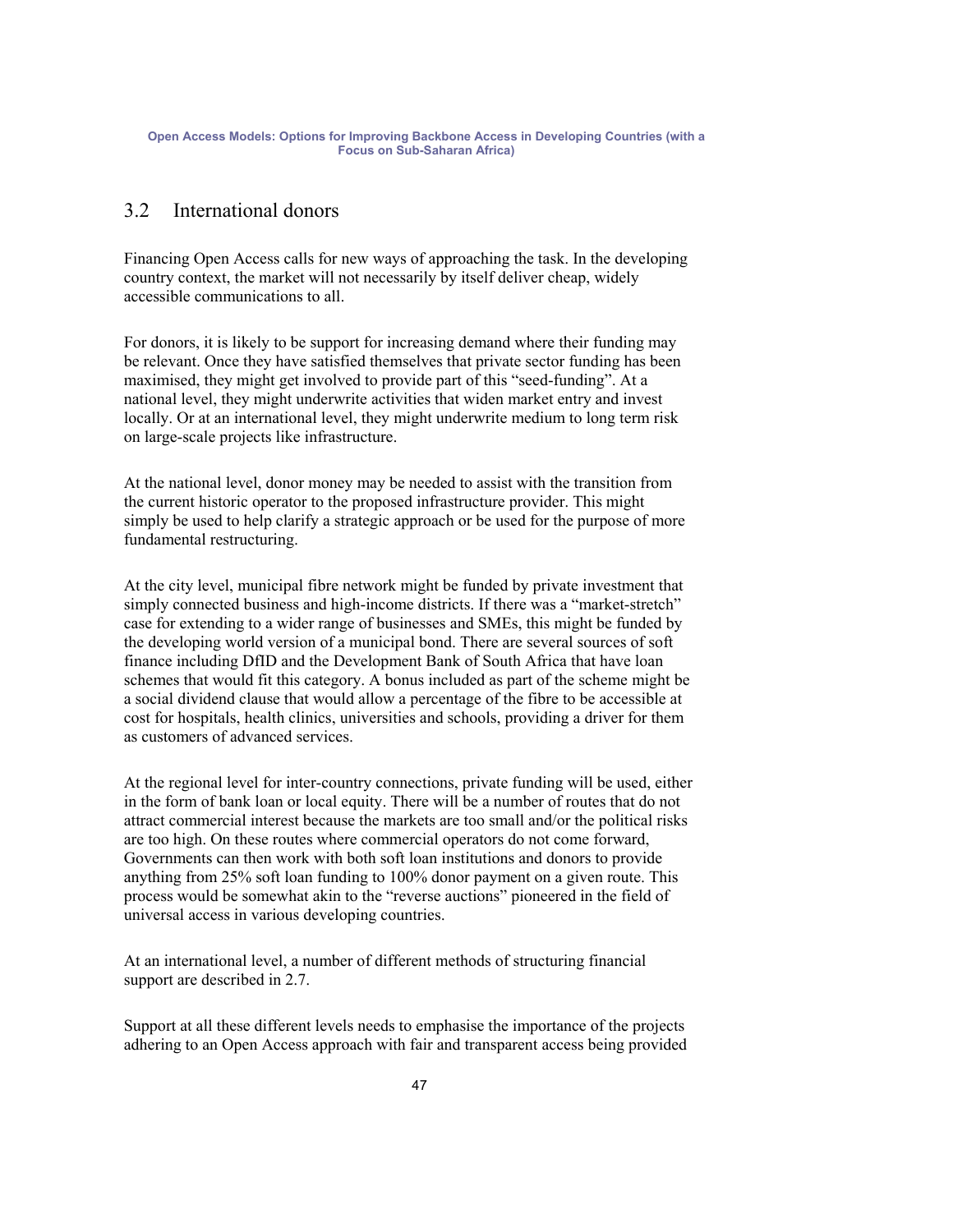to all users. Overall, donors need to support both open, cheap backbones (supply) and user demand locally.

For infoDev itself, there are three ways in which it might play a role in furthering the practical development of these ideas:

- 3.2.1 The changes that have created the potential for Open Access are relatively recent. Therefore there is a need for an awareness raising process among policy-makers and regulators to help them understand what is happening in order to address its implications in ways that reflect the realities of their national situation.
- 3.2.2 In order to generate impetus for the Open Access approach it would be helpful to look at ways of prototyping the business models and financial mechanisms in particular: the role of municipal networks, open access and regulatory approaches and the business model for rural micro-operators. This might be done at the national or international level in response to demand.
- 3.2.3 At the local level, it will be necessary to incentivise the development of local network equipment that will lower business entry costs. The most likely developers of these products are IP equipment vendors who are used to working with small-scale IP LAN networks, open source and TCP/IP. Whatever is created has to be open and well defined which may make proprietary vendors less likely to be the driving force. InfoDev or others may need to seed a competition or incentive scheme to encourage these developments.

# 3.3 The private sector

The private sector might be expected to do what it does best: innovate in ways that will help reduce the cost to users (and thereby increase their own profits); emphasise as wider usage of different forms of communications as possible and make investments (coming from both local and national sources) where market opportunities exist. In exchange it has the right to expect that Government will create the kind of conditions described in 3.1 above.

At a national, regional and international level, the private sector remains the investor of choice. It is important that donor money does not displace investment from the private sector but that the two are used differently to maximise overall investment in the sector. Where the market risk is too great, new relationships with this division of responsibilities between governments and donors can create "market-stretch" funding that will speed up the pace of infrastructure development.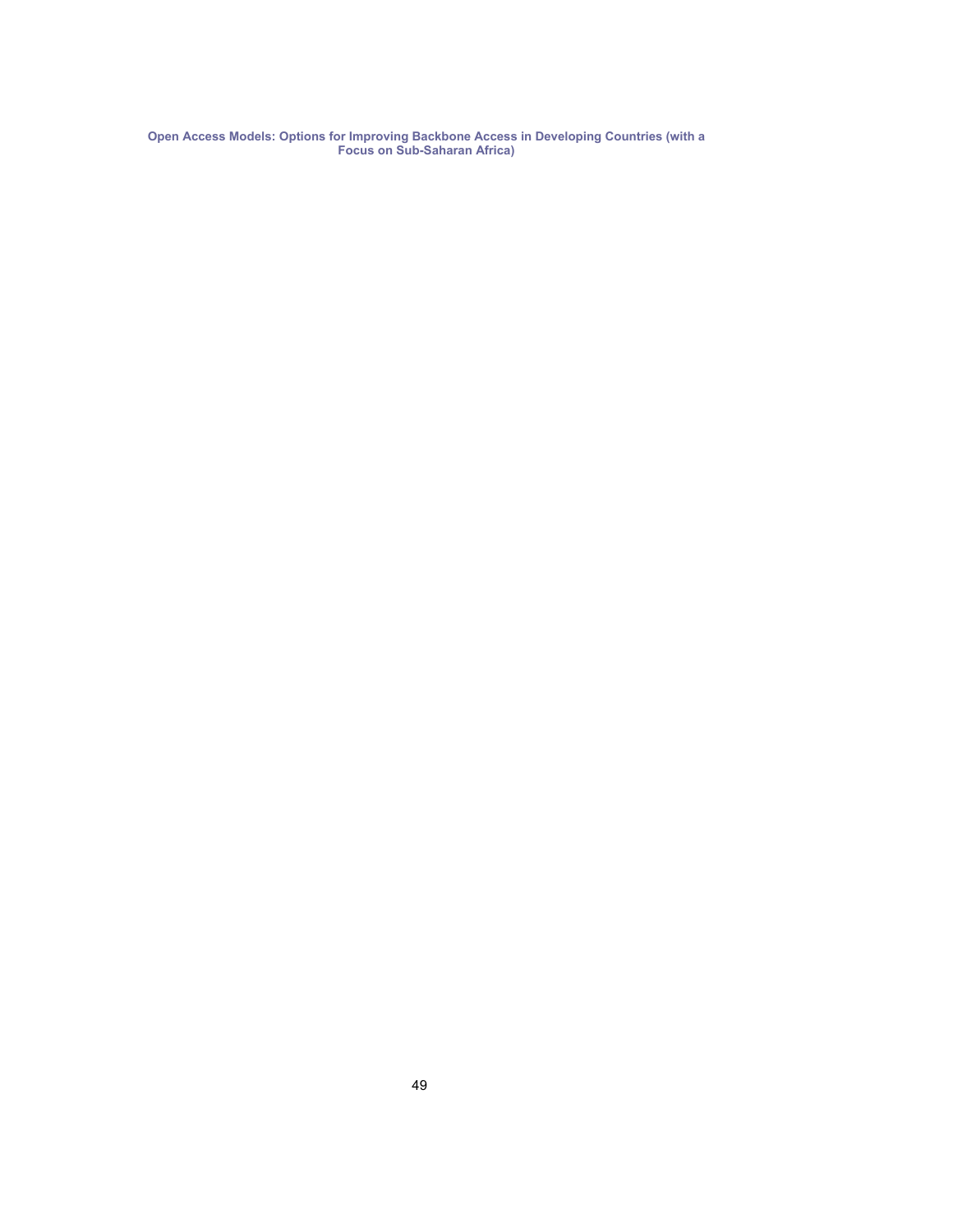| <b>Deleted:</b> A |
|-------------------|
| Deleted: .        |
|                   |

**Appendices:**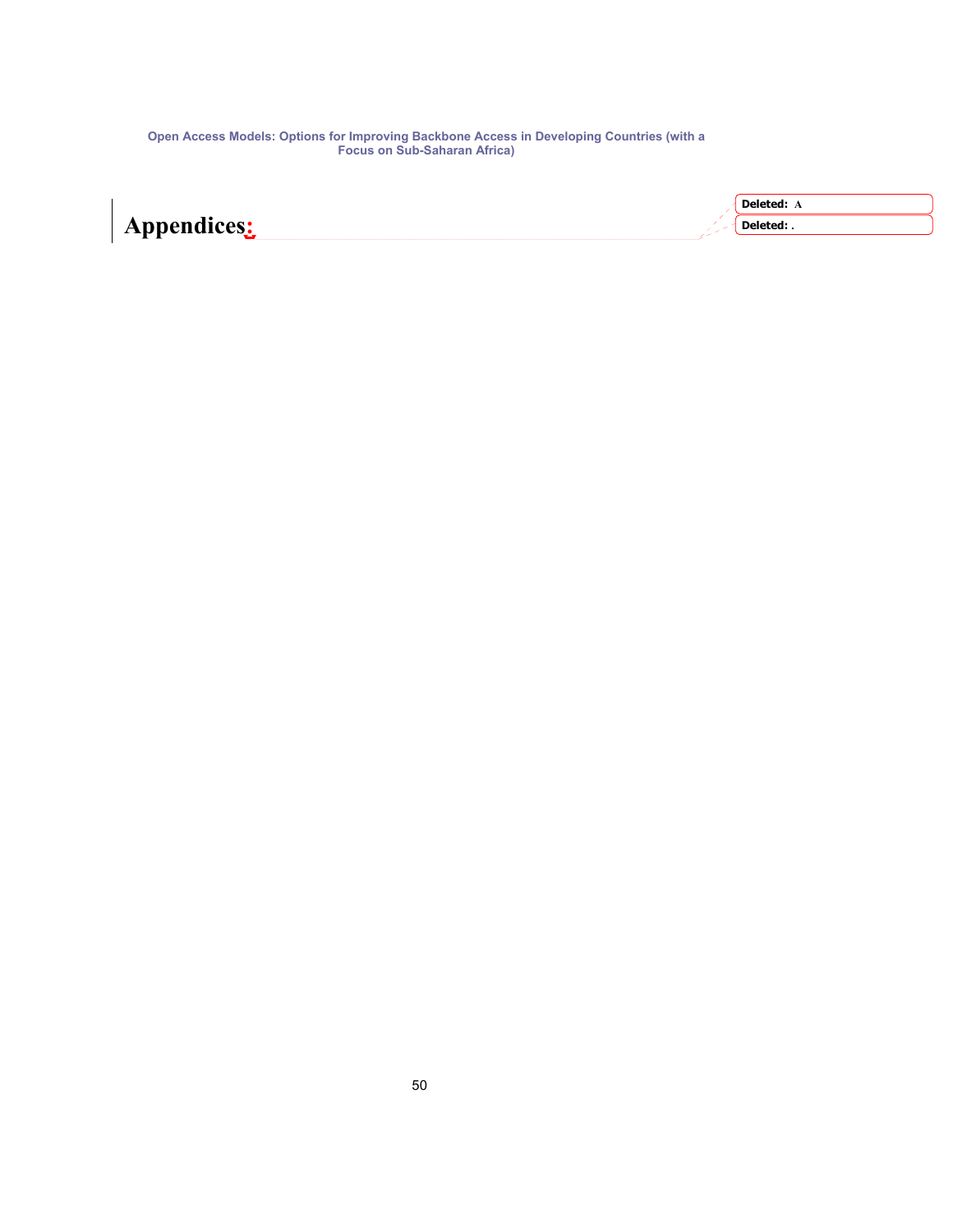# **Appendix A1. Background reading**

Africa: The Impact of Mobile Phones, Vodafone Policy Paper Series No 2, March 2005

African ICT infrastructure investment options, Balancing Act for DFID, 2004

Balancing Act Voice and Data Bandwidth Forecasts (2005-2008), Paul Hamilton and Russell Southwood, May 2005

Contact Centres and Business Process Outsourcing in Cape Town – Indicators 2004, Deloitte for Calling the Cape, 2004

Cross-Border Connectivity Initiative in the ECOWAS Region, Spintrack for ECOWAS and the World Bank, July 2004

E-Usage Survey, The Link Centre, University of Witwatersrand, Forthcoming

The EU Regulatory Perspective on VoIP – A Substantial Change to the Landscape, a presentation by Alain Van Gaever, DG Information Society, European Commission, November 2004

The Fortune at the Bottom of the Pyramid – Eradicating Poverty through Profits: Enabling dignity and choice through markets, C.K.Prahalad, Wharton School Publishing, 2005

A Horizontal Leap Forward: Formulating a New Public Policy Framework based on a Network Layers Model (an MCI Public Policy Paper), Richard S Whitt, Senior Director of Global Policy and Planning, MCI, March 2004

Innovative Models for Telecommunications, Gamos for the CTO, 2004 (www.telefrica.org)

Innovative Technologies and Community Ownership: A New Model of ICT Access for the Rural Poor, Seán Ó Siochrú and Bruce Girard for UNDP, March 2005

Open and Closed Skies, Satellite Access in Africa by GVF for CATIA and IDRC (www.gvf.org)

The Open Public Local Access Network – The concept and emerging realization, Malcolm Matson, June 2004

An Overview of VoIP regulation in Africa: Policy Responses and Proposals for the Commonweath Telecommunications Organisation, Tracey Cohen and Russell Southwood, June 2004

Profitable Universal Access Providers, Scanbi-Invest,

http://www.scanbiinvest.com/reports/?PHPSESSID=1f55cc163493307483587175bbd39c51

Promoting Telecommunications Backbone Development in Africa – Global lessons and business strategies, World Bank, June 2005

Providing Low-Cost ICT Access to Low-Income Communities in Developing Countries - What Works? What pays? http://www.oecd.org/LongAbstract/0,2546,en\_2649\_37441\_7112509\_119684\_1\_1\_37441,00.html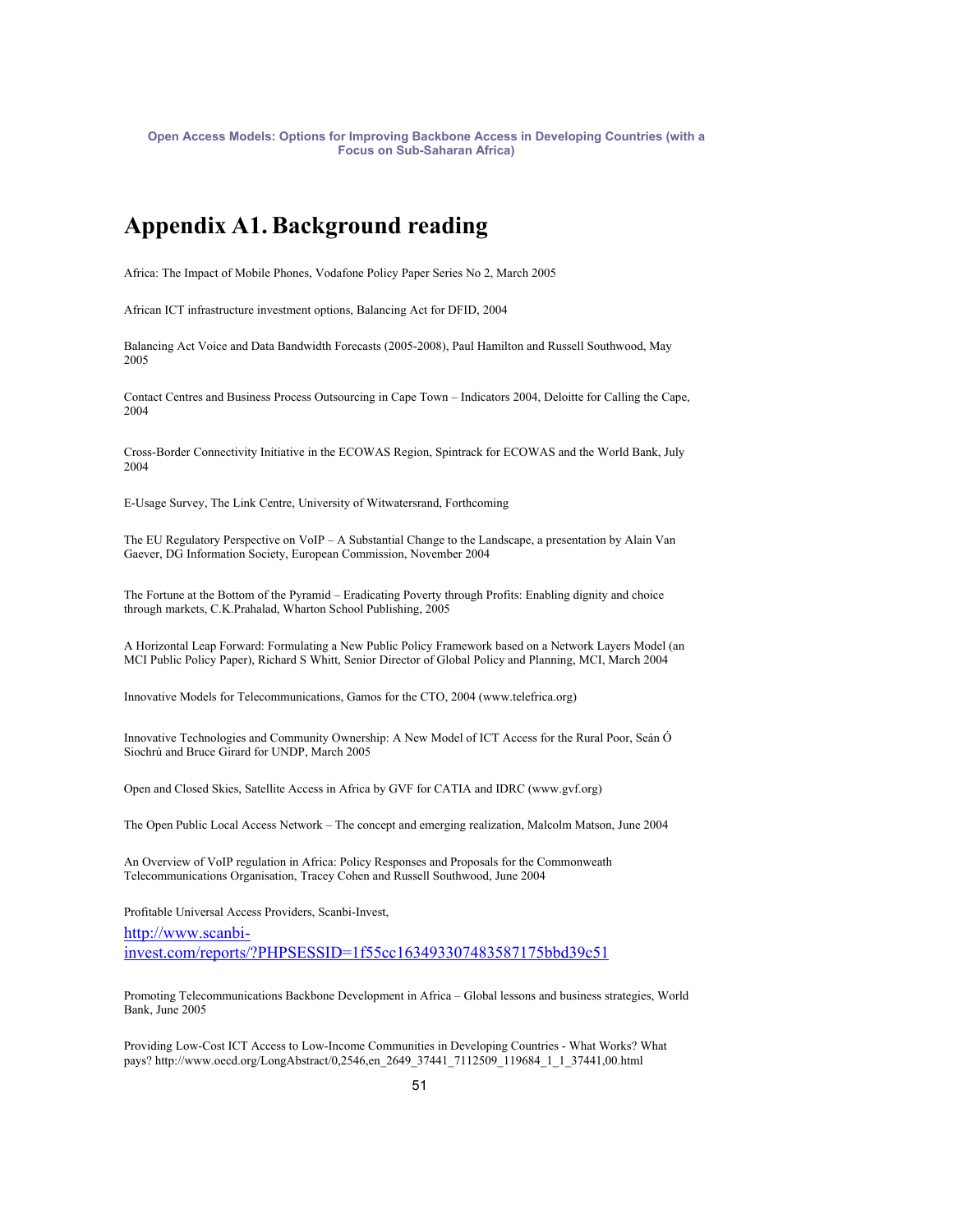Strategic Review of Telecommunications Phase 2 Proposals, Ofcom (http://www.ofcom.org.uk/media\_office/latest\_news/nr20041118)

Study of Telecoms Infrastructure and Development Initiatives in Southern and East Africa, Mike Jensen for NEPAD, July 2004

Telecommunications and Economic Development in New York City – A Plan for Action, prepared by the New York City Economic Development Corporation, the New York City Department of Information Technology and Telecommunication and the New York Department of Small Businesses, March 2005, http://www.nycedc.com/about\_us/TelecomPlanMarch2005.pdf

Via Africa: Creating local and regional IXPs to save money and bandwidth, Draft discussion paper prepared by Balancing Act for IDRC and ITU for the 5th Annual Global Symposium of Regulators, 2004

Wireless Networks for the Developing World: The Regulation and Use of Licence-Exempt Radio Bands in Africa, Isabel Neto, MIT – See www.afridigital.net

# Appendix A2: Open Access Models for Information and Communication Infrastructure - Some Basic Principles

The Open Access approach suggests a number of key principles:

### **A2.1 Anyone can play**

Particularly because of the potential for locally-provided services and network growth "at the edges" made possible by flexible technology and open network models, Open Access models should assure that any provider willing to play by the rules can "plug and play" in the network.

### **A2.2 Technological Neutrality**

Regulation should be technology-neutral, taking into account the cost and physical properties of the technologies themselves. No one should be stopped from using a particular technology and indeed a progressive regulator would encourage cost reduction through technology innovation.

One needs to recognise that in future a wide range of applications will require higher bandwidth. But there may be no significant (order of magnitude) improvements in the performance of fibre, particularly its installation. However with wireless there will be significant improvements in performance and cost/capacity ratio and therefore wireless solutions will become more attractive to the end user.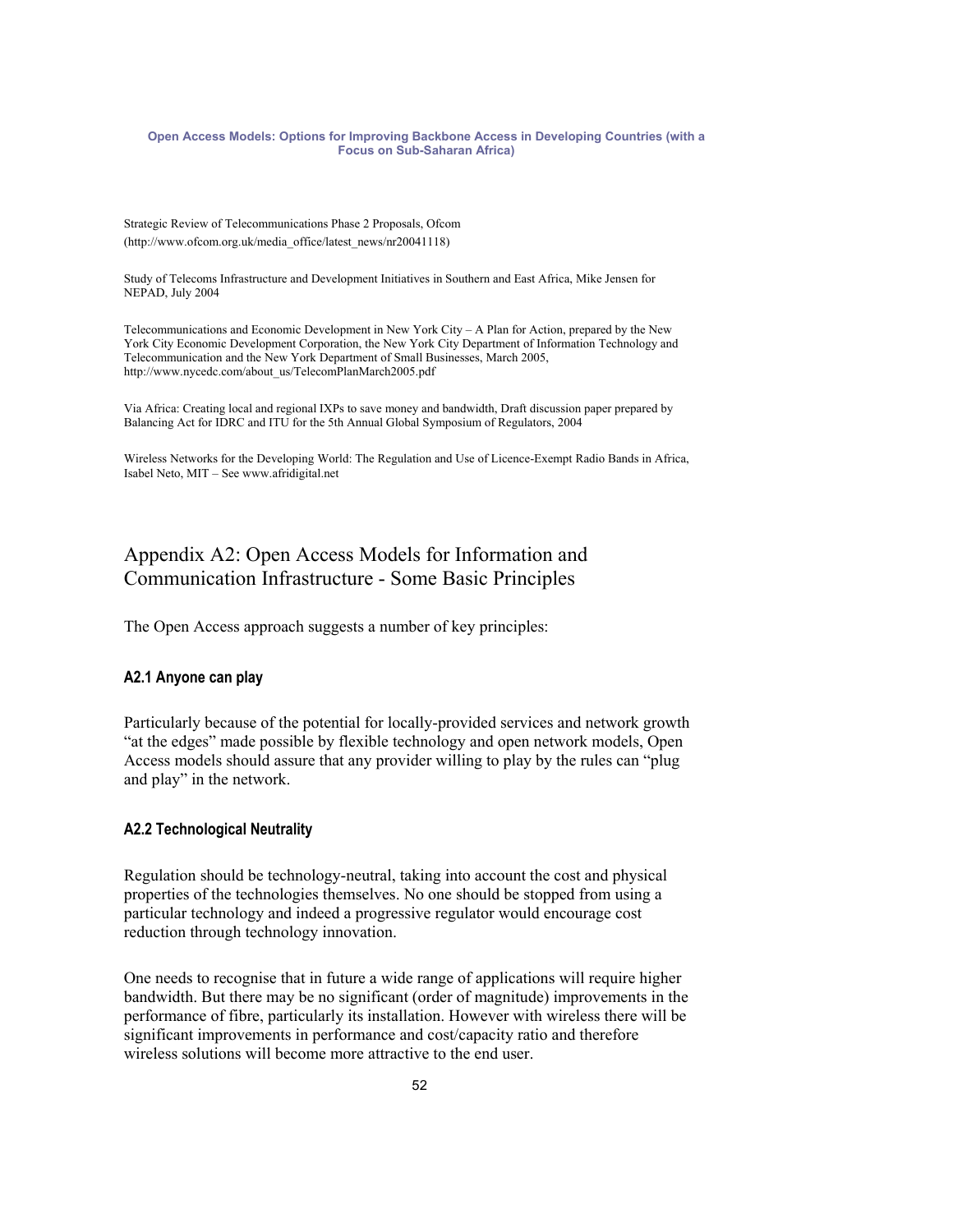### **A2.3 Fair and non-discriminatory competition at all layers**

A player at one layer of the network is free, within the framework of appropriate regulation, to do whatever it sees as most expedient within its own layer, as long as it provides the correct specifications to layers with which it interfaces. This allows a wide variety of physical networks and a large variety of applications to interact in an open architecture.

Competition should be fair and non-discriminatory. There should be no predatory pricing, cross-subsidisation or aggressive cross-ownership. Regulators will need to be capable of dealing with a range of competition issues to ensure a genuine level playing field, and to prevent market strength in one layer from creating unfair competitive advantage at another layer.

For all services at a given layer, there ought to be at least two providers and whenever there are not 4-5 providers of a particular service, issues of competitive position would need to be examined.

What is true for countries at a national level holds true at a regional and international level. Ideally any country should have a choice of at least two providers to connect to neighbours and the rest of the world. The EU competition policy formulation of "significant market power" provides a useful benchmark against which competitive position might be examined.

### **A2.4 Transparency to ensure fair trading within and between layers**

Competitive markets thrive on transparent information about market prices and service. Internal accounting processes in companies need to be sufficiently transparent to enforce fair trading. If there is tradable bandwidth – particularly at an international level – it will allow clear comparisons to be made between different providers. There needs to be greater levels of consumer information to allow comparisons between "offers", including offers at the interface between layers.

The different roles of players need to be transparent. In order to create trust in the market, infrastructure providers need to be clear that they will not enter service markets to compete with their customers. The regulator exists to encourage competition rather than restrict it but to do so in a way that genuinely encourages increased investment and lower access costs to communications technology. Where appropriate, regulation becomes "light-touch" rather than prohibitive or restrictive. Government exists to create the legal framework through which competition issues can be mediated.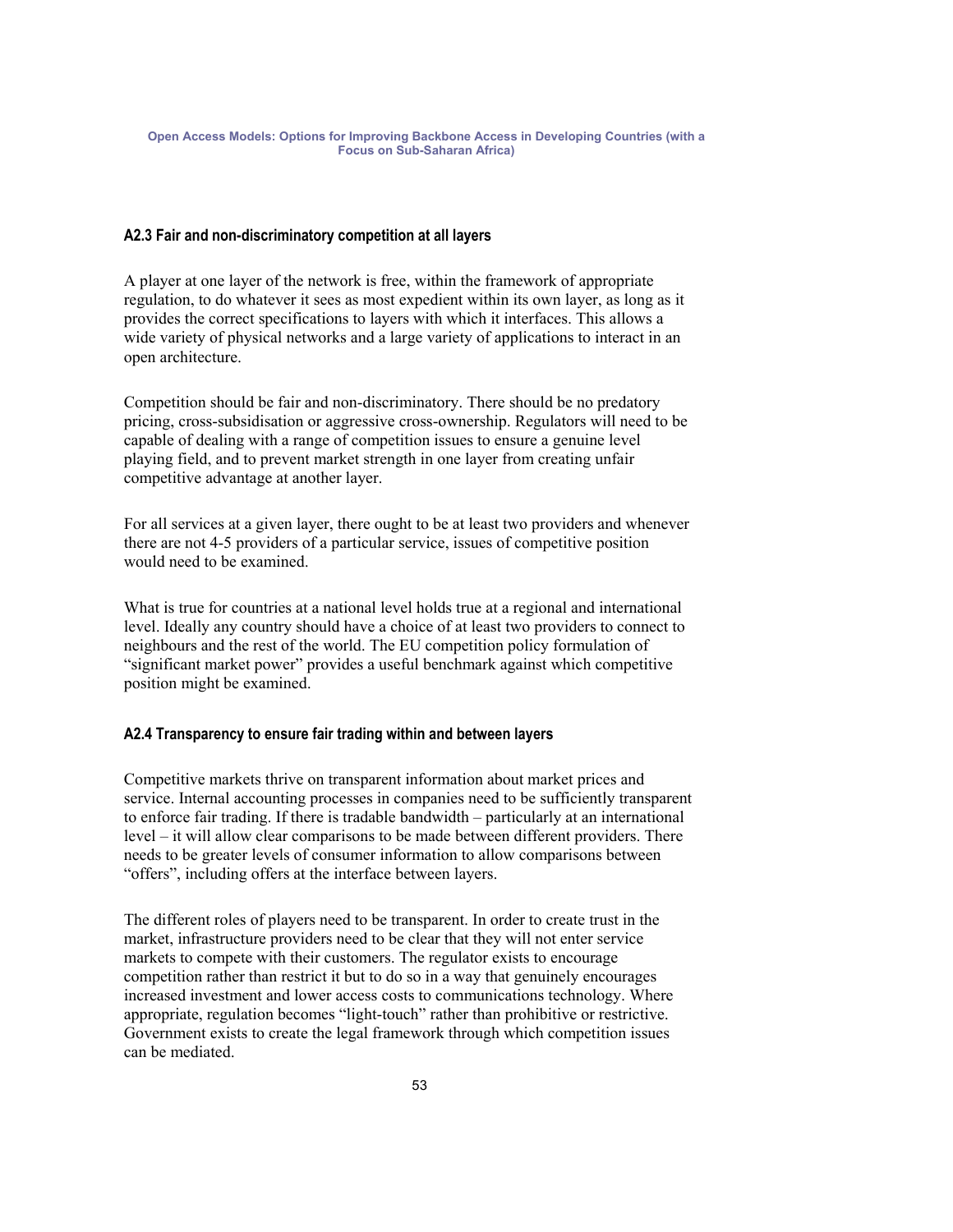### **A2.5 Everyone can connect to everyone else at the layer interface**

In order for a competitive market to function, everyone must be able to connect to everyone else. Service providers would be able to get access to infrastructure from the local to the international level, whether they were small or large entities.

There will be inevitable interconnection rate issues where the interests of the infrastructure provider in keeping re-investing in the network need to be weighed against the opportunities that can be created for greater levels of new business.

### **A2.6 Devolved rather than centralized solutions**

It is important to ensure that the "intelligence" in the network is to be found at the edges of the infrastructure rather than at its centre. In other words, the infrastructure provider should not be allowed to reserve for itself all of the functions that create value in the market.

In practical terms, it should be possible to create a local entity that can operate on the small or medium-scale and can "plug into" the network without needing to cede control over its activities to the infrastructure provider. Local operators need to be able to own and control a significant level of "intelligence" in the system (eg billing, features, etc) to encourage open access.

# Appendix A3: Origins of the term Open Access

The term Open Access currently means different things to different people and it is important to provide a summary of its origins before specifying how we are going to use the term. Different regulatory circumstances in the developed world account for several of the main differences in the way the term is used.

In the USA, the expression "Open Access" has been very much tied in a fairly narrow way to the debate about the role of Regional Bell Operating Companies (RBOCs): Will they be imposed (at cost) to provide different forms of unbundled capacity to competitors, particularly in terms of roll-out to the home? And why aren't Cable TV companies being forced to meet a similar requirement as they roll out Triple Play?

In Europe the term has been used to address wider issues around access to the network and how the network might be financed and operated. Several Open Access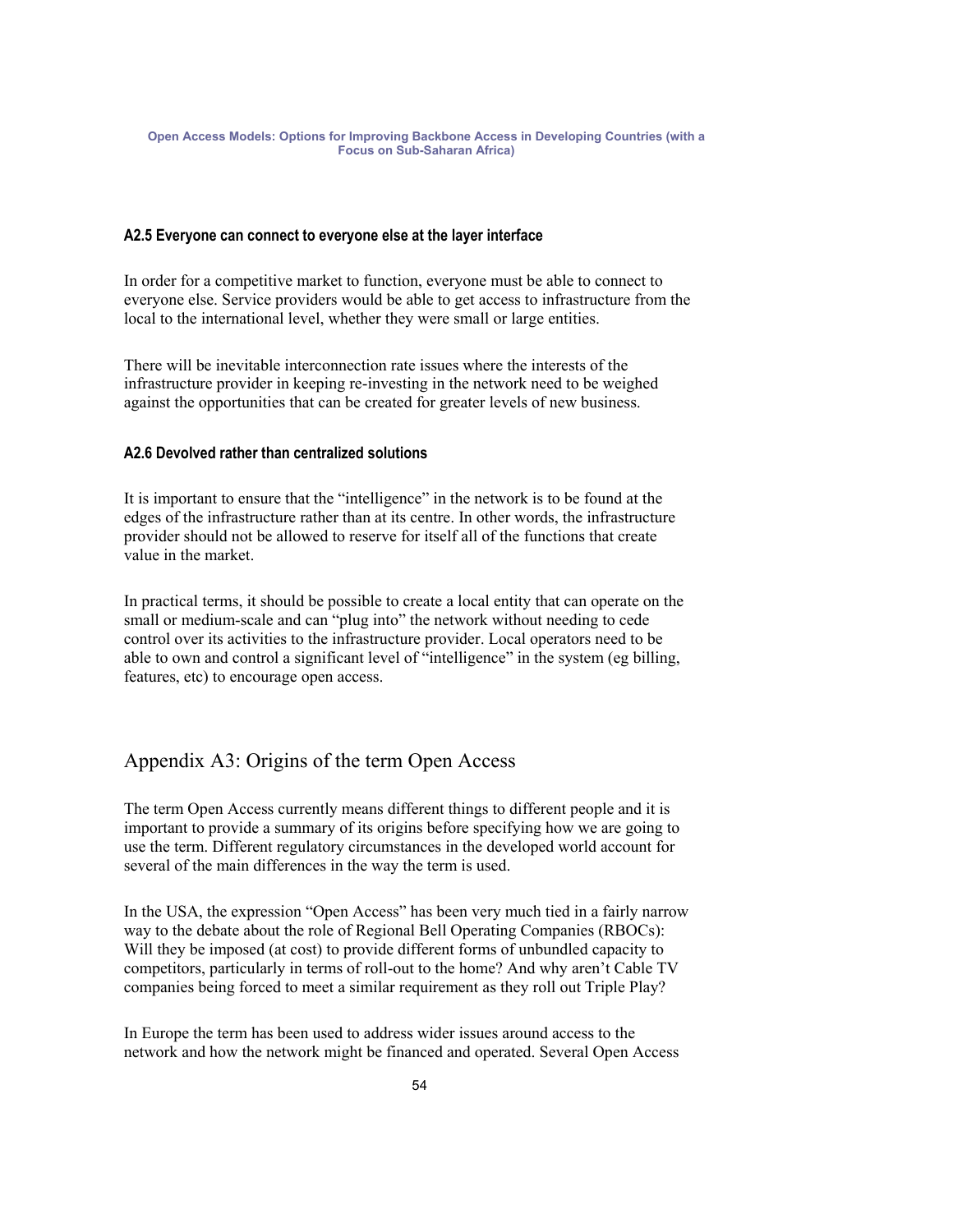initiatives (for example, municipal telecom networks) were started from the realisation that it would not be financially possible to have several infrastructures in parallel in the local network. Despite this limitation, those involved still wanted to have competitive offers from several service providers. If there is only one network, then the terms under which companies can access it becomes a vital part of the argument.

However, the ideas are not just limited to the local network. Some nationwide power companies and other utilities have built substantial networks too within this framework of ideas, even if their interest is largely commercial: they only wish to become carriers' carriers, leveraging existing assets like power lines. They realise that they may not have the skills to enter the telecoms market except on a wholesale basis. Even some cross-border links were created within this same set of arguments.

In Europe regulators and operators have travelled a considerable distance in Open Access terms. Things like the separation of services and infrastructure were initially viewed as impossible. Because of the way networks were previously technically structured, services and infrastructure were Siamese twins that shared common organs. In Europe, Open Network Provision was a term that was first used in European Commission documents in the early 1990s, when rules were put in place to make sure other operators were able to get the most basic services from use of the historic operator's facilities. But issues like local loop unbundling were seen as too radical ten years ago.

The separation of the network infrastructure was probably first discussed at length in markets that were early liberalisers like Sweden and the UK. However, these ideas were quickly rejected at this time in France and Germany where the policy debate and the pace of change in the historic operator had not reached a similar point. The increasing introduction of IP-based networks and thinking means that even in the more traditional telephony world this separation is now occurring as a tool for rationalising the operation of the business.

These discussions had their parallel in the USA where individuals and operators in the internet sector began to talk about Open Access. The discussion focused on access to whatever network equipment was available (copper or cable) as a broadband delivery mechanism. Proponents of greater competition wanted access on a carriers' carrier basis with no price discrimination. This demand echoed early US legislation on access prices to railways. The counter argument is that the industry is now a liberalised, commercial market: different technical platforms are available that provide choice, however limited its scope. Demanding access at cost is nothing but theft of legitimate commercial profits, removing all incentives to further invest in new equipment.

Outside of these discussions within the internet and telecoms industries, there is perhaps a wider echo of the use of the term in the debates around proprietary against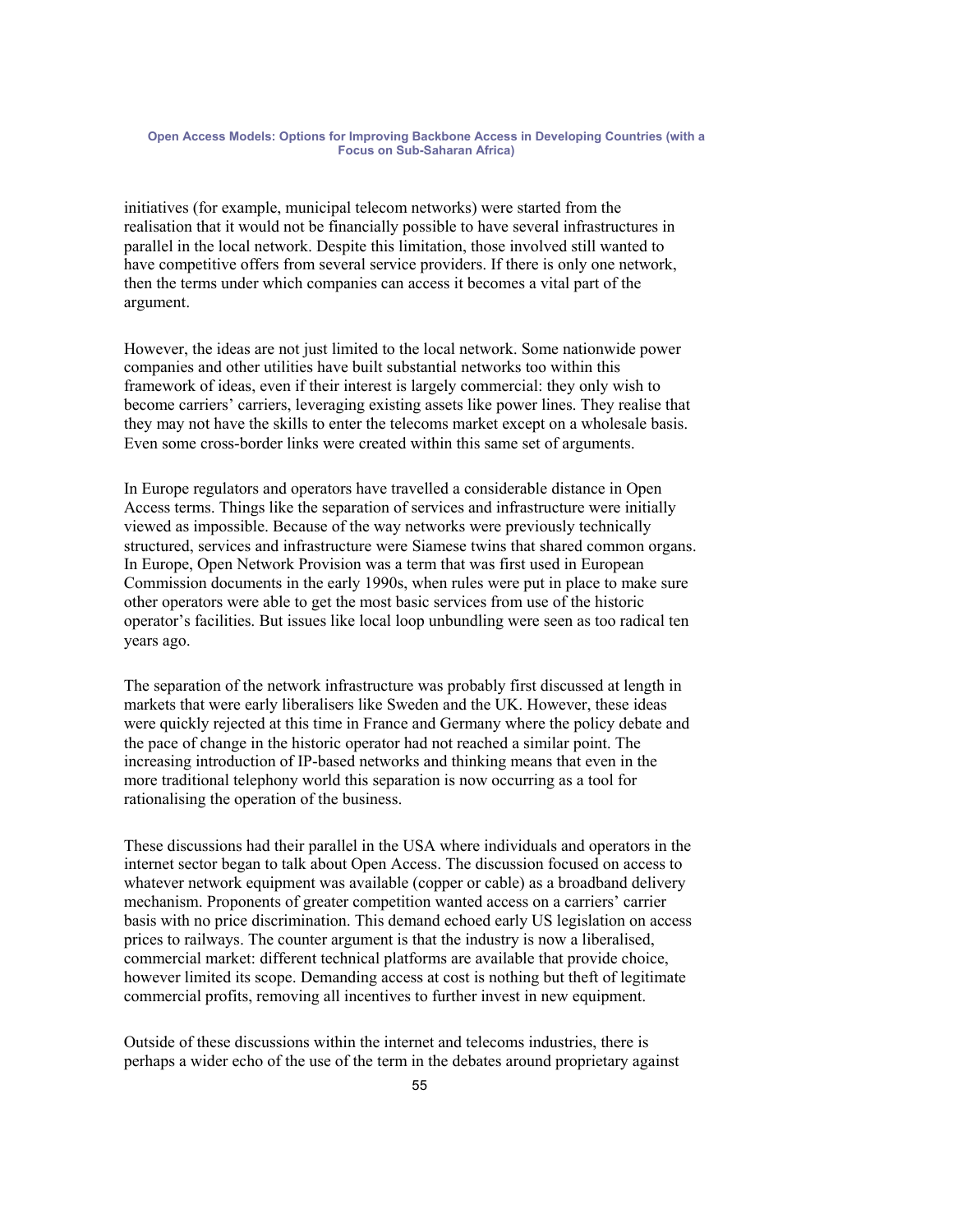open source software. The Open Source software arguments contain the idea of an accessible public core around which software services are built. The logical extension of these arguments has been into the field of intellectual property with the discussions around the Creative Commons approach to these issues. Open Access academic journals might be seen as a practical development of these arguments relating to intellectual property.

# Appendix A4: Business model and Technology approaches for small-scale rural operators

This section looks at the contributory costs that would underlie any business model for a small-scale rural operator and examine a couple of technological approaches. Further work needs to be done in both areas but this material is provided as a starting point.

For well over ten years, the cost of provided fixed wireline connections has been identified as around US\$1000 per subscriber. One caveat to this figure has been that it is usually far more expensive to connect rural subscribers. Another caveat concerns what has been included in the figure.

In almost all cases, it has included the handset (associated CPE, internal wiring) and the Central Office Main Distribution Frame. As networks – both at the local and distribution level – have been equipped with Remote Subscriber Stages (RSS), including the allocated cost of these items becomes more blurred: in particular as Central Offices become bigger and fewer.

The big cost driver is that part of the network is the length of the cable where 1-10 users are sharing. Obviously a low density of users is going to require more cabling. Buried cabling is three times more expensive than poles and pole lines themselves are not cheap. At current prices in Tanzania, a low voltage pole line costs US\$4,000 per km and building its telephone equivalent would cost roughly the same price. The average line length is above 1500 metres in rural networks. Low customer density may also mean that the average for customers per household is not 0.5 as might be expected but closer to 0.1. This also tends to increased the cost of the non-shared parts of the line.

Another useful metric is financial sustainability based on Average Revenue Per User. Prior to the mobile explosion, various ITU studies identified an ARPU of US\$300 being necessary for financial sustainability on fixed lines. This is quite close to the US\$276 per year for Indian operators quoted in A.4.1 below.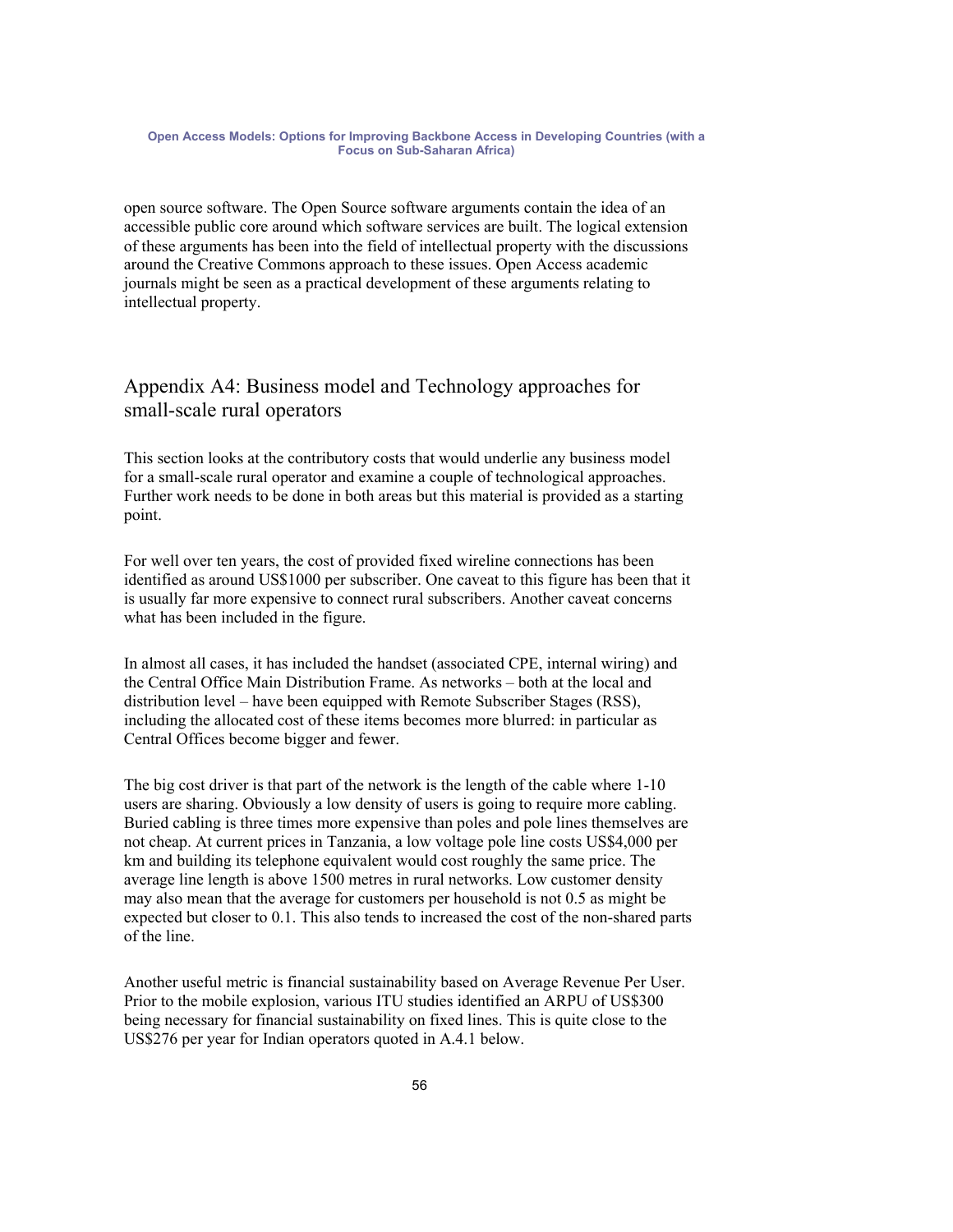With a 1000 sq km flat GSM site the economics are very different. The key issues are: the construction costs; the backbone cost to reach the site; the sharing of operational systems and their scaleability; upstream/interconnect costs; and probably most importantly, the cost of powering a local site. Maintaining diesel generators (particularly with back-up capacity) is expensive. This tends to be why operators like Vodacom and others have been looking at solar-powered sites.

On this basis, the average capex per GSM subscriber in Africa is in the order of US\$250 per subscriber. Therefore any competing small-scale operation will need to be significantly below that price or offer added functionality to its users. However this is against the backdrop that GSM equipment price has fallen by 15-20% over 5-10 years but African calling prices remain (on a per minute level) the same or higher than than European prices during that period.

Ant attempt to lower the cost per subscriber below the threshold quoted above has to deal with three sets of costs:

1. Transport from the town upstream and the cost of central systems.

2. Local access, from a hub/node/base station site/CO in town and out to the user premises.

3. Customer Premises Equipment (CPE).

If the local fixed hub/CO/base station site cost is high, it will have to serve many users in order to be able to lower the CAPEX cost per user. And we have not yet discussed maintenance and operating costs. If backbone transport demand at a district level is low (or very expensive or scarce), it is more likely that cheaper wireless transmission links will make financial sense.

Assuming fibre-based transport being made available to towns as part of a backbone structure at prices competitive to wireless links, the question still remains: Are the Optical Termination points (the ends of the fibre network) spaced a few kilometers apart? Several tens of kilometers apart? Or even several hundreds of kilometers apart?

In the last two cases, there would need to be additional wireless extensions to local hubs/base stations or very big footprints like CDMA 450.

Therefore a cost-effective basis for small-scale local deployments is cheap, upstream transport to a point not more than 10-20 kms away, reachable by inexpensive wireless links and a local wireless hub at a significantly lower CAPEX than US\$250 per user and Maintenance and Operating costs of the same magnitude as GSM. This includes central services for billing, etc from a sub-contracted provider.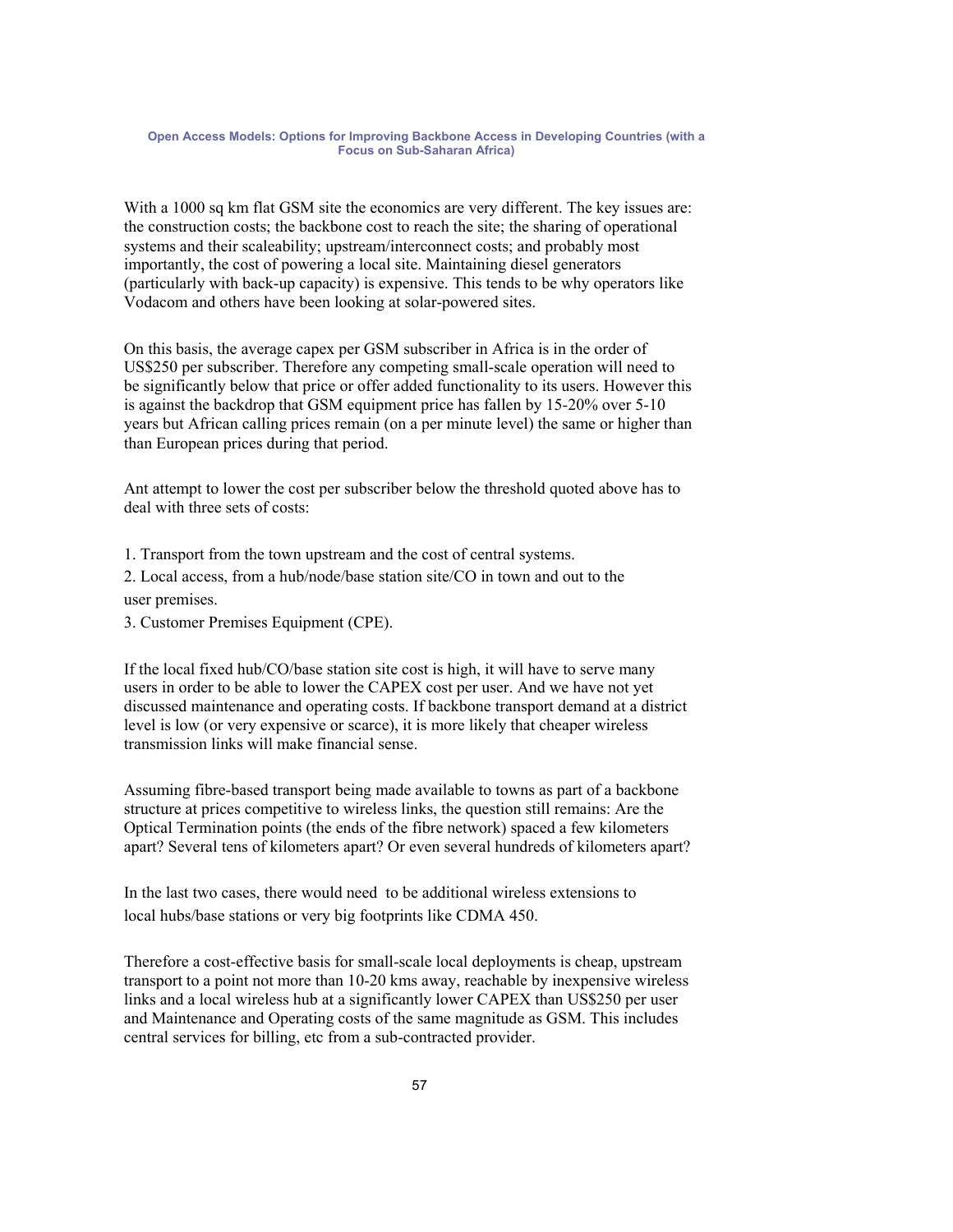Currently there is a race between GSM and CDMA software and equipment providers to get more bandwidth out of their systems (thus deliver more subscribers at a lower cost) and the WILAN providers to scale-up various "bare-bones" IP-centric transport systems to provide both internet connectivity and voice as an application.

Provided there are enough users in the town to sustain the broadband Internet service, then any access to individual users away from this centre will be on a cost basis that is lower than GSM costs. With a 3-5 km radius of coverage, individual users will be reached for a cost in the order of US\$100 per subscriber (excluding CPE). The cheaper the upstream connection and the local hub, the wider the coverage possible through a "string-of-pearls" footprint.

If as is suggested below, a GSM front-end hub is used to enable subscribers to use the standard GSM phones (dominant in Africa), it will provide a voice and low bit rate data service. The question then is are there enough users to pay for such a service: either calculated on the basis of a monthly pre-paid ARPU or on the basis of a monthly pre-paid, flat-fee and with or without an international calling service, using VOIP.

Sharing a number of requirements is an important ingredient of the business model. Putting fibre on power lines (for monitoring and maintenance) that can also be used by any telecoms system will greatly lower the cost of roll-out and keep Maintenance and Operating costs down. A fibre connection to a town can also be used to distribute television and radio programming.

If the electrical power companies can see the sense of including fibre for their own control and metering purposes on the High-Voltage grid, it will be possible to get fibre out to the towns. If in place, it would add the potential for two additional income streams: leased capacity revenue on the fibre network and added power sales from a more dynamic local community that has access to ICT tools. The link between spreading power and telecoms together to outlying areas is currently not much discussed in either sector.

A small-scale, rural operator will need to have:

- cheap backhaul/upstream, raw ip-transport, possibly shared on the transport level. This might be provided through: shared fibre cable; piggybacked on power grid; or by using Wi-Fi for transmission links.

- electrical power, which means piggybacking on electrification initiatives at least the local grid level, if not at the national level.

- local deployment (no truck rolls from town).

- anchor customers from local public sector (any private networks for administrative purposes, including police, military, healthcare and education needs)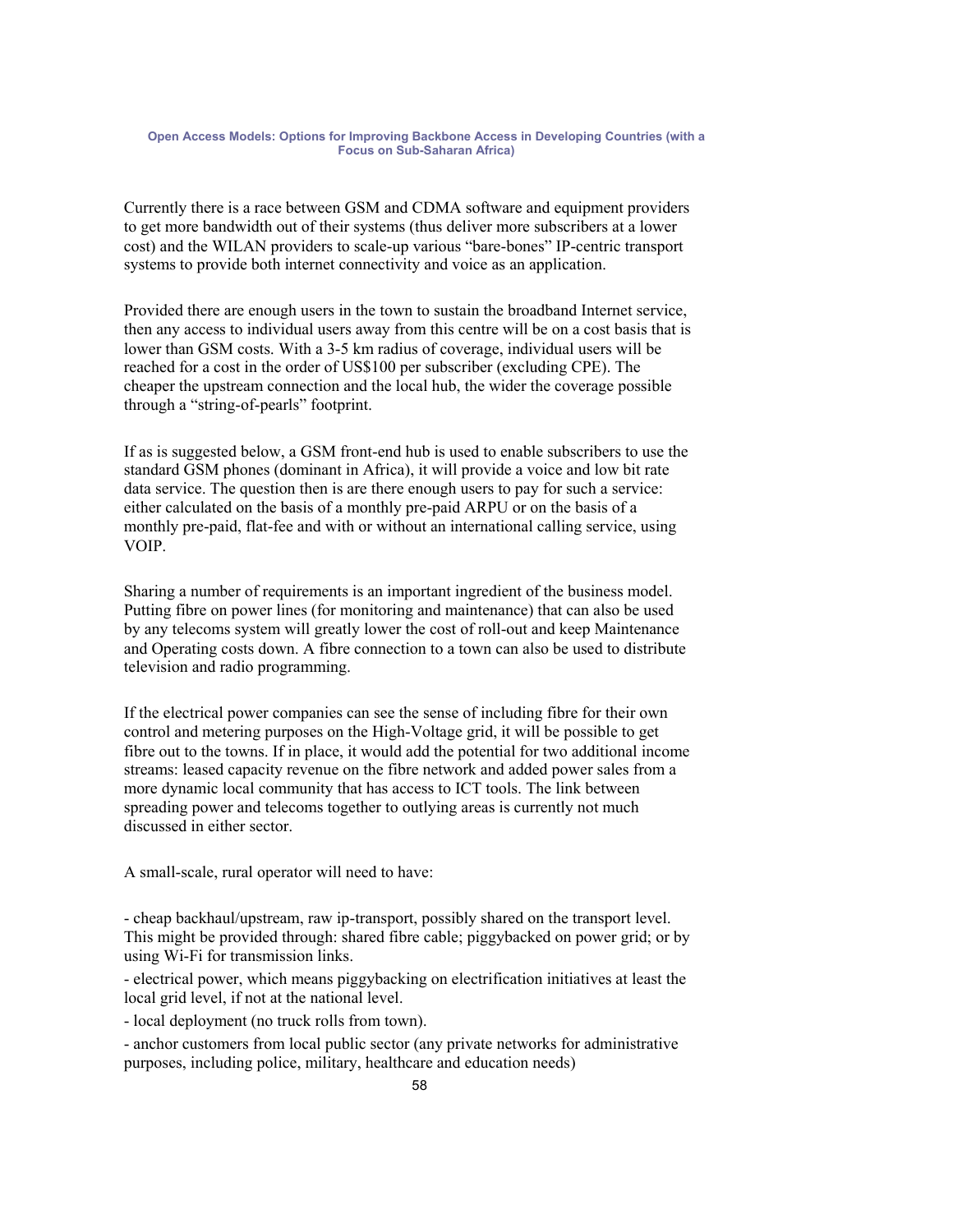- an upstream service choice provided by local entrepreneurs.

- -wireline broadband as a minimum to the local town centre.
- wireless for local access.

Two approaches to creating small-scale rural data and voice operations are described below. We are not endorsing either approach as there are also a number of other approaches but we provide these descriptions – one operational and the other potentially possible - to illustrate that it is technically possible to create the smallscale rural operations we describe:

## A.4.1 n-Logue, India (CorDECT wireless local loop)

Small towns and rural areas in India have very little connectivity. With the cost of providing telephone and Internet connections being around US\$800 per line, a revenue of about US\$23 per month is required for an operator to break even. Access is affordable to barely 2-3% of Indian households, the majority already located in major cities

n-Logue is an Indian company that has spun off from work and research at and around The Indian Institute of Technology Madras (Chennai). Its delivers low cost Internet and telephone services to rural village based operators. n-Logue's business model is already available in large numbers of villages across India. The system is also in use in Nigeria, Madagascar and Tunisia.

At the local level in India n-Logue identifies and partners with local entrepreneurs. These local service providers find subscribers, provide services and collect payments. At the village level there are kiosks, which provide services and information aimed at the rural market.

The technology n-Logue uses - corDECT Wireless Local Loop - provides a simultaneous telephone and 35/70 kbps Internet connection to a user at a per-line access cost of about US180. The next version of corDECT will deliver 256 kbps. It can also offer a "Minnow" ISP-in-a-box software requires a considerably lower initial investment. These cost savings enable a small operator to invest and provide services in a limited area, and make incremental expenditures as his total number of subscribers grows. The system can serve between 1000-1500 people in a radius of 25 km.

### Each Access Centre includes:

- A leased Internet connection to the nearest Internet gateway
- A 60' tower with multiple Compact Base Stations to transmit the corDECT signal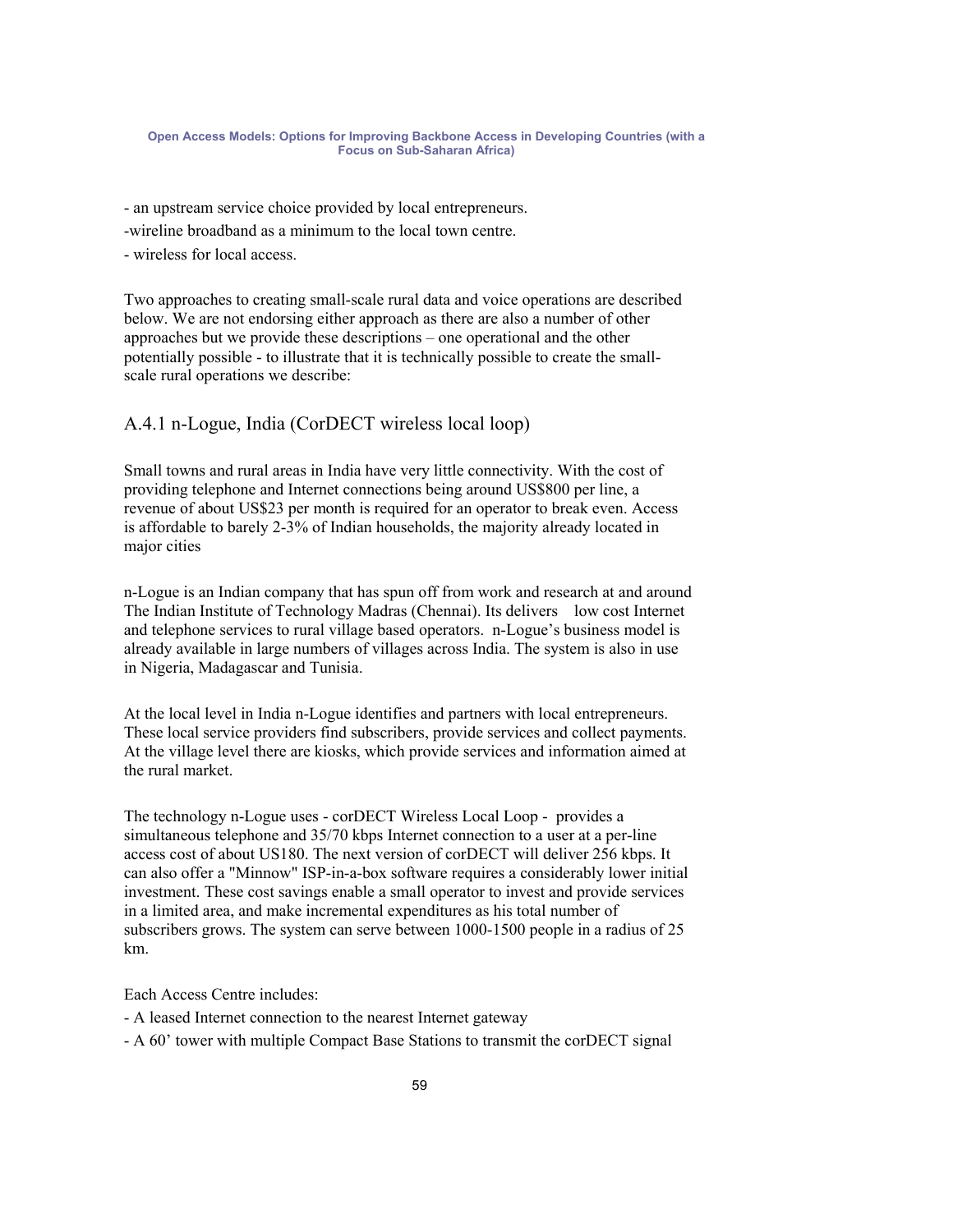- A DECT Interface Unit and Remote Access Server for routing Internet and voice data

- Radius, Network Address Translation and Domain Name System servers

- Software to bill customers on a monthly basis and track the payments

Each village kiosk costs approximately US\$1200 to set up, and includes the following equipment:

- Wall Set that receives the wireless corDECT signal

- Branded PC with 15" colour monitor

- Computer peripherals including speaker, microphone, CD-ROM, digital camera, inkjet printer and sound card

- UPS with battery providing 4 hours of back-up power for PC

- An application suite consisting of word-processing, browsing and email software all in local language as well as English.

If telephony is available in the project area, the cost of the kiosk increases by USD\$110. A number of the village kiosks provide a phone service, often the only one in the village. At a village level the operation reaches breakeven at a remarkably low revenue level: just over US\$3 per day. At the local service provider level, the business risk is shared between n-Logue and the local operator.

Small capacity GSM base stations can be installed at the village kiosks, with a maximum signal range of in the order of 2 km. A business model for the deployment is under development, but services will be offered at extremely low per minute charges, as low as US0.5-1 cent per minute. This is less than half the current fixed line tariff in India. The local service providers will accommodate the GSM network centre, using the existing CorDECT wireless facilities to carry the telephone signals from the villages to the switching centre.

The village operators will be given a new role as agents of the GSM operator, providing customer support, managing accounts and payments etc. This will improve their revenue base and add to their financial stability. Similarly, the n-Logue the local service providers will act as agents of the GSM operator, providing connectivity services between the village BTS, the switching centre and the national networks. Needless to say, this new business model presents the Indian regulator TRAI with a new licensing challenge and although it has published papers in support of the idea the issue has not yet been resolved.

n-Logue's business model depends heavily on the relatively high rural population density found in India. As many as 480,000 people can be found within the 25 km radius that can be reached by the corDect local wireless loop. Many of these villages have access to a local electricity supply. Rural population density in Africa is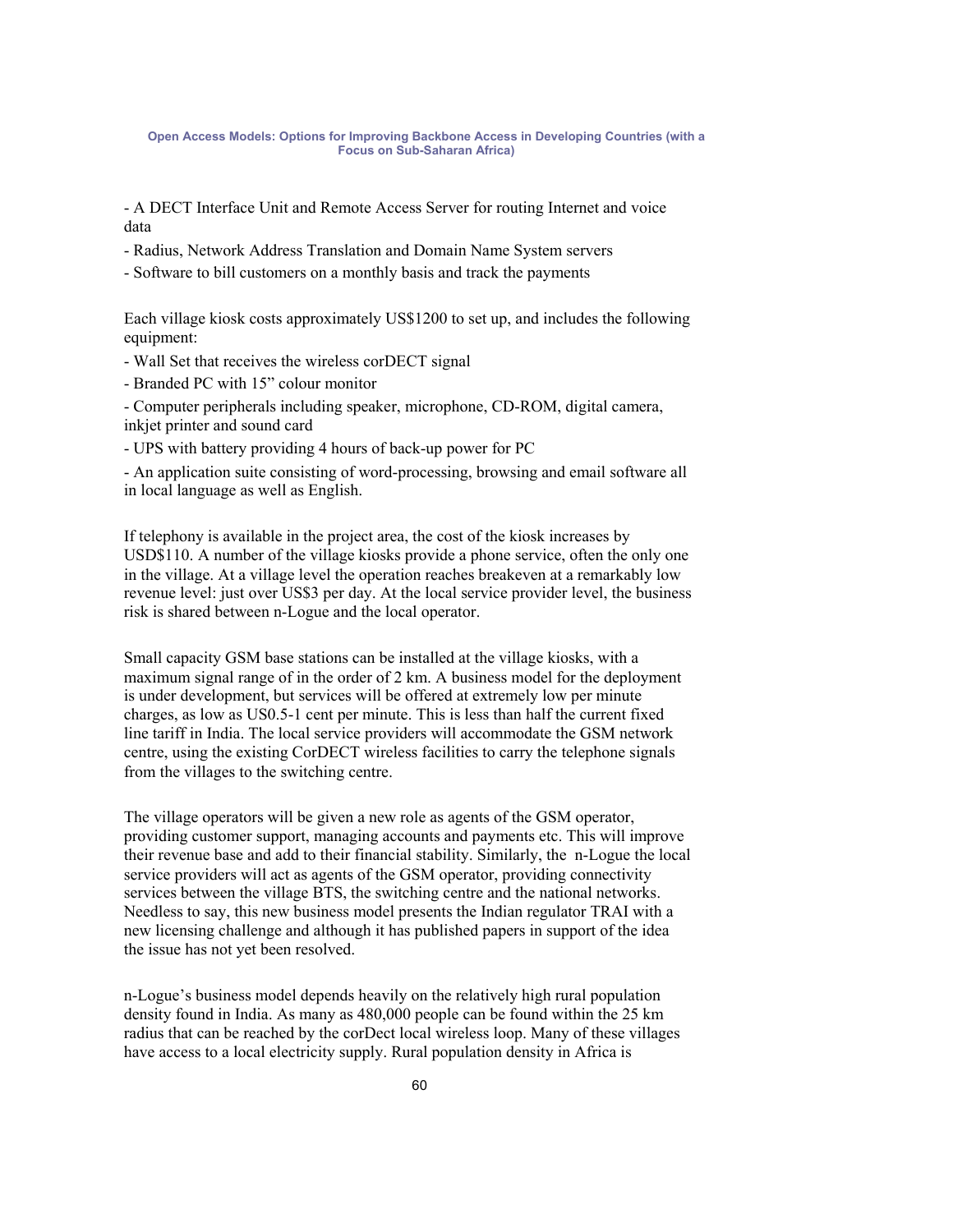typically much lower and local electricity supply is the exception rather than the rule. Small scale entrepreneurship is less developed in Africa and local capital is not easily available

# A.4.2 A "GSM-lite" network utilizing IP technology

GSM-Lite is not yet fully operational but describes how it would be possible to build small yet scalable cellular networks using off-the-shelf IP hardware and standard GSM terminals. It is inspired by two market trends. The first is the unquestionable success of the GSM standard as the dominant technology for cellular networks. The second trend is the growth of use VoIP or SIP for carrying calls. In comparison to the model in 3.1.1 it connects a local GSM cell directly to a generic wireless (or other) IP network.

The latest GSM specification allows IP to be used for part of the core network and future upgrades will include IP for all or part of the backbone. There also products that will allow the creation of a radio access network using IP. However these innovations only go part of the way towards building the network envisaged.

A GSM network is expensive to deploy as it is:

- set up for hundred of thousands of subscribers rather than for micro-operation.
- extremely fault tolerant.
- built using hardware that is produced in low quantities.

Therefore to achieve a "GSM-lite" network one needs to be able to produce something that will work with only a few hundred subscribers and uses cheap, off-theshelf software and uses existing or new IP networks that can run other services like internet access. As it runs on the dominant technology, second-hand handsets can be sourced at between US\$20-25.

To achieve this, it would be possible to create what might be called a GSM access point (GSM-AP). The GSM-AP connected to an IP network and translates from GSM to VoIP/SIP. An overview of the system is shown in diagram 2 below:

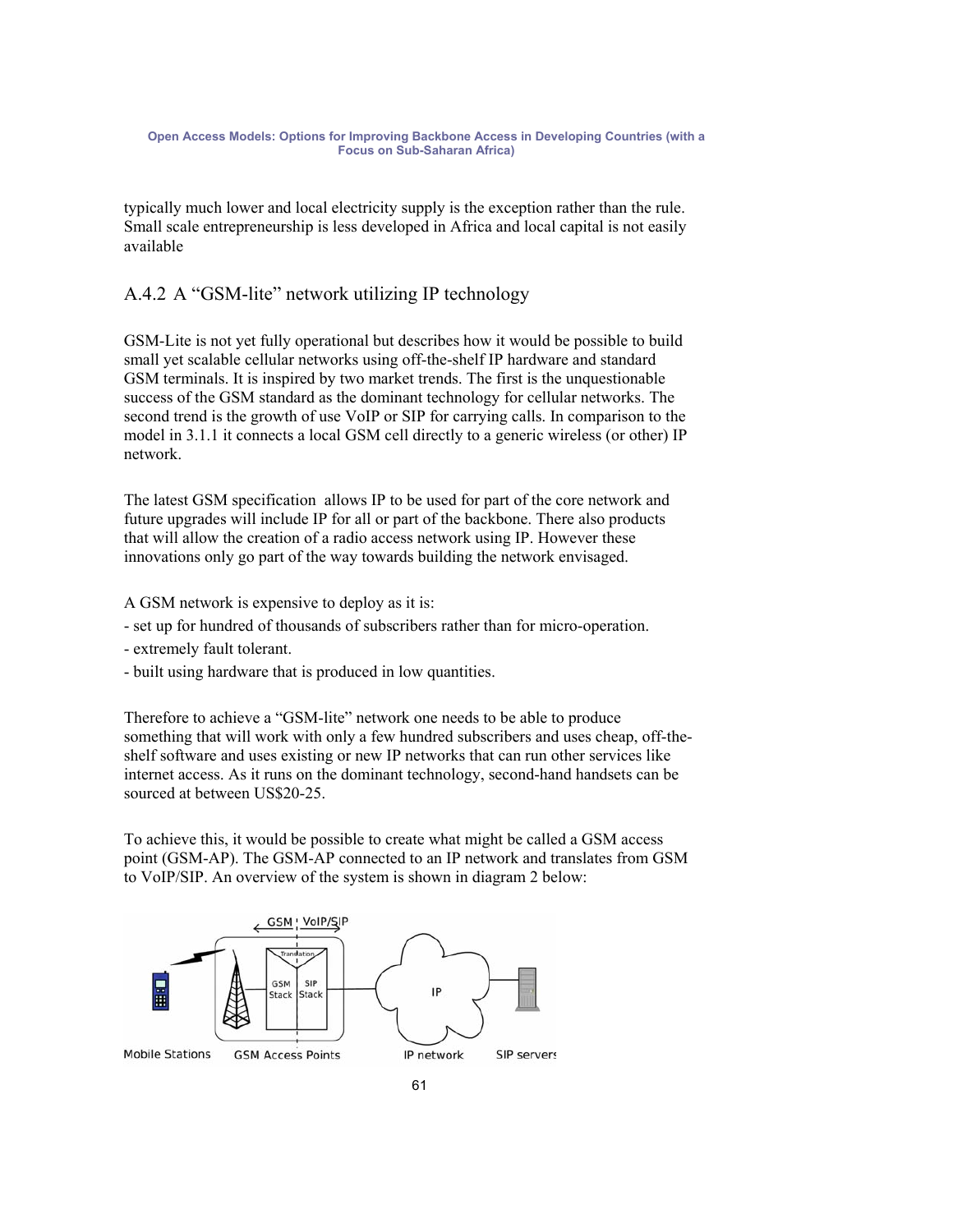### *Diagram 2: GSM-lite overview*

The access point will on the wireless side act as a GSM base station but also terminate all GSM signalling. On the network side it communicates using SIP based VoIP. This would allow us to build a very small network and to a large extent use regular CPUs and Ethernet network card. The only dedicated GSM hardware would be the base station.

A GSM terminal attached to the access point will be represented as a SIP client on the network side. The SIP client will do authentication, call request, and negotiate media codecs. This means that the infrastructure needed on the network side to handle call management is not much different from any other SIP infrastructure.

The GSM-AP must of course emulate a whole GSM network as the GSM terminal will therefore not need to be changed to accommodate interconnection. This mainly involves it being able to handle radio resource issues, authentication, mobility, paging and call management. The other issue is how to do hand-over from one GSM-AP to another since the system should not be limited to one base station. Preliminary studies indicate that this functionality can be implemented in the GSM-AP.

What this example illustrates is that it may be possible to create a technological solution to create an even lower cost-entry model than for the previous example. And although there is no working business model, many of the same approaches used in India can be used or modified for implementation. Local service providers can get roaming agreements with national operators to extend their coverage and allow local users to go to other places and use their phone.

However the lack of entrepreneurial capacity in rural Sub-Saharan Africa remains an issue. It would be necessary to negotiate a GSM software licence and intellectual property will be a major issue. Current GSM licence costs reflect market realities of much larger subscriber bases. Nevertheless the licence cost exemptions negotiated by developing countries to produce HIV/AIDS drugs clearly sets a precedent that can be pursued. From initial discussions we believe that there would be a rapid technical development the take-up of services may not re-capitalise first generation capital investment but that after that point would begin to become self-sustaining. The aim would be to build a market as it went into its second generation based on around 30% of rural users.

# A5: Municipal networks – Background information

Municipal networks exist in a number of countries (a few examples include France, Germany, Netherlands, Finland, Sweden and the USA) and in certain circumstances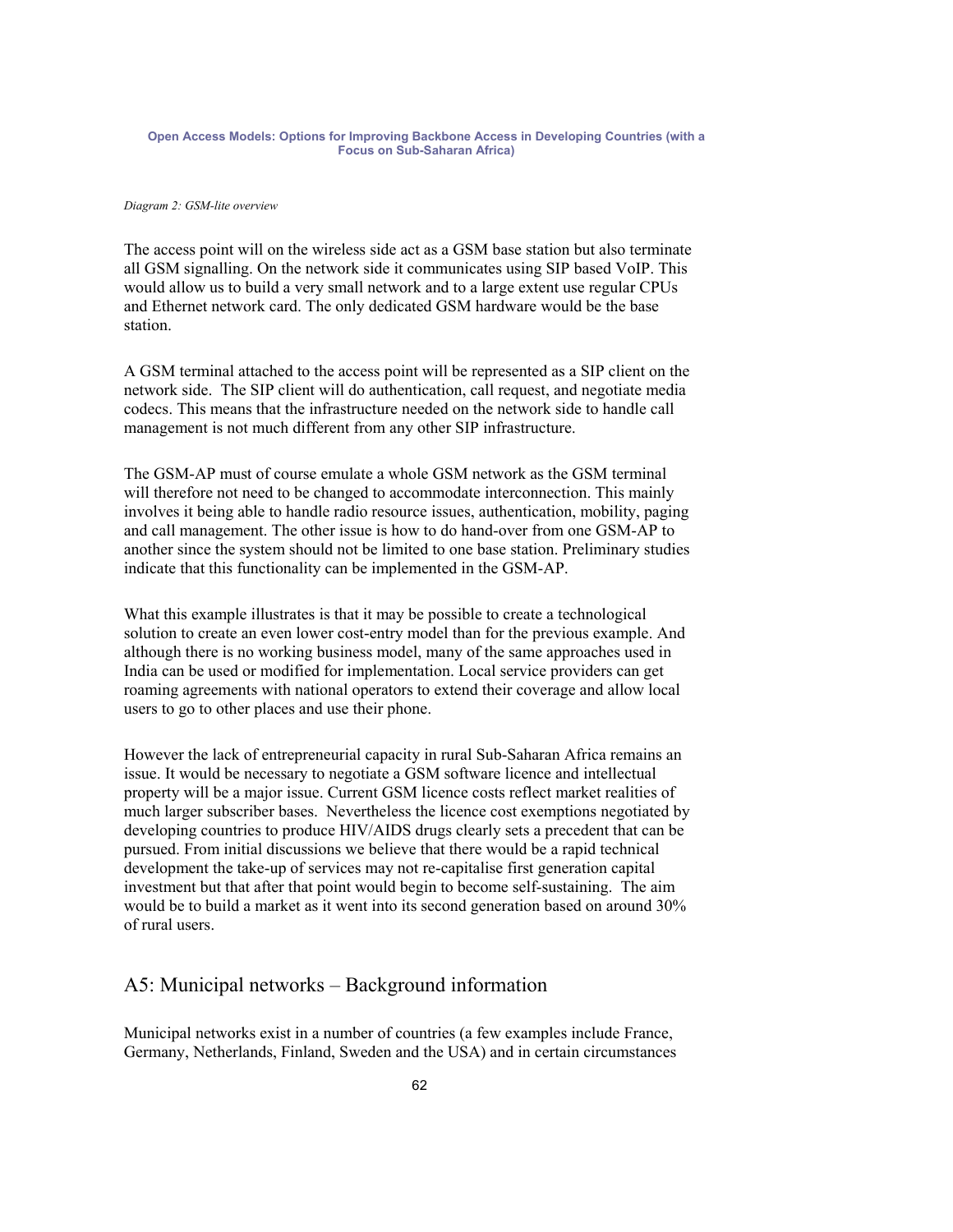have been quite effective in promoting the developing of city or municipality-wide infrastructure growth.

### **A5.1 How municipal networks arose and their characteristics**

There are no markets with more than two fibre cables as from a business point of view it is difficult to justify duplication. As any new system, whether mobile or fixed (narrow- or broadband), depends on fibre in the backbone the unlocking of the market starts here. Although piecemeal duplication (and swapping) in some American and European metro areas sometimes give the impression that there is more than one fibre system, fibres often described as separate networks end up being in the same cable.

Although it is not clear what drew all of the players into the market, most have sought through swapping capacity to try and become vertically integrated and put themselves in a dominant market position. Or the players were providers of Open Access dark fibre who later decided to enter other markets. Whatever their motivations, they both added capacity to the market in such a way that fibre became a commodity in and between metro areas and people begun to trade it.

However, outside of the financial districts of metropolitan authorities, there may be only the historic operator or the choice between it and a cable TV company. In rare instances, there is an occasional Open Access provider like a local utility company. For understandable reasons, private investors do not seem to favour putting money into broadband provision beyond metropolitan areas.

US studies indicate a correlation between being close to a metropolitan area and local utility interest in telecoms. They highlight the importance of a shorter and cheaper backhaul to a node in the city, and demand from a wealthier and better paid population. Other studies take a very different view. They focus on rural communities that see being connected to broadband as a question of survival: they do not want to be left out of the information society. Rural development funds and other support mechanisms have tended to encourage broadband developments of this sort.

Depending upon where the champions of an alternative telecom infrastructure come from, the form of the operation, its organisational framework and goals may differ. The majority of alternative telecom infrastructure initiatives seem to be locally driven by a combination of broadband activists, politicians and utility executives. The balance between these groups can differ. Activists tend to argue for the importance of the issue but it is the politicians and utility executives who have the means to implement initiatives.

The involvement of electricity utility companies comes from the fact that it often operates a fibre based communications network to run its own business (controlling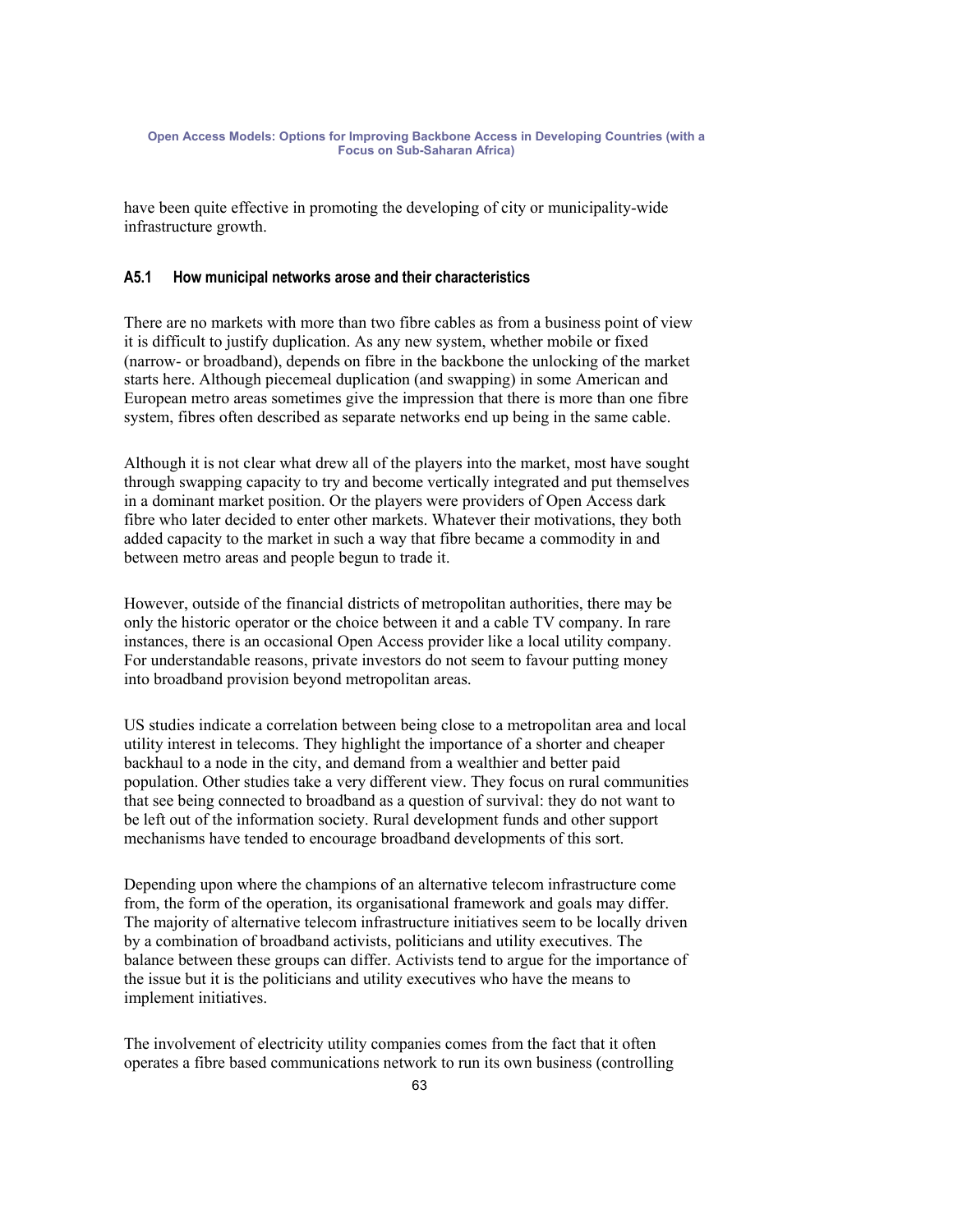the electricity grid) across a range of different sites. It does not take much for them to see that from a technical point of view they could supply the same bandwidth to others, particularly those they already have a closer business relationship with. If as in some cases, the utility company is owned by the municipal authority, there is often a mutual relationship that has a similar basis. But the next step – supplying a wider set of customers – is more complicated from a business model, regulator and charter point of view:

- 1. The company may not have its Rights of Way for any other purpose than providing electricity.
- 2. It may violate other legal requirements like the separation of businesses, prohibiting the use of its funds for telecoms, or the use of its data from its customer base for other purposes.
- 3. Its charter may not allow it to offer external telecom services.
- 4. Other legislation may prevent it from going into telecoms.
- 5. Separate accounting, or other administrative demands may be mandatory to the point that the associated costs and the requirement to account separately for them may be a disincentive.
- 6. Almost no utility company has any experience of telecommunications.

### **A5.2 An early municipal network development (Stokab)**

Stockholm municipality set up Stokab in 1994 to meet the demand for fibre that was generated by the complete liberalisation of the Swedish market. Dozens of new operators set up because they did not need a licence. Since they were not in a dominant position and had no need of spectrum, all they had to do were to register their company and get a VAT number. All of these new entrants needed fibre that the Swedish historic operator initially refused to provide. A major factor in this initial growth in demand was a desire by private sector players to test what was possible in a completely liberalised environment where anyone could offer any service.

Therefore the purpose of Stokab was to facilitate and stimulate sector investment and innovation in the region. Once set up, the company expanded the network into 27 surrounding municipalities. A strategic decision taken when operations were commenced was that Stokab would only offer the market the fibre-optic infrastructure ("dark fibre"), the asset that is most difficult to replicate and leave services and innovation using the fibre to the new telecommunications companies. This decision was a key guiding principle of the company.

The slow decision-making process of the public sector municipality would never cope with the rapid changes needed to enter other markets. Also the existence of other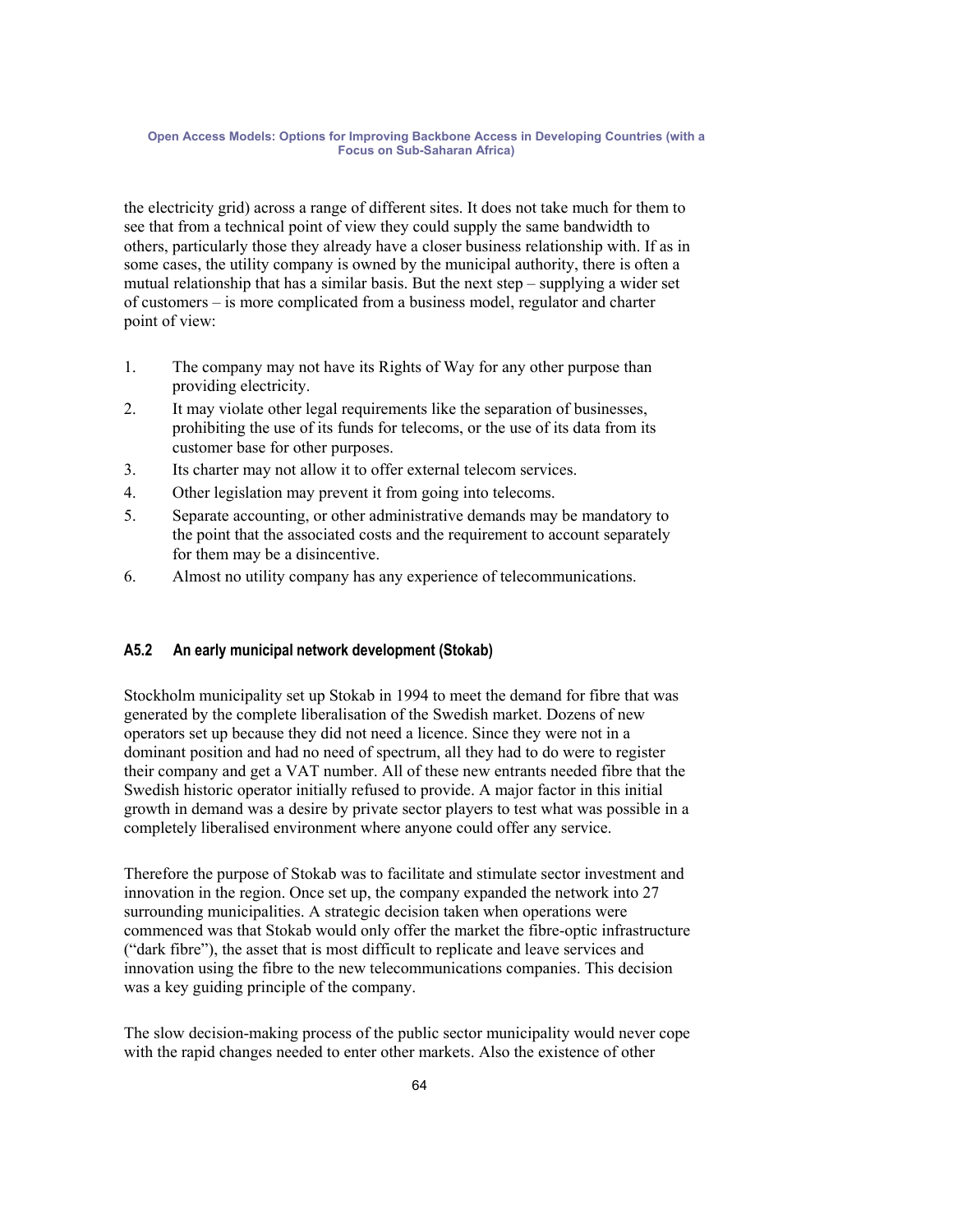potential players higher up the value chain would have politically killed any attempt to move beyond this original purpose.

Initial network deployment responded to a pent up market demand in the more lucrative commercial areas, firstly in Stockholm's inner city ( only a few square miles). Subsequently it expanded to an increasing number of surrounding areas. Competition soon made its final consumers the real winners. Big commercial customers like banks had more negotiating powers than consumers, once they were given a choice. Stokab's roll-out was a mixture of guessing where demand might be and anticipating it through a Master Plan. In the mid-1990s there was not a strong demand for fibre-based broadband services for the consumer market: video on demand in its early form had just failed in test deployments. No-one was expecting internet protocol to be the universal platform among the service providers.

Today it has connection points in all municipalities in the county, covering 6,500 sq kms with spurs into neighbouring counties. The network is today more or less developed within a number of municipalities to provide an alternative fibre option to areas with commercial customers but it also offers a backbone structure to rural areas, reaching schools housing complexes and connecting wireless sites. After the initial creation of a backbone "footprint" and commercial district access, it sought to increase the number of individual customers using the network. This needed a much bigger investment to reach also more price sensitive residential users.

Fibre grew out into residential areas, first into multi-dwelling houses, where the service operator typically provided a basement router, and then into central points in single family house areas, where it feed wireless and other access points. These access points were also provided by other service providers and real estate developers. It is interesting to note how it also tied in with local roll-outs made by others. In one suburban municipality of around 17,000 single family homes, the local electricity distributor added a fibre on an open access basis to every house on their grid.

What was argued by the historic operator (in early 1995) to be a deterrent for any rollout of fibre in the local network became the opposite. The supply-and-demand chain became more vital and the historic operator was pushed by market forces to roll out more fibre too, further fuelling the process. Service providers all of a sudden got a choice, lowering their perceived risk in buying infrastructure capacity. The benefit of this is clear today when some customers are able to make a less emotional evaluation of their choices in a competitive market. The historic operator is looked at very different, particularly as Stokab has suffered from a period of management related problems. This has not really dented the market but many have changed fibre supplier.

The key issue for both fibre providers is to expand the fibre network closer to the single end user, ultimately the residential customer, with one eye on the growth of high-bandwidth hungry services and another on wireless access developments.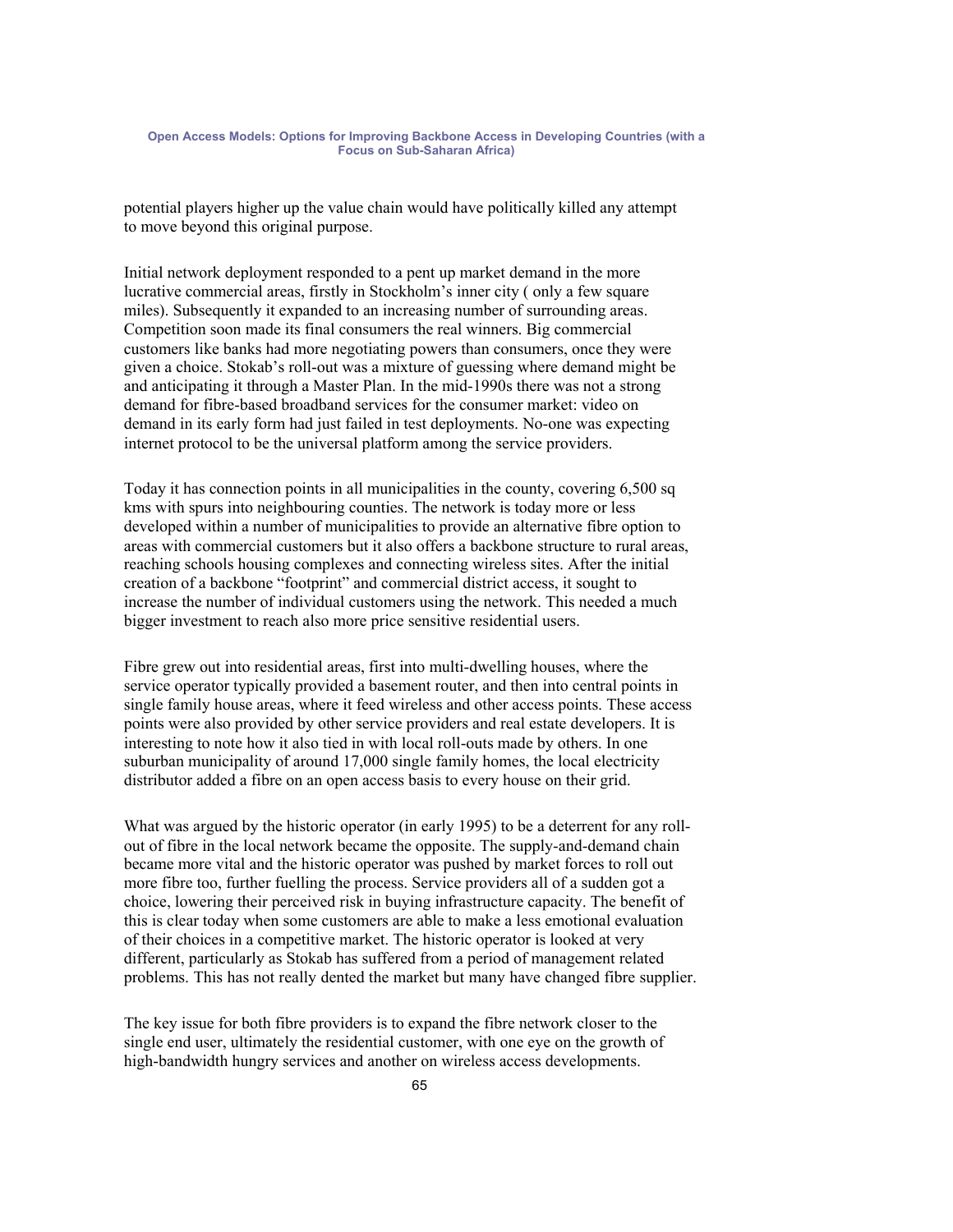In more rural areas in this 6,500 sq km county, Stokab did not see itself as a provider of transport services over any wireless network. With a fibre backbone over the entire area, the question came up after a few years how several providers could provide wireless access in competition. However, as spectrum allocation was based upon an old model, Stokab did applied for, and got, a slot for broadband wireless spectrum which it opened to SME providers in the more rural part of its area. Progress with this initiative has been stalled partly for internal reasons but also because products like Wi-MAX still have teething problems. Furthermore ADSL is now available as an unbundled service and this lowers the entry cost for any contender wanting to build market share.

The expected driver of growth is "triple play" (phone, internet and broadcast) to the residential market. Low speed broadband access for voice and surfing has become a mature market. The next major driver for greatly increased capacity will be digital HDTV as a part of a triple play bundle which will trigger the next development phase. And this may encourage both Stokab and the historic operator to enter the market to fulfil this demand.

During its first years, Stokab was not building access to every home, speculating on a future demand. Instead it sought to develop in step with demand. It went first to commercial users in the downtown area, then to smaller users and further out into less dense areas. In this it was different to some of the more recent proposed alternative infrastructure providers (see below) who are promising a " fibre to all buildings in town" approach. This approach responds to the anticipation of new applications and more widely available broadband mass market equipment.

### **A5.3 Rural municipal providers (UTOPIA, iProvo and Zipp)**

Alternative service providers in the USA provide an interesting contrast to the Swedish experience. Several municipalities in Utah created what is known as the UTOPIA network through building a mixture of fibre and wireless infrastructure with some transport services on top. The network required co-operation amongst several municipalities. This has been complicated by two factors. Firstly, there has been a mismatch between the aspirations for a network and the political situation in different municipalities: not all of them shared the same understanding of what they were trying to achieve and how far they wanted to commit themselves. Secondly, there were a series of legal battles with incumbent operators, mainly arguing that it was a risky gamble with taxpayers money into an area where there where several private investors to find. The argument was also that financing through municipal bonds was an unfair advantage, providing cheaper access to capital than that available to a listed company.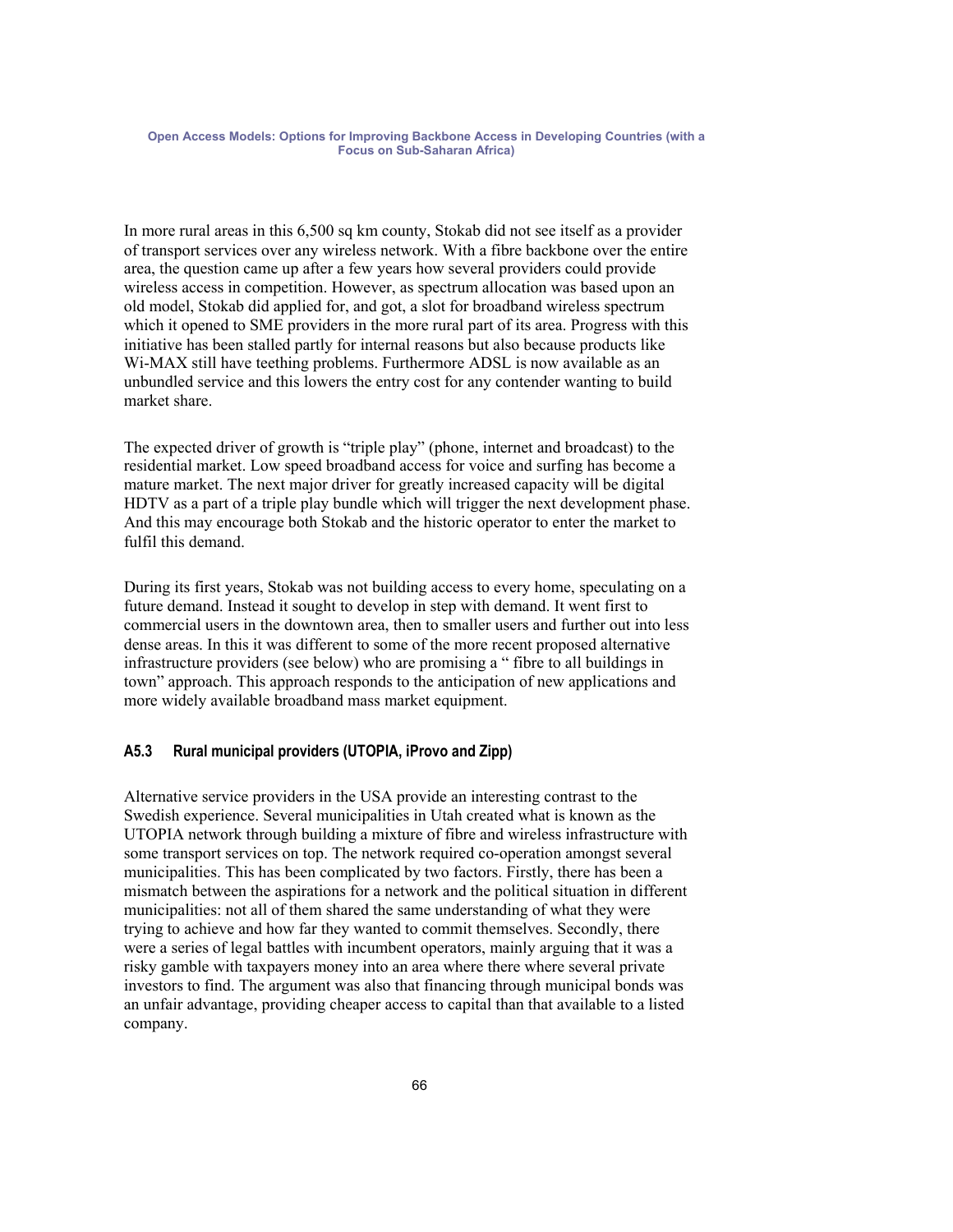After a couple of years of debate, including modifications of the initial plans, the first Phase is now under construction. To ensure service providers find the 750,000 person market viable, UTOPIA went up the value chain offering not only offer dark fibre but a transport network, hubs and head-ends. In this way they lowered the entry cost for potential service providers and in so doing reduced the perceived risk of entering the market. Even so, it is an Open Access model at higher network level.

A major set-back was that the largest city - Salt Lake City - opted out, leaving just 14 cities and a considerable smaller customer base. UTOPIA is interesting as it has been one of the best documented prominent battlefields between incumbent interests and local Open Access approaches in the US. It illustrates how the US-specific regulatory framework, governance and market legacy tend to restrict or actively run counter to Open Access ideas. However it has also seen a rehearsal for some of sharpest proponents both for and against the idea of municipal networks.

In the case of the town of Provo, it decided to go it alone (calling its network i-Provo) after a series of legal battles. The key internal issues in the dispute were about where resources might be invested and which areas would be first to see benefits from them. But these internal issues have been rather overshadowed by the broader dispute about whether municipal networks should exist or not.

Provo shows the difference a strong local power distribution utility can make under otherwise similar conditions. The iProvo network is not only operationally under the utility's wing but also financially. A well functioning utility as a champion and home for the new venture is probably an easier "sell" to the public than "a new political pet project in City Hall." The fact that some real savings in local electrical grid upgrades can be done simultaneously with building out fibre is definitely a plus as this is the most expensive part of both operations.

Both UTOPIA and iProvo are still in early phases so it is too early to judge their future success. The fact that the two have similar attitudes on how to relate to the market, and have agreed to co-utilise some head-end equipment, indicate that they will have the advantage of a combined customer base, when evaluated by prospective service providers. Comments from a few of these service providers indicate that the two together reach the critical mass of 200,000 to 250,000 people looked for.

The case of Grant County, WA with its Zipp network is illustrative as an example of an area with large rural areas where a power utility was also the starting point for a fibre roll-out. In an area of approximately the same size as Stokab, Grant County has a population of 78,000 against 1.3 million. As a result, it has been much more of a challenge to make it work.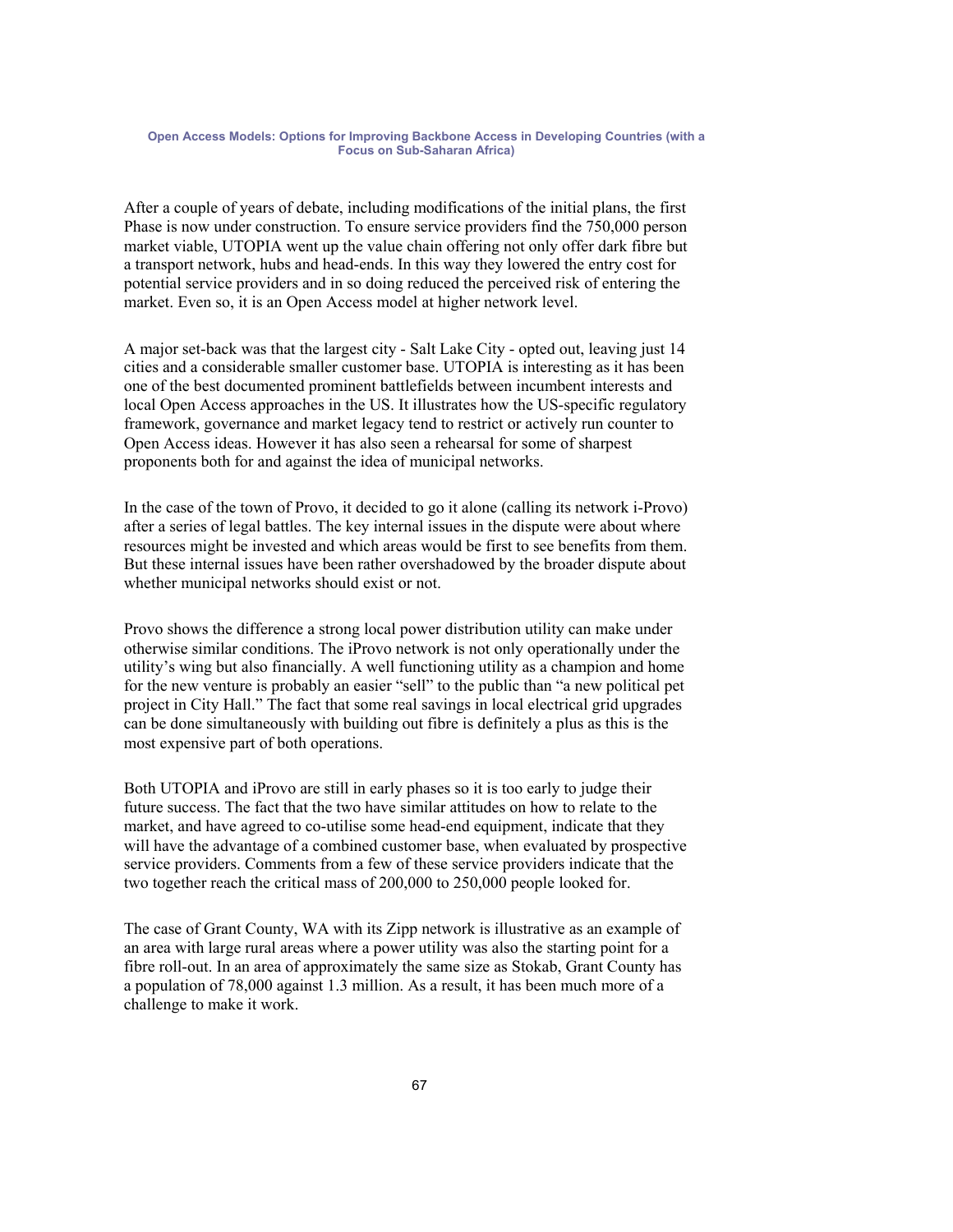The average cable length per home, and associated cost, is correspondingly much higher. It is also visible in the fact that the Zipp network needed to invest higher up the value chain. The market was probably not big enough for investor-driven companies to take all the risk as service providers by themselves. Some commentators claim that a high turnover among Zipp's service providers also relates to the small market. In its sharpest form, the dilemma for Zipp is how to get its around 12,000 users to pay for a US\$1 million investment in network head-ends. Perhaps this usefully illustrates the limits of municipal fibre roll-out where subscriber numbers do yet provide the ability to repay investment to the public sector. Core equipment, headends and hubs, need to be cheaper per user, and the cost per home passed needs to come down, suggesting more wireless for access in rural areas.

## **A5.4 A recent municipal network initiative (Amsterdam)**

Recently the Amsterdam Municipal Development Corporation put out a tender for private companies to compete for connecting the City's 450,000 companies, organisations and homes. Although local private operators believe that it will destroy the market (or at least their position in it), discussions continue. The situation is markedly different to that of Stokab, even if the two operate under the same EU regulatory framework and both address a 1.5-2 million metropolitan population.

The process has been started much later and there are now a greater number of new operators, although their networks do not meet the aspirations of the municipality. There are not only competitive tensions with the telco incumbent but also with cable TV networks, as you might expect in a more developed market. The cable TV companies, like the telco, wish to modernise their networks to offer "triple play". The upgrades are more related to the electronics than a massive transition from twisted pair or coaxial cable to fibre. A competing fibre structure will no doubt remove any relative advantage the two have over non-facilities based competitors but also change their relative positions.

With HDTV being close to deployment over IP in fibre based alternative networks elsewhere, including in Amsterdam suburbs, it is easy to understand the cable operators' fears. Their old networks will have a hard time once this happens, as they can hardly carry 30-100 Mb/s per household.

The City has taken on the responsibility for setting up an independent legal entity – Citynet Amsterdam - which will be the vehicle for the investment and own the passive network and will also invest in the transport layer. Private partners have been invited to supply the infrastructure equipment and operate the transport layer of the network on an Open Access basis. The structure is no doubt influenced by the debate around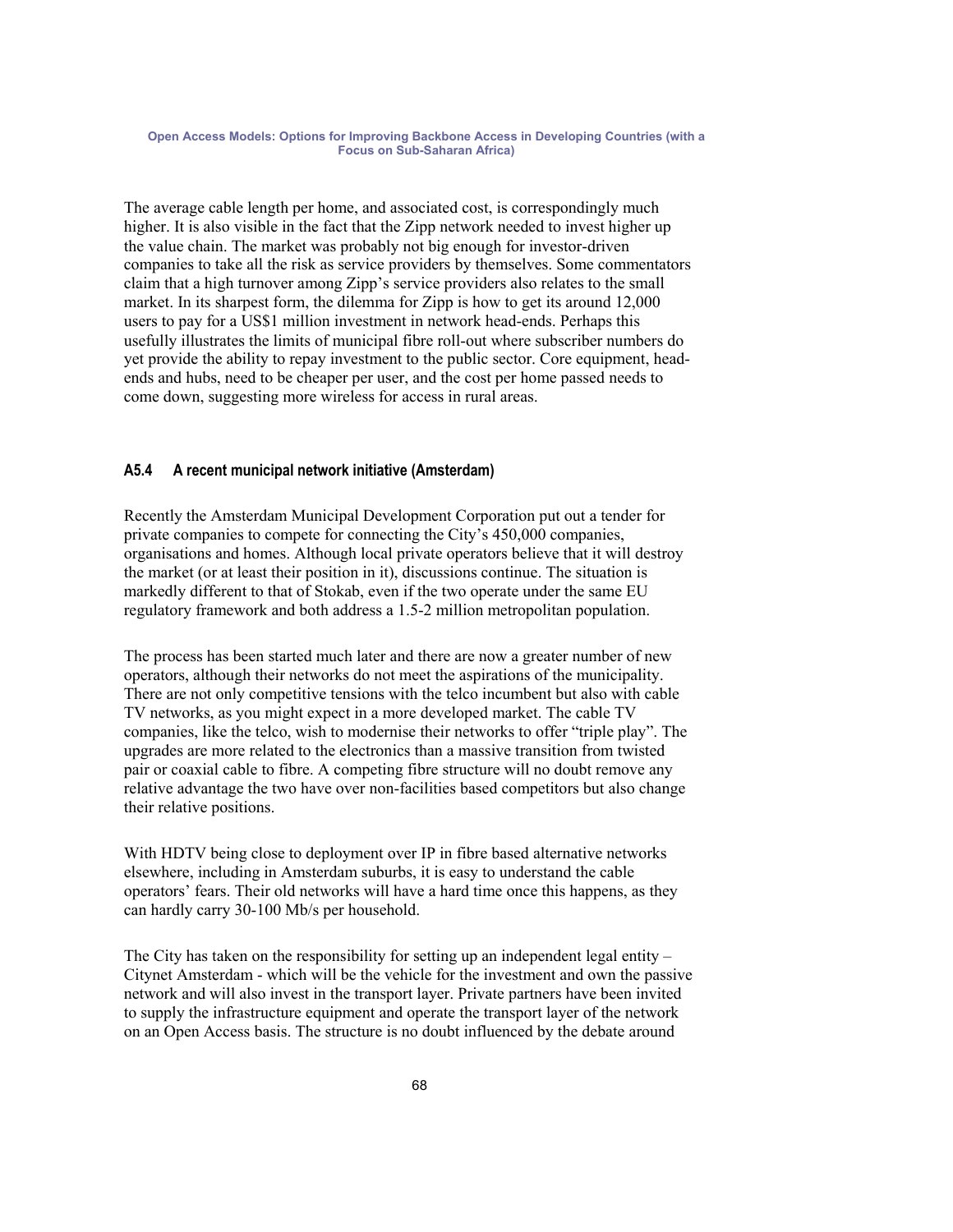city involvement, but also EU state aid rules and EU development funds. An express part of the purpose of creating the network is to create low prices for users.

As the cases of Amsterdam and UTOPIA show, municipal networks are the subject of quite intense policy debates. However the ideas can be adjusted to different competition rules and other national and international requirements, making whatever they do not only legal but also eligible for development funding.

Besides making fibre available for other service providers, there is also a growing trend among heavy users of communication services like banks, data processing centres and universities, to run their own operations by just renting the "dark" fibre. Several EU universities actually run considerable research traffic entirely on their own between campuses and often across borders. The volumes may be low or sporadic, but their capacity are in some cases far more than what their entire country had in Internet traffic just a few years ago.

In many cases this is no more complex than running the LAN inside the campus. For a heavy user with the required skills, there is no point in involving an operator to connect a few sites that are relatively close (20-50km apart) if there is a competitively priced dark fibre around. Stokab, mentioned above, have business with 50+ operators, but also a considerable business with a three digit number of end customers just wanting a dark fibre from A to B in the metro area. This is an example of how customers are integrating backwards when technology becomes cheap. A pair of 20 km 1Gb communication cards are no more expensive than an operator sales call. Service operators cannot take anything for granted about their market position even if they have been helped with cheap fibre.

It is also notable that many US municipal initiatives being contemplated do not tend to deploy much fibre and are more likely to use wireless as a means of access than their European counterparts. The USA's demographics are no doubt a strong element in this: American suburbs sprawl out and rural America is thinly populated. In that sense the parallels with rural Africa are closer than with say, the densely populated urban Netherlands. Also with places like the rural inland area of northern Sweden and Finland, where population density equals that found in the Sahara desert, wireless is a strong complement to fibre as the means of access.

### **A5.5 The case of state finance (ATLAS)**

In Europe the case of the ATLAS network in Scotland is also illustrative of the policy issues involved. The investment of state aid through a Scottish development agency for an essentially business park oriented broadband roll-out, an associated regional hub and back-haul to a major hub, spurred formal questions to the European Commission. Its immediate response was that any network using state aid needed to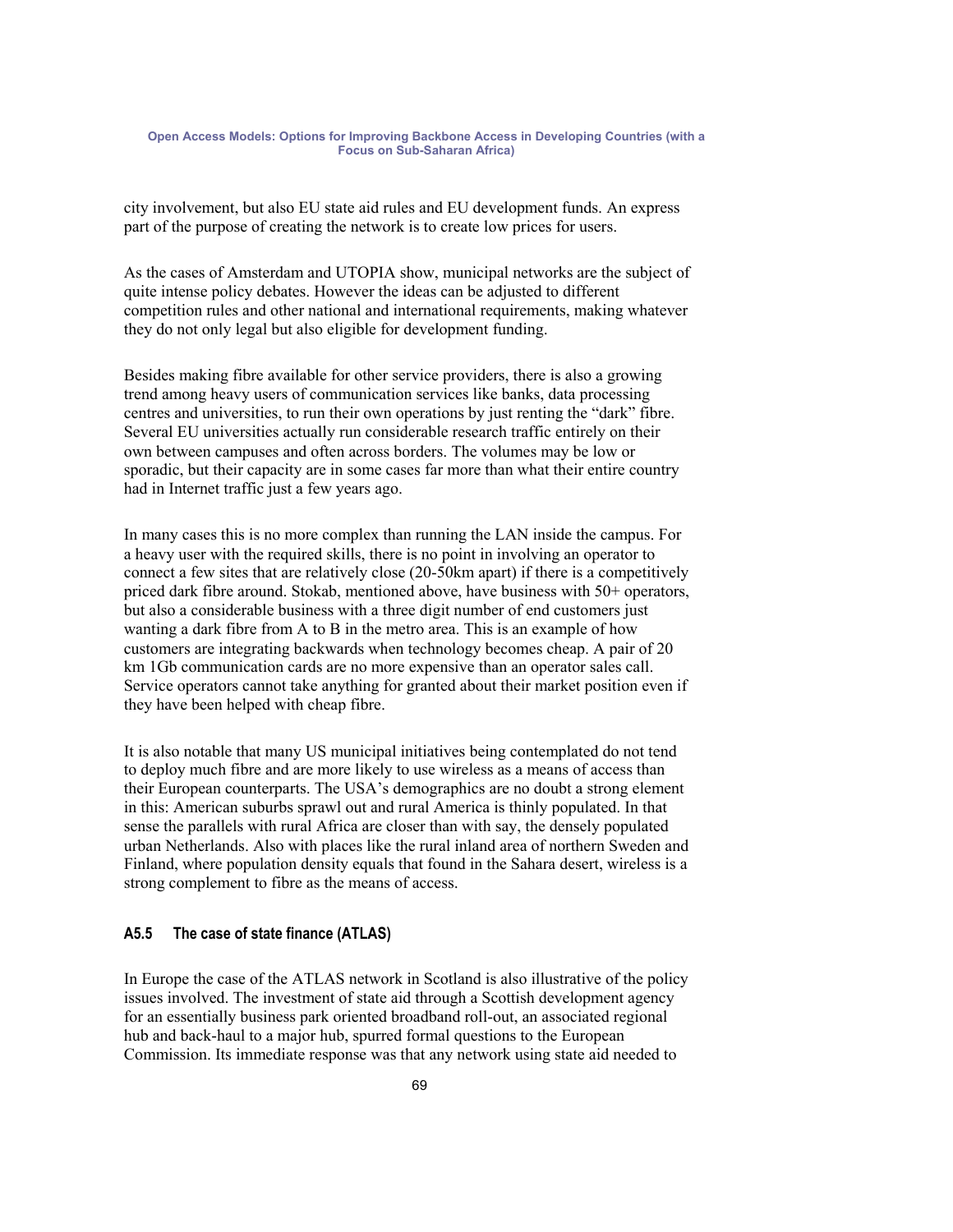be for "the common good" and was only justifiable if no-one else was going to build the network. It later also reiterated that there must be open access to the infrastructure built to all players on an equal basis and that structural funds must only be used to build the lower layers, essentially the physical layer. This prompted considerable redesign and a more limited scope.

The European Commission is expected to publish a policy paper later this year addressing questions of how to define the extent of market failure and the involvement of public money in these instances. In the meantime, the ATLAS ruling and the EU DG Regional Guidelines must be considered key elements in the use of any EU public funds into telecoms for regional development. Both stress involvement in lower layers only and open access.

For the purposes of developing country discussions, the key policy issues are clear. In most developing countries (particularly in Africa) there are not competing infrastructure providers: for example, cable TV operators. If a municipal network is considered a useful option, it would be important to tender for its development to allow any potential private investors to step forward and clarify their intentions at that point. Also mergers of the state assets of other fibre providers and those of the historic operator should be considered.

Also provided the network constructed stayed at the transport layer, or below, and if it offered open and fair access to all then it would clear the two policy tests set by the European Commission. Circumstances in the USA are much more complicated for the purposes of comparison because of the existence of federal, state and local levels of Government and also separate regulatory frameworks for each sector (phone, cable TV and broadcast). But the Open Access approach does not seek to emulate particular national circumstances but draws upon best practice as it develops.

For European donors, the issues raised by the EU judgement on ATLAS are important. For any contribution they might make to infrastructure development will need to follow the principles outlined by broader Commission policy on these issues.

However, in the new market with an ever increased vertical separation, with fixed and wireless access, bundling of services in new ways, and an ever increased number of players in complex relations, donors must in any case find sustainable principles when considering sector support. It is highly unlikely that these will differ a great deal from what has been found in those countries where public money have been injected to speed up Broadband availability after the liberalisation of the market.

Supporting local involvement in roll-out will also open up for a different division of roles between central and local government. The rules and regulation becomes more the issue for central government and implementation a local responsibility. In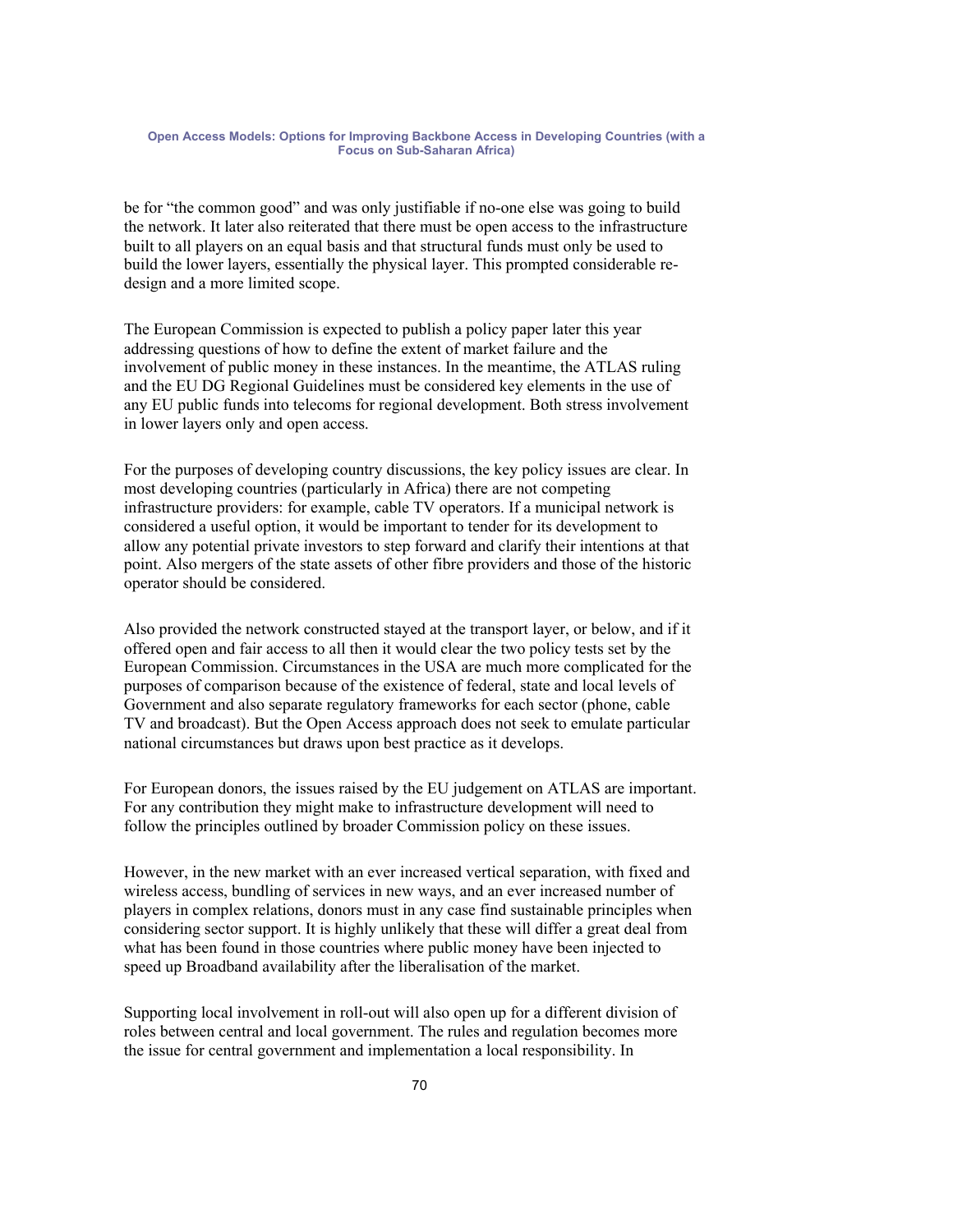countries with weak structures this may be both good and bad. The championing of networks of this kind may help to drive broader competition and modernisation agendas at city and district level. On the downside, there are awkward issues around political patronage and corruption that will need to be looked at when considering the success of any model proposed. The most obvious route is to ensure that end-users are involved in the governance, giving them a strong incentive not to cheat themselves.

### **A5.6 Arguments for and against municipal networks**

In the USA there are bills mandating local referendums, but also ones under consideration that would force the municipalities to ask the historic operators "permission" to build the networks to substantiate that there is "market failure". But because of ambiguities surrounding the circumstances when this is deemed to have occurred, it may not actually encourage roll-out from either party. Those arguing against municipal networks in the USA say that there is no market failure whatsoever and the municipalities (and others) should allow the market to operate effectively by just staying out of it.

That municipalities are more involved in the lower layers of telecommunication everywhere is also illustrated by a recent report to the mayor of New York, the world's most dense telecom market, calling for the City's involvement, including making funds available, to create lateral conduit in the streets of Manhattan for all operators to use, supporting hubs and redundant fibre rings, and also providing tax breaks for dual fibre cable entries and risers in large buildings.

The debate over the financial effectiveness of municipal build-outs has clearly been clearly distorted by supporters and opponents, each having a problem with the view the other takes of the US telecoms industry.

Opponents claim that municipal networks are a financial disaster since they are not generating immediate profits. Also as they have access to cheaper funds than private investors, they have unfair advantage of cheap Right-of -Way, less Red Tape in the administration and so on.

Supporters point out that it is a long term investment in passive infrastructure over 15- 25 years and that it will take 5-7 years to start making money. Furthermore they cite the example of Cable TV operators who needed 5-10 years to get profitable. Their key point is that you simply cannot get immediate profitability in a network industry until the larger part of the network is built and there is a critical volume of customers as takers of the service.

The other key difference between the two sides is that the overall goal for the municipal network is not to maximise profit for its owner as soon as possible, but to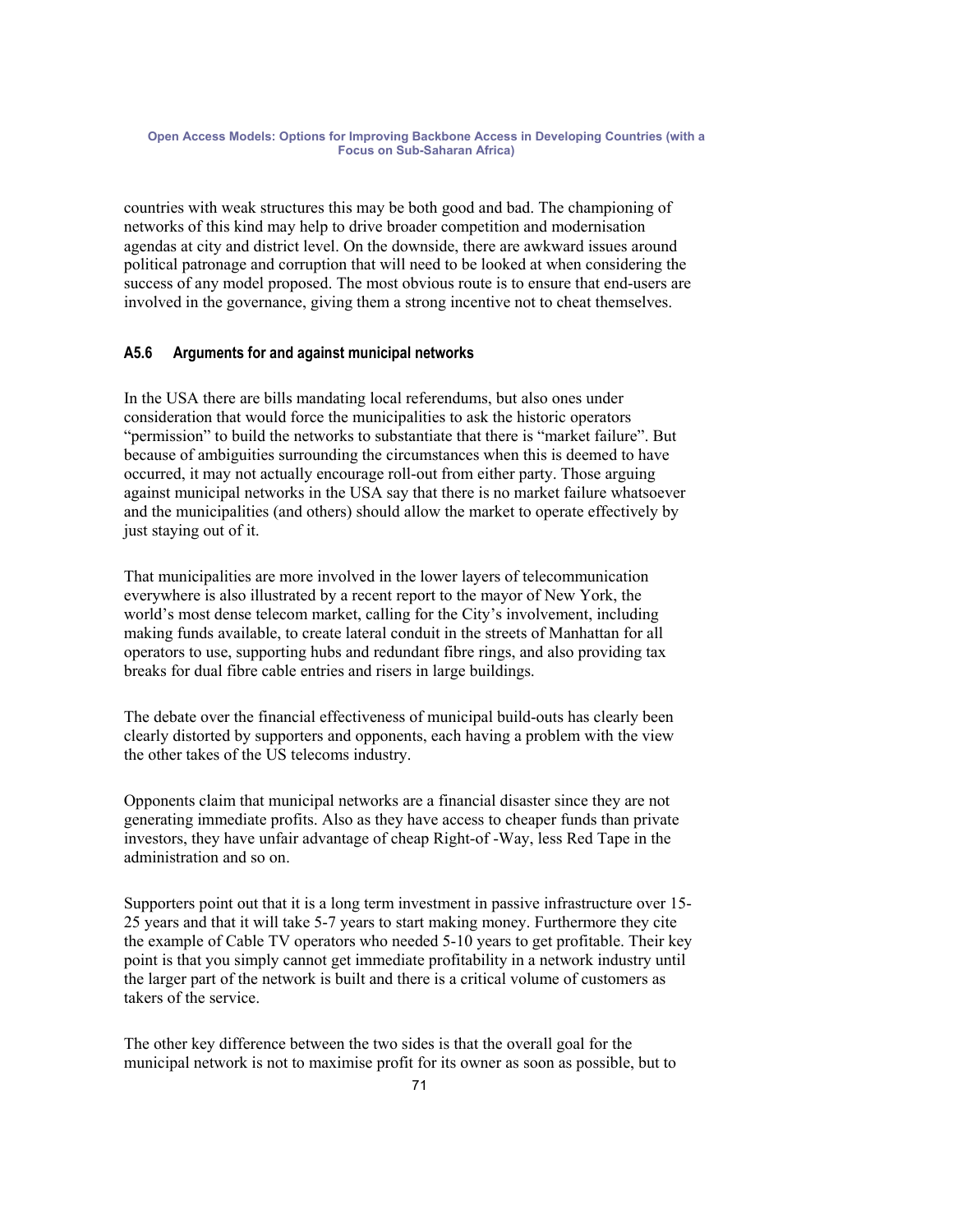keep its own profits low in order to offer low rates to users. In effect, the municipal networks see themselves as acting as proxies for users.

The financial benefit of cheaper capital was of more importance in the high interest rate economy of a decade ago. Today it is overshadowed by demographics (average cable length per home passed), take rate and operational efficiency. True, there is a cost advantage to close operational co-operation with another network utility in the area but civil works remain the lion's share of the investment.

However the key issue remains whether the municipal network can generate enough trust with the other players higher up the value chain to make them invest and compete on their levels. If it can, the accumulated revenues of all the service providers will be higher than for an individual provider because end users, want to have choices. Therefore the co-utilisation of the underlying infrastructure will be better for a commonly-held municipal network.

This is the main factor that significantly influences the equation one way or the other. Technology choices and operational skills will be less significance, if it is assumed that the operation will be run by professionals. A poor level of revenue in low population density areas cannot be compensated for by other factors. As making ends meet is difficult even in high income, high density areas it is an issue in many places as to how to proactively get a better infrastructure out for all private investor service operators to compete on. The inevitable question is to what extent should this be subsidised when the business plans for this type of municipal network lacks shortterm revenues and may even have revenue difficulties in the medium to long-term?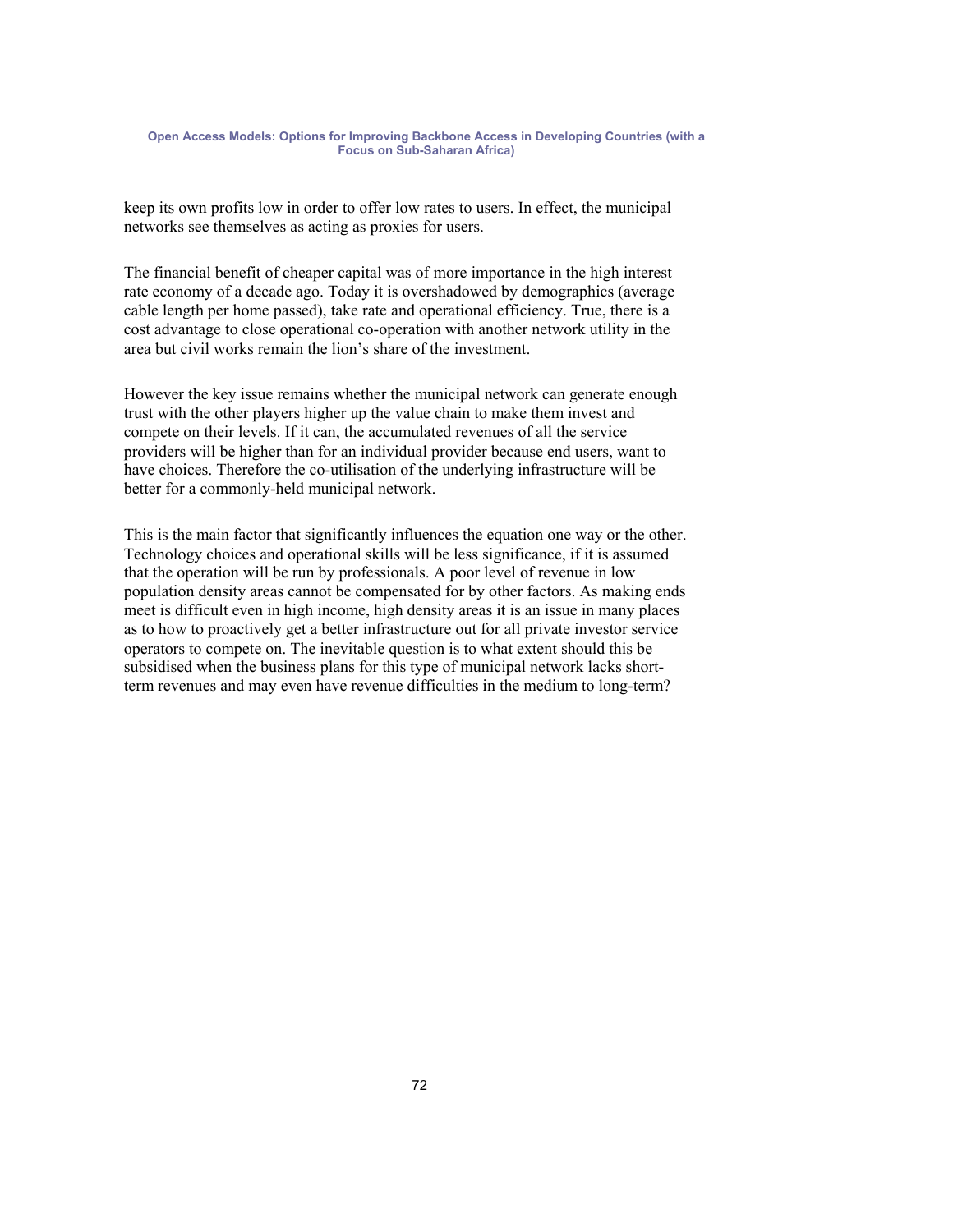## Appendix A6: Glossary of terms

Terms are listed in alphabetical order:

**Accounting rate system:** This is the mechanism for sharing the cost for international calls between the sending and receiving carriers in each country, so that each side pays half of the cost of the international circuit.

**IP network:** Short for Internet Protocol. IP specifies the format of packets, also called datagrams, and the addressing scheme. Most networks combine IP with a higher-level protocol called Transmission Control Protocol (TCP), which establishes a virtual connection between a destination and a source. IP by itself is something like the postal system. It allows you to address a package and drop it in the system, but there's no direct link between you and the recipient. TCP/IP, on the other hand, establishes a connection between two hosts so that they can send messages back and forth for a period of time The current version of IP is IPv4. A new version, called IPv6 or IPng, is under development.

**CDMA:** Short for Code-Division Multiple Access, a digital cellular technology that uses spread-spectrum techniques. Unlike competing systems, such as GSM, that use TDMA, CDMA does not assign a specific frequency to each user. Instead, every channel uses the full available spectrum. Individual conversations are encoded with a pseudo-random digital sequence.

**EDGE:** Acronym for Enhanced Data GSM Environment. EDGE is a faster version of GSM wireless service. EDGE enables data to be delivered at rates up to 384 Kbps on a broadband. The standard is based on the GSM standard and uses TDMA multiplexing technology.

**Triple-play:** Internet, TV and telephony.

**VoIP:** Voice over Internet Protocol which allows people to use the internet as a transmission medium for telephone connections.

**VSAT:** Short for very small aperture terminal, an earthbound station used in satellite communications of data, voice and video signals, excluding broadcast television. A VSAT consists of two parts, a transceiver that is placed outdoors in direct line of sight to the satellite and a device that is placed indoors to interface the transceiver with the end user's communications device, such as a PC. The transceiver receives or sends a signal to a satellite transponder in the sky. The satellite sends and receives signals from a ground station computer that acts as a hub for the system. Each end user is interconnected with the hub station via the satellite, forming a star topology. The hub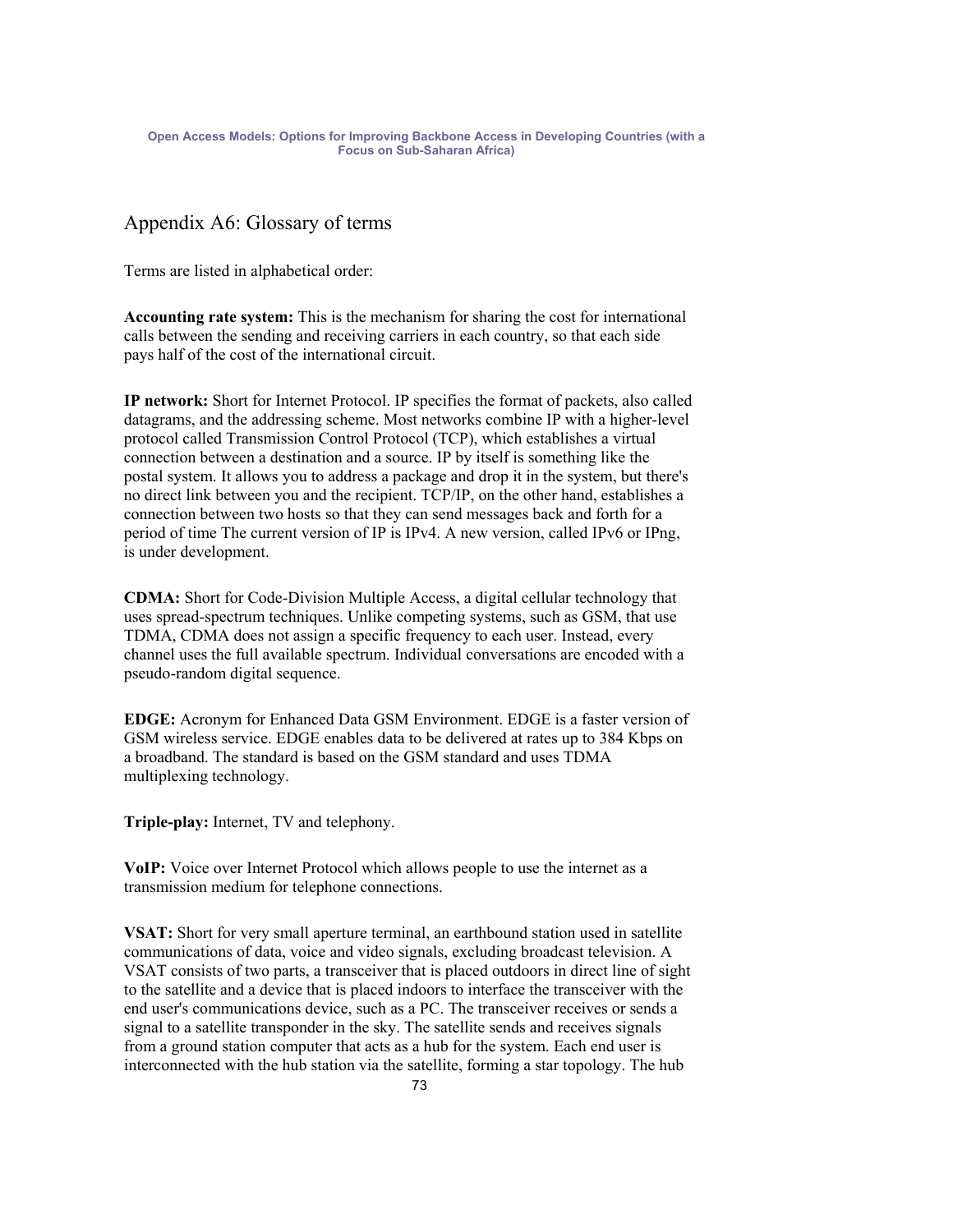controls the entire operation of the network. For one end user to communicate with another, each transmission has to first go to the hub station that then retransmits it via the satellite to the other end user's VSAT. Although this is the most common topology, others have been developed.

**Wi-Fi:** Short for wireless fidelity and is meant to be used generically when referring of any type of 802.11 network, whether 802.11b, 802.11a, dual-band, etc. The term is promulgated by the Wi-Fi Alliance. Any products tested and approved as "Wi-Fi Certified" (a registered trademark) by the Wi-Fi Alliance are certified as interoperable with each other, even if they are from different manufacturers. A user with a "Wi-Fi Certified" product can use any brand of access point with any other brand of client hardware that also is certified. Typically, however, any Wi-Fi product using the same radio frequency (for example, 2.4GHz for 802.11b or 11g, 5GHz for 802.11a) will work with any other, even if not "Wi-Fi Certified."

**Wi-MAX:** Wi-MAX is the trade name for a family of new technologies related to the IEEE 802.16 wireless standards. Wi-MAX has the potential for very long range (5 - 30 miles) and high speeds.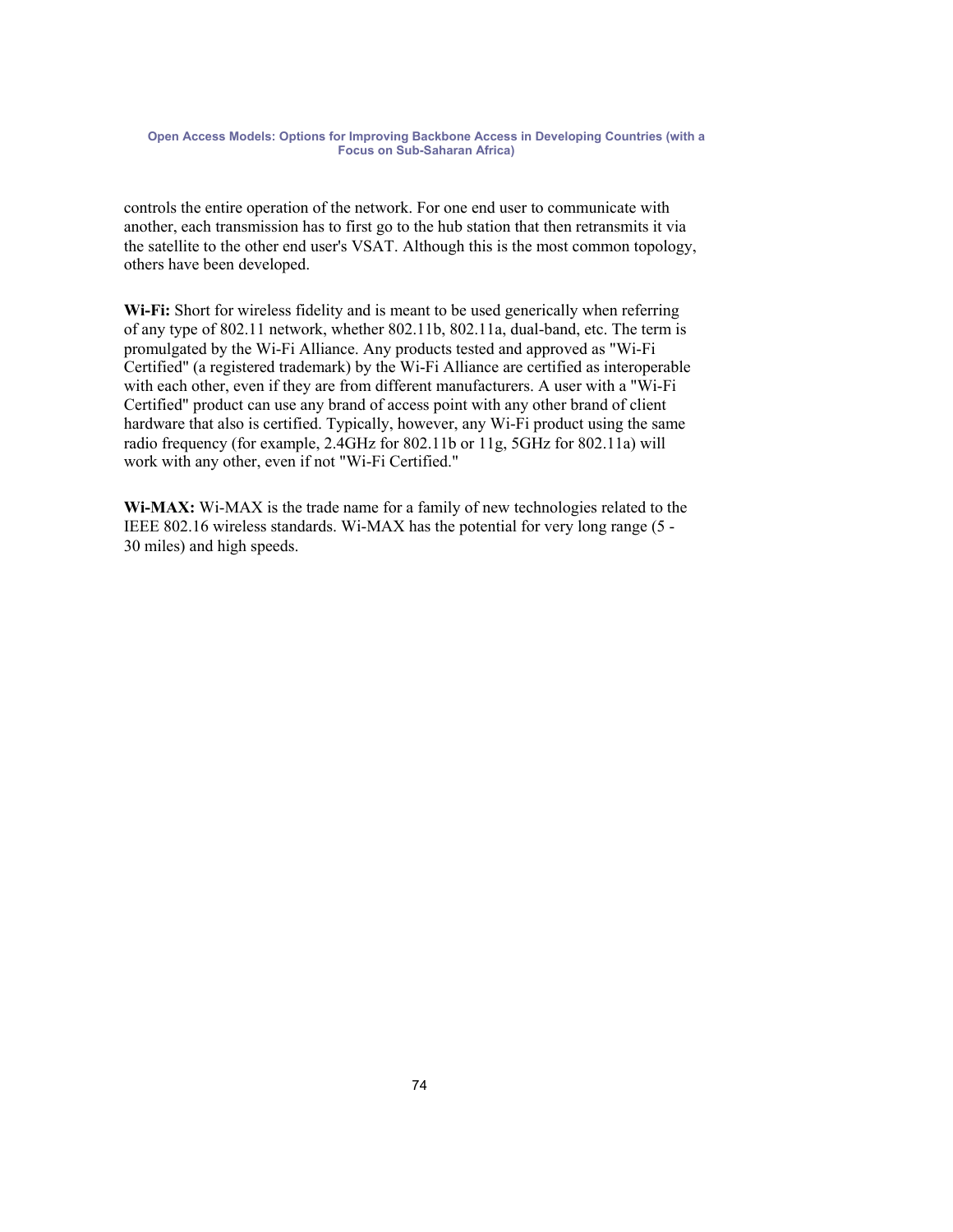## **Endnotes**

 $\overline{a}$ 

<sup>1</sup> The Project Director is Bjorn Soderberg and other team members are: Petter Lundkvist, Olof Hesselmark, Erik Eliasson, Johan Montelius and Johan Bilien.

 $^2$  Because much of what is happening in Sub-Saharan Africa has taken place over the last year, many of these endnotes are not referenced to academic or consultancy studies. As there is a time-lag between what appear to be emerging realities and the capturing of what is happening, they are based on our conversations with players on the continent. In some instances, these include plans that can be described but cannot be more clearly identified for reasons of commercial confidentiality.

 $^3$  Open Access as a term is used in several different ways and a brief summary of the origins of the term is provided in Appendix A3.

 $<sup>4</sup>$  There are several more detailed ways of describing the layers and these capture what are essentially</sup> technical functions of the network. Applications includes things like web and mail browsers. Services includes all forms of content whether voice, data or images.

<sup>5</sup> This dead-end and the frustration it brings was described by the then Director-General of the Kenyan regulator (who is now MD of the historic operator, Telkom Kenya):"We have come from a regulatory environment that was dictated by – consciously or unconsciously – the protection of the incumbent's revenue. That obsession – even though its revenues fell anyway – was like trying to hold on to an illogical scenario."

 $^6$  The historic operator is the term used to refer to what might also be called the incumbent. In other words, it is the former public or private monopoly operator.

 $^7$  What the Ministry of Communications may want to achieve (wider access, greater competition) will not usually be compatible with the position of the Ministry of Finance (defending the asset value of the historic operator). This conflict could be seen at key points in the development of South Africa's ICT policy among others.

<sup>8</sup> Often Governments give explicit instructions to management to avoid redundancies: Ghana Telecom and Nitel in Nigeria (where external management agents were employed) are two good examples. This makes the management task of creating a commercially healthy company extremely difficult and puts further pressure on historic operators to behave in an entirely defensive manner to all forms of competition. This in turn acts as a brake on the speed of future market development.

 $9$  The Senegalese operator Sonatel, with roughly the same number of fixed line customers as Telkom Kenya, had only 2,000 employees compared to just over 17,000. PKF Consulting has recommended to Telkom Kenya that 12,281 of these employees should be laid off. On this basis, Telkom Kenya would still have double the employees it needs. The cost of making 12,281 employees redundant is according to the consultants somewhere between US\$74-232.5 million and with pension costs included the figure rises to between US\$146.8-304 million.

 $10$  The scale of this patronage can most clearly be seen in the historic operator Telkom Kenya which has 3,052 watchmen, messengers and porters.

<sup>11</sup> Although few historic operators operate with transparent accounting procedures, the following countries have historic operators that are either loss-making or marginally profitable: Botswana, Cameroon, Congo-Brazzaville, Ethiopia, Ghana, Guinea Bissau, Kenya, Liberia, Malawi, Mozambique, Nigeria, Sierra Leone, Tanzania, Zambia and Zimbabwe. This list includes a number of countries where the historic operator is not generating sufficient resources to invest in its network. This pattern mirrors that found in the developed world where the stock value of the 10 largest historic operators worldwide has steadily declined.

 $12$  In 2003, then NITEL CEO said that 30-40% of internal revenues were lost through fraud. Before he was dismissed, the former Director of Licensing, Compliance and Standards of Kenyan regulator CCK described a fraudulent call-diversion operation uncovered in 2003 as a "mini-Telkom Kenya." There are a significant number of other instances of major fraud in historic operators but they have not been publicly identified.

<sup>13</sup> In mainland Sub-Saharan Africa, there are 20 countries out of 32 that have two operators or less and seven that have only three operators. There are no Mobile Virtual Network Operators (MVNOs) although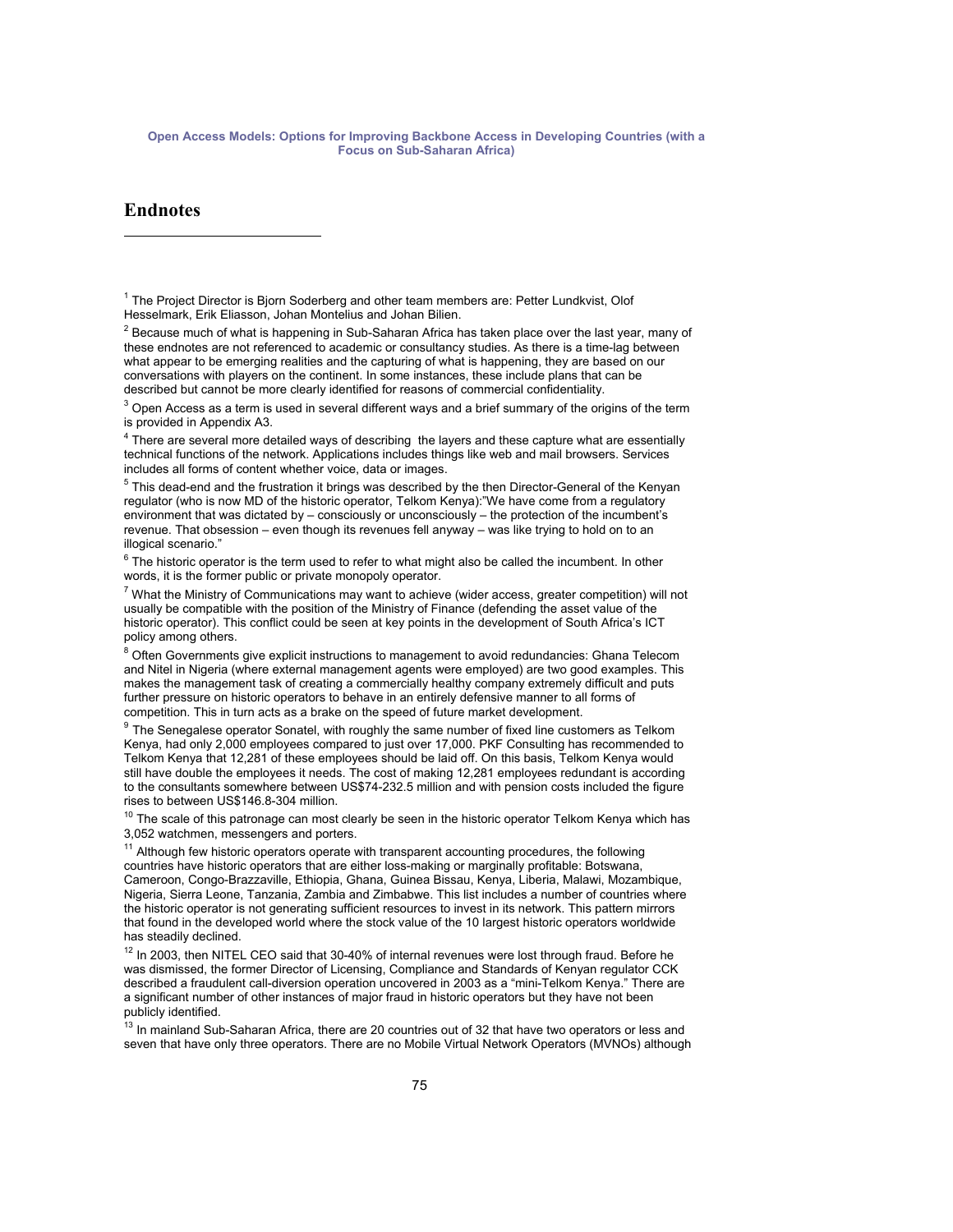Botswana has expressed interest in attracting a third operator on this basis and Virgin Mobile will work with Cell-C in South Africa and may get involved with V-Mobile in Nigeria.

<sup>14</sup> There are a bewildering array of time-limited sales promotions that lower prices temporarily but there is usually less than a 5% spread in published tariff prices, even where there are 3 operators (for example, South Africa). At the other end of the range, in early 2005 in Botswana, there was almost no difference between the published tariffs of the two operators.

 $15$  One implication of this shift is that it may change who takes the lead in terms of the roll-out of national infrastructure. Some mobile companies (Celtel, MTN) have been involved in developing infrastructure whilst others have been significantly less involved. The key question is will a network built to respond to mobile customer needs be adequate for other requirements? The spread of GPRS and 3G implementations (Ghana, Kenya, Nigeria, South Africa, Tanzania, Uganda thus far announced) may go some way towards answering the question but the long-term success of these implementations has yet to be proven.

<sup>16</sup> Existing SNOs include: Côte d'Ivoire, Ghana (although its effectiveness is hobbled by a dispute with Government over roll-out which is taking several years to resolve), Mali, Nigeria and Uganda. Planned SNOs include: Kenya (now doubtful), Senegal, South Africa and Zimbabwe (also doubtful).

<sup>17</sup> Strategies for containing "illegal" VoIP calling have ranged from periodic police raids (Ethiopia) to trying to filter out VoIP calls, often with disastrous consequences for business traffic (Kenya). There are a number of Africa countries where VoIP has been made legal recently (DRC, Kenya, Tanzania, Togo, South Africa) subject only to licensing requirements. In a smaller number of countries (for example, Egypt) it has been made legal for PC to PC phone calls and for Virtual Private Networks (VPNs) because in both instances it would be almost impossible to police effectively. A recent study for ECOWAS and the World Bank (see A1) found that VoIP had been legalized in six out of fifteen ECOWAS countries but this overstates what is actually happening as there are disputes or extremely limiting conditions in four of these countries.

<sup>18</sup> See study by Isabel Neto listed in A1. She surveyed 47 out of 54 African countries and territories, covering 95% of its population and found that:" Lack of clarity in regulation and enforcement creates confusion and may discourage smaller players from entering the market. For bigger players interested in taking advantage of economies of scale and implementing common strategies across borders, the heterogeneous regulatory environment will also act as a deterrent and a barrier to entry".

 $19$  The discussion of new, cheaper technology need not be restricted to VoIP and wireless based equipment. It could also include new low-cost network element equipment, including transceivers for optical fibre links, switches, routers and terminals. Much of the complex equipment necessary to build communication networks that formerly could only be purchased from specialist telcoms suppliers can now be bought cheaply from consumer outlets.

<sup>20</sup> In Senegal, the historic operator Sonatel controls upwards of 80% of the ISP market and has a similar position in a number of other key markets. The position is very similar in Mauritius.

 $21$  This can be contrasted with Latin America where several countries have held reverse auction processes and in Peru, the regulator has approved the setting up of a low-cost, rural operator.<br><sup>22</sup> See Deloitte study cited in A1.

 $\overline{a}$ 

<sup>23</sup> The SAT3/SAFE cable that links 11 Sub-Saharan African countries with Europe and Asia was built using the industry's traditional approach to financing, the Club Consortium model. For background see: http://www.balancingact-africa.com/news/back/balancing-act\_247.html

 $24$  The absence of either national or regional competition law makes addressing these issues difficult: there is no equivalent to European Commission competition law. The individual SAT3 country monopolies last until 2007. Nevertheless, in the meantime, Ghana is investigating the possibility of hiving off its SAT3 bandwidth from the historic operator, Ghana Telecom. Nigeria was also going down the same route but policy-makers appear to be less interested since the Nigerian SNO Globacom announced that it would build its own Lagos-London fibre connection. In South Africa, there is discussion about taking the SAT3 capacity away from the historic operator, Telkom. In Mauritius (which is connected to the eastern extension of the SAT3 cable, SAFE) the Government has employed consultants to look at the cost of buying out the monopoly from the historic operator, Mauritius Telecom, which the Government stills owns 60% of the shares.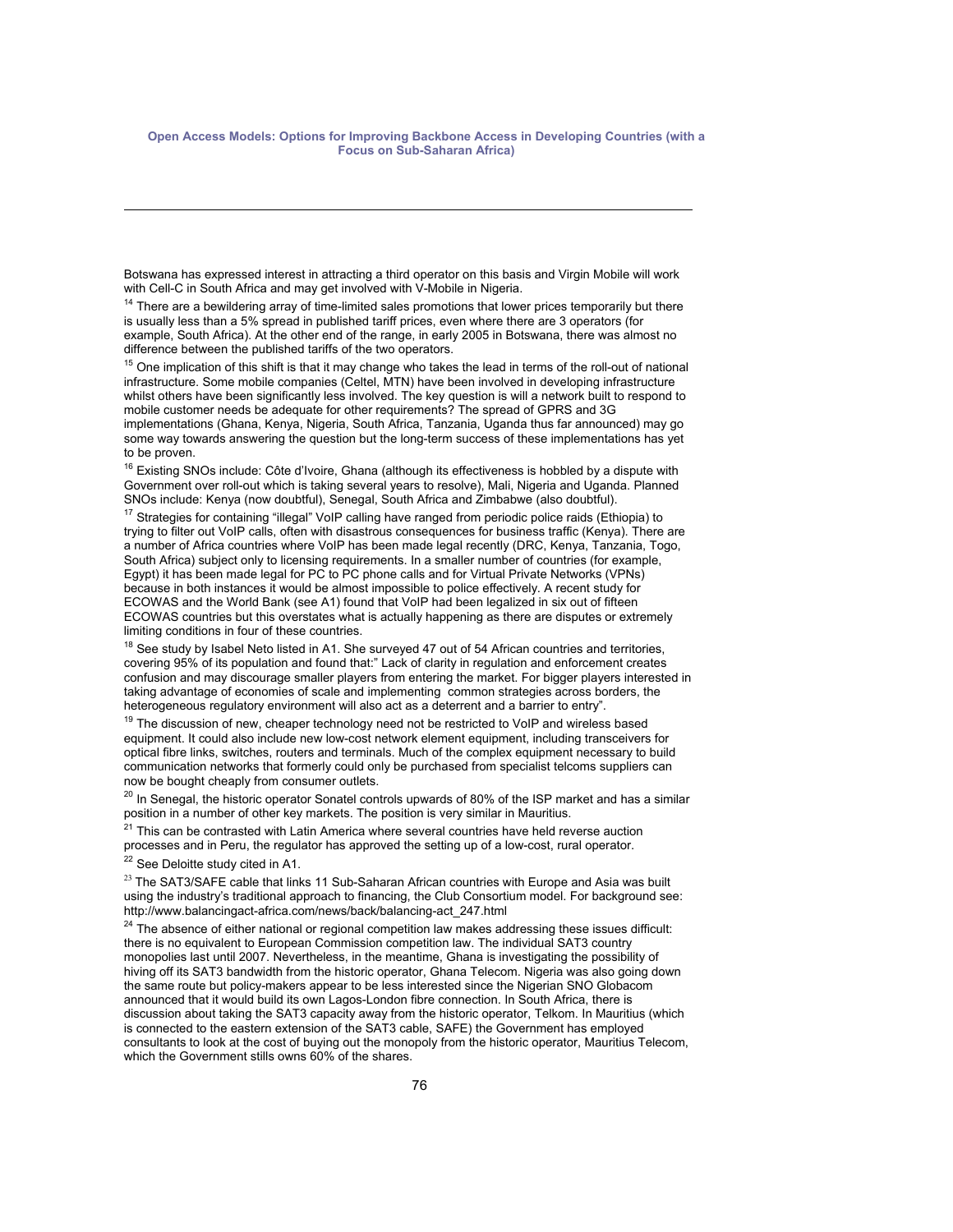<sup>25</sup> The World Bank has funded two extensive studies that describe the current state of infrastructure in Sub-Saharan Africa: For West Africa, there is the Cross-Border Connectivity Initiative in the ECOWAS region. For the Southern and East Africa, there is the Study of Telecoms Infrastructure and Development Initiatives in Southern and East Africa. For full references, see A1.

 $26$  VoIP as a service can and does go over the internet (which is carried on an IP network) but to achieve higher quality calling carriers have installed their own IP networks.

 $^{27}$  Major carriers committed to VoIP include: MCI (100% of all traffic by the end of 2005); AT&T (100% by the end 2010); Telecom Italia (80% of all traffic went by VoIP by the end of 2003). Between a fifth to a quarter of all historic operators in Africa were using VoIP for a part of their international traffic. As these agreements are politically sensitive, establishing exact numbers is difficult. Telkom Kenya is about to offer publicly a VoIP-based international service. Four African carriers - BTC (Botswana), Mundo Startel (Angola), Telecom Namibia and UTL – have announced that they will introduce IP-based networks.

<sup>28</sup> There are several more detailed ways of describing the layers and these capture what are essentially technical functions of the network. Applications includes things like web and mail browsers. Services includes all forms of content whether voice, data or images.

 $29$  Three power companies in Africa are actively selling their fibre capacity and have the relevant licence in their respective countries: Voltacom (Ghana), Zesco (Zambia) and Powertel (Zimbabwe). The Ghanaian government has announced its intention to privatize Voltacom.

 $30$  Ghana Telecom has been asked by the Ghanaian regulator to separate out its broadband operation after various accusations from competitor ISPs. The new MD of Telkom Kenya has announced that its new ISP will not be subsidized from revenues derived from other parts of the company.

 $31$  Owned by the Sameer Group, KDN is investing US\$330 million in creating an East African transmission network. It is building a national network in Kenya between main cities (including the Nairobi-Mombasa route to connect to EASSy, the proposed international fibre cable. It will connect to other networks in neighbouring countries and is close to completing a fibre route to the Ugandan border.<br><sup>32</sup> Self-organised initiatives include things like MVNOs using existing networks and national ISP

associations agreeing to create IXPs. Imposed infrastructure cost savings would cover things like<br>shared use of masts (often on environmental grounds) and of network (for areas of marginal business).

 $33$  TTCL has announced its intention to become a "carriers' carrier" with the idea that it will be given the fibre assets of the Tanzanian power and railway parastatals. In another instance, TDM in Mozambique. whilst it will not become a carriers' carrier, is clearly thinking about how it will build its business model with infrastructure as a key element.

 $34$  See endnote 29 above.

 $\overline{a}$ 

<sup>35</sup> See his book The Innovator's Dilemma.

 $36$  Although precise details are commercially confidential, we are aware of two relatively large-scale projects to deploy Wi-Fi relay links: one to connect two countries whose capitals are relatively close to each other and the other to build a national backbone for a smaller country. The capital costs of these projects are significantly cheaper than their wireline equivalent. The estimate of the cost-saving through using a Wi-Fi relay link was provided confidentially by a senior manager at a Southern African historic operator in early 2005. At the local loop level, both Wi-Fi and Wi-Max can provide extremely competitive capital development costs. There are developed, city-wide canopy solutions in Accra, Dar es Salaam and Nairobi. There are three Wi-Max solutions – in DRC, Kenya and Malawi – all again being used to deliver at the local level in cities.

 $37$  This trust has grown in a wide variety of business sectors in the developed world where outsourcing of functions (both nationally and internationally) has been an accepted approach to lowering costs. In Sub-Saharan Africa, the pressures on enterprise costs have until recently been less intense: the relative lack of competition in the airline or banking sectors in many countries is a good example. However this relative lack of familiarity with outsourced relationships and the trust required to operate them will change for two reasons. Increasingly a small but significant number of African countries are acting as outsourcing markets for developing countries and there is steadily increasing competition across the continent in market sectors outside of communications. For example, Zantel is using Vodacom's mobile